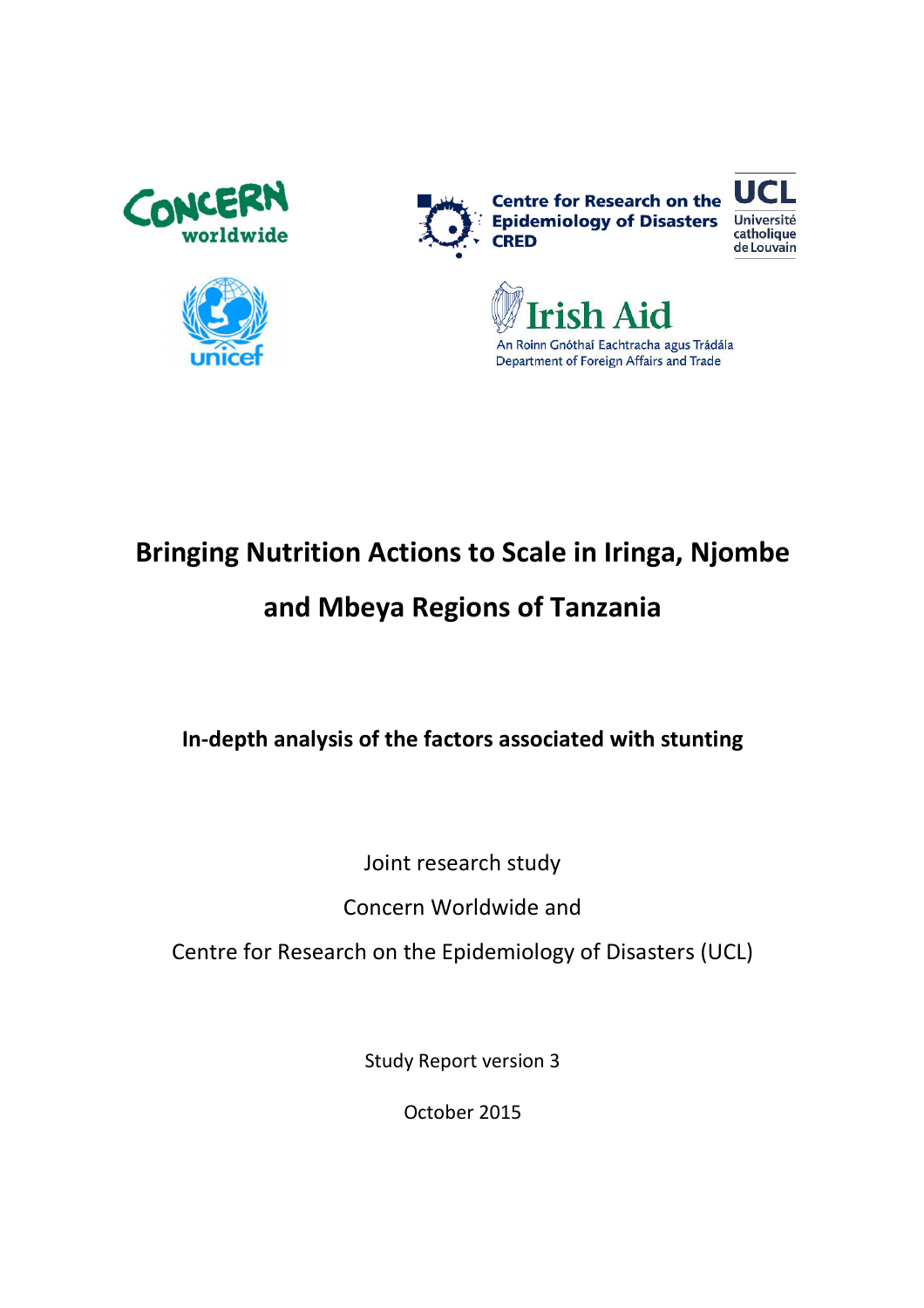## Table of Contents

| $\mathbf{1}$ |       |                                                                          |  |  |  |  |  |  |  |
|--------------|-------|--------------------------------------------------------------------------|--|--|--|--|--|--|--|
| 2            |       |                                                                          |  |  |  |  |  |  |  |
| 3            |       |                                                                          |  |  |  |  |  |  |  |
|              | 3.1   |                                                                          |  |  |  |  |  |  |  |
|              | 3.2   |                                                                          |  |  |  |  |  |  |  |
|              | 3.3   |                                                                          |  |  |  |  |  |  |  |
|              | 3.4   |                                                                          |  |  |  |  |  |  |  |
|              | 3.4.1 |                                                                          |  |  |  |  |  |  |  |
|              | 3.4.2 |                                                                          |  |  |  |  |  |  |  |
| 4            |       |                                                                          |  |  |  |  |  |  |  |
|              | 4.1   |                                                                          |  |  |  |  |  |  |  |
|              | 4.2   |                                                                          |  |  |  |  |  |  |  |
|              | 4.2.1 |                                                                          |  |  |  |  |  |  |  |
|              | 4.2.2 | Bivariate and multivariate analysis for children 24 to 59 months old  12 |  |  |  |  |  |  |  |
|              | 4.3   |                                                                          |  |  |  |  |  |  |  |
| 5            |       |                                                                          |  |  |  |  |  |  |  |
|              | 5.1   |                                                                          |  |  |  |  |  |  |  |
|              | 5.2   |                                                                          |  |  |  |  |  |  |  |
|              | 5.3   |                                                                          |  |  |  |  |  |  |  |
| 6            |       |                                                                          |  |  |  |  |  |  |  |
|              | 6.1   |                                                                          |  |  |  |  |  |  |  |
|              | 6.2   |                                                                          |  |  |  |  |  |  |  |
|              | 6.2.1 |                                                                          |  |  |  |  |  |  |  |
|              | 6.2.2 |                                                                          |  |  |  |  |  |  |  |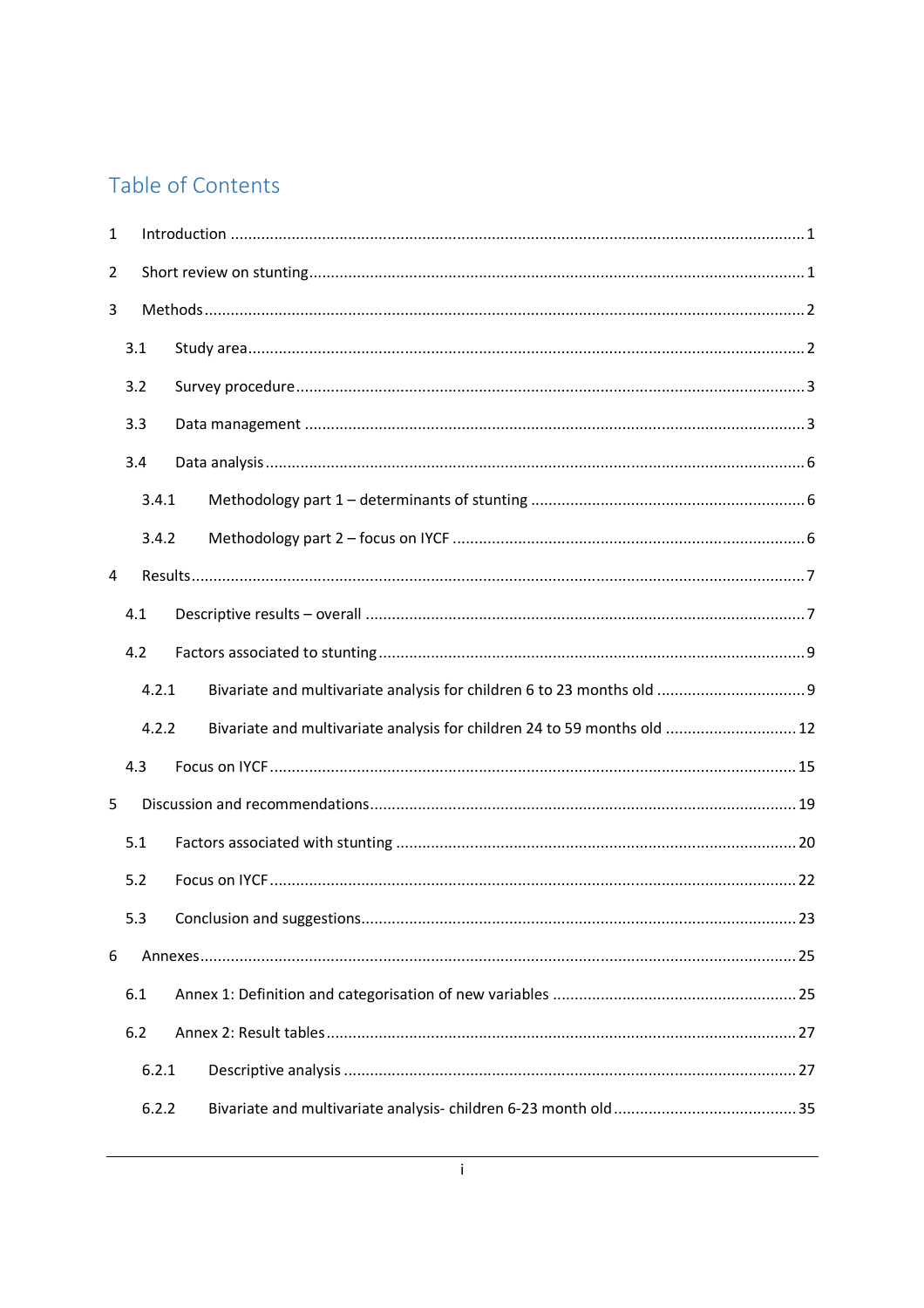| 6.2.3 |  |
|-------|--|
|       |  |

## List of tables

| Table 1: Infant and child feeding index: variables and scoring system used by age group4                    |
|-------------------------------------------------------------------------------------------------------------|
|                                                                                                             |
|                                                                                                             |
| Table 4: Crude and adjusted odds ratio (95% CI) for stunting among children aged 6 to 23 months,            |
| overall and disaggregated by region, according to child, maternal and household characteristics,            |
|                                                                                                             |
| Table 5: Crude and adjusted odds ratio (95% CI) for stunting among children aged 24 to 59 months,           |
| overall and disaggregated by region, according to child, maternal and household characteristics,            |
|                                                                                                             |
| Table 6: Nutritional status and feeding practices of children aged 0 to 23 months, by age group 15          |
|                                                                                                             |
| Table 8: Distribution and association of HAZ score with ICFI and its components, by age group 19            |
| Table 10: Descriptive statistics of the sample – child characteristics by age group (0-23, 24-59, 0-59) 27  |
| Table 11: Descriptive statistics of the sample - maternal characteristics by age group (0-23, 24-59, 0-59)  |
|                                                                                                             |
| Table 12: Descriptive statistics of the sample - household characteristics by age group (0-23, 24-59, 0-59) |
|                                                                                                             |
| Table 13: Descriptive statistics of the sample - contextual variables by age group (0-23, 24-59, 0-59) 34   |
| Table 14: Bivariate and multivariate logistic regression results, 6 to 23 month old35                       |
| Table 15: Bivariate and Multivariate logistic regression results, children 24-59 months  39                 |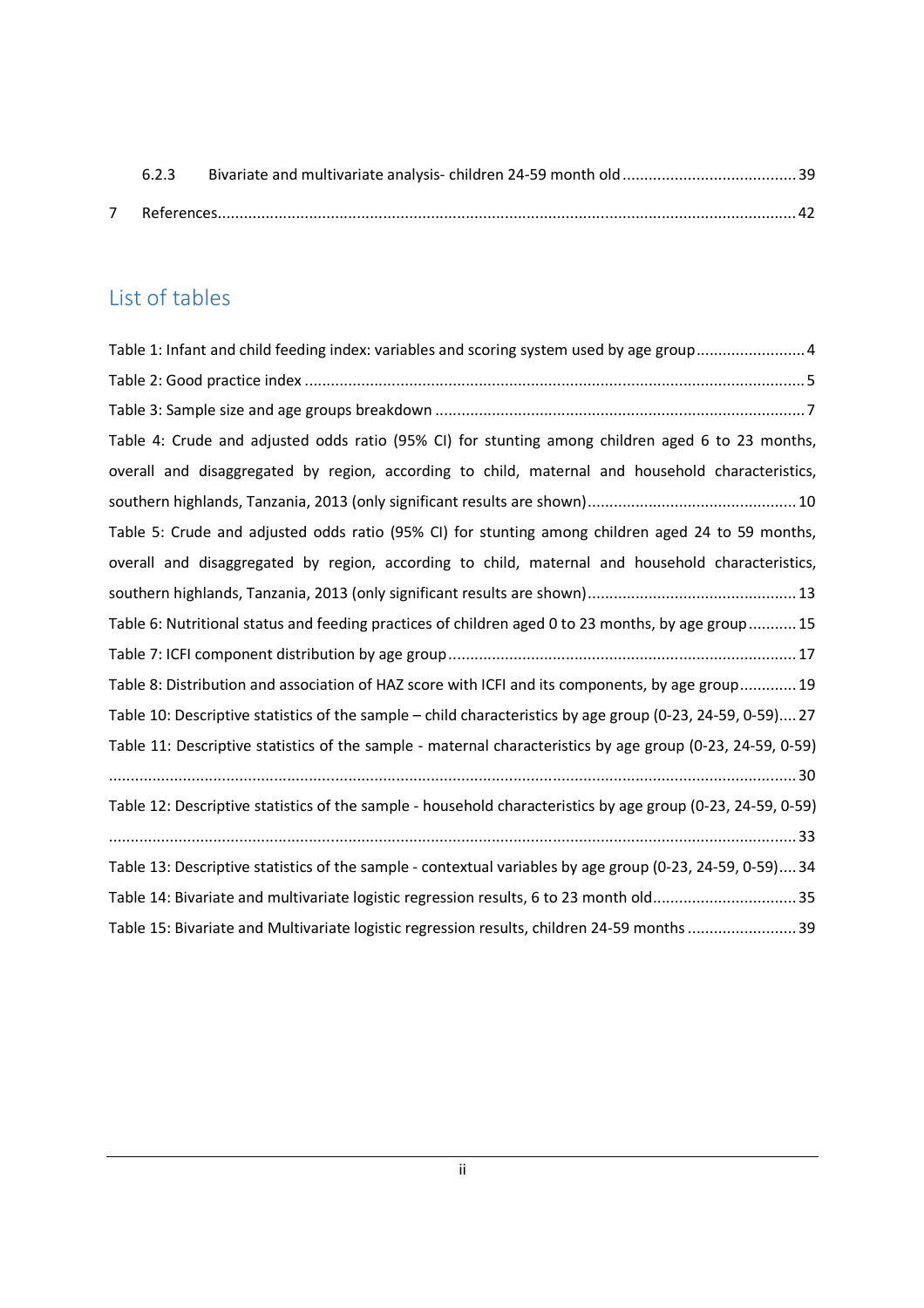## List of acronyms

| CI            | Confidence Interval                                  |
|---------------|------------------------------------------------------|
| <b>CRED</b>   | Centre for Research on the Epidemiology of Disasters |
| <b>FPDS</b>   | Farm Production Diversity Score                      |
| HAZ           | Height-for-Age Z score                               |
| <b>HDDS</b>   | <b>Household Diet Diversity Score</b>                |
| <b>IDDS</b>   | Individual Diet Diversity Score                      |
| <b>ICFI</b>   | Infant and child feeding index                       |
| <b>IYCF</b>   | Infant and Young Child Feeding                       |
| <b>MAD</b>    | Minimum Adequate Diet                                |
| <b>MDD</b>    | Minimum Diet Diversity                               |
| <b>MMF</b>    | Minimum Meal Frequency                               |
| MoH           | Ministry of Health                                   |
| <b>MUAC</b>   | Mid Upper Arm Circumference                          |
| <b>UNICEF</b> | <b>United Nations Children Fund</b>                  |
| OR            | <b>Odds Ratio</b>                                    |
| <b>PLW</b>    | Pregnant and Lactating Women                         |
| <b>SD</b>     | <b>Standard Deviation</b>                            |
| <b>SUN</b>    | <b>Scaling Up Nutrition</b>                          |
| <b>TDHS</b>   | Tanzania Demographic and Health Survey               |
| <b>WAZ</b>    | Weight-for-Age Z-score                               |
| <b>WHZ</b>    | Weight-for-Height Z-score                            |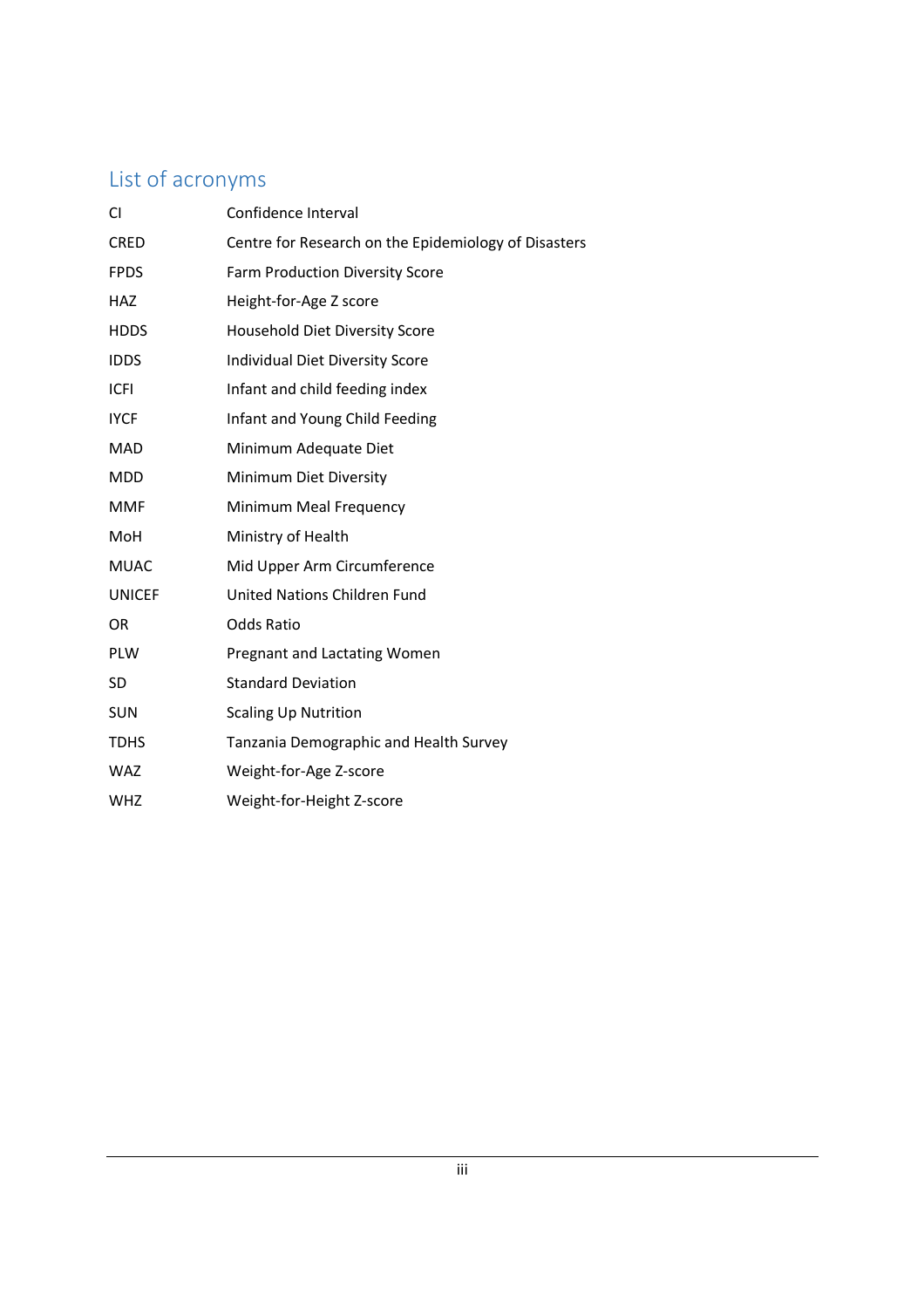## 1 Introduction

Concern Worldwide joined UNICEF in a partnership to scale up nutrition (SUN) interventions to address high stunting prevalence among children in Tanzania. The project "Bringing nutrition actions to scale in Iringa, Njombe and Mbeya regions of Tanzania" started in April 2013 and focuses on interventions during the first 1000 days of a child's life (from conception to 24 months of age).

At the start of the 5 year project, Concern Worldwide collected baseline information from five different sources: an anthropometric and Infant and Young Child Feeding (IYCF) practice survey; a district level survey to assess the capacity of the local government authority at district level to support nutrition programmes; a barrier analysis; a market survey, and a crop/livestock survey.

Concern Worldwide and the Centre for Research on the Epidemiology of Disasters (CRED) agreed to collaborate in the analysis of the data collected during the anthropometric and IYCF survey, with the aim to investigate factors associated to stunting. The collaboration foresaw three main deliverables: first, the draft results in table format; second, a report summarising methods and results, and third, a scientific paper to be submitted to a peer-reviewed journal. After consultation with UNICEF, it was agreed to combine part of the report and the paper to produce a final report, which is presented in this document. It reviews the importance of stunting in section 2, describes the study areas in section 3, the methods used in section 4, the results in section 5. Section 6 discusses the results and presents some policy and operational recommendations.

### 2 Short review on stunting

Linear growth failure is a major public health problem in Africa, where more than one third of the children under 5 are too short for their age [1,2]. Extensive research has shown the health, economic and intergenerational consequences of stunting: higher risk of dying [3,4], poorer psychomotor, mental development and school achievement [5–7], loss of human capital and economic productivity in adulthood [8–10], increased risk of chronic diseases [11] and reduced maternal reproductive outcomes [12].

Stunting often begins in utero [13], as maternal nutrition is the first determinant of the child nutritional status [1]. It continues generally during the first two years after birth [14,15]. Although the pathogenesis of stunting is not yet well understood [16], studies have shown that inadequate nutrient intake, infections, unsafe water and poor care are among the main determinants of undernutrition [17–19].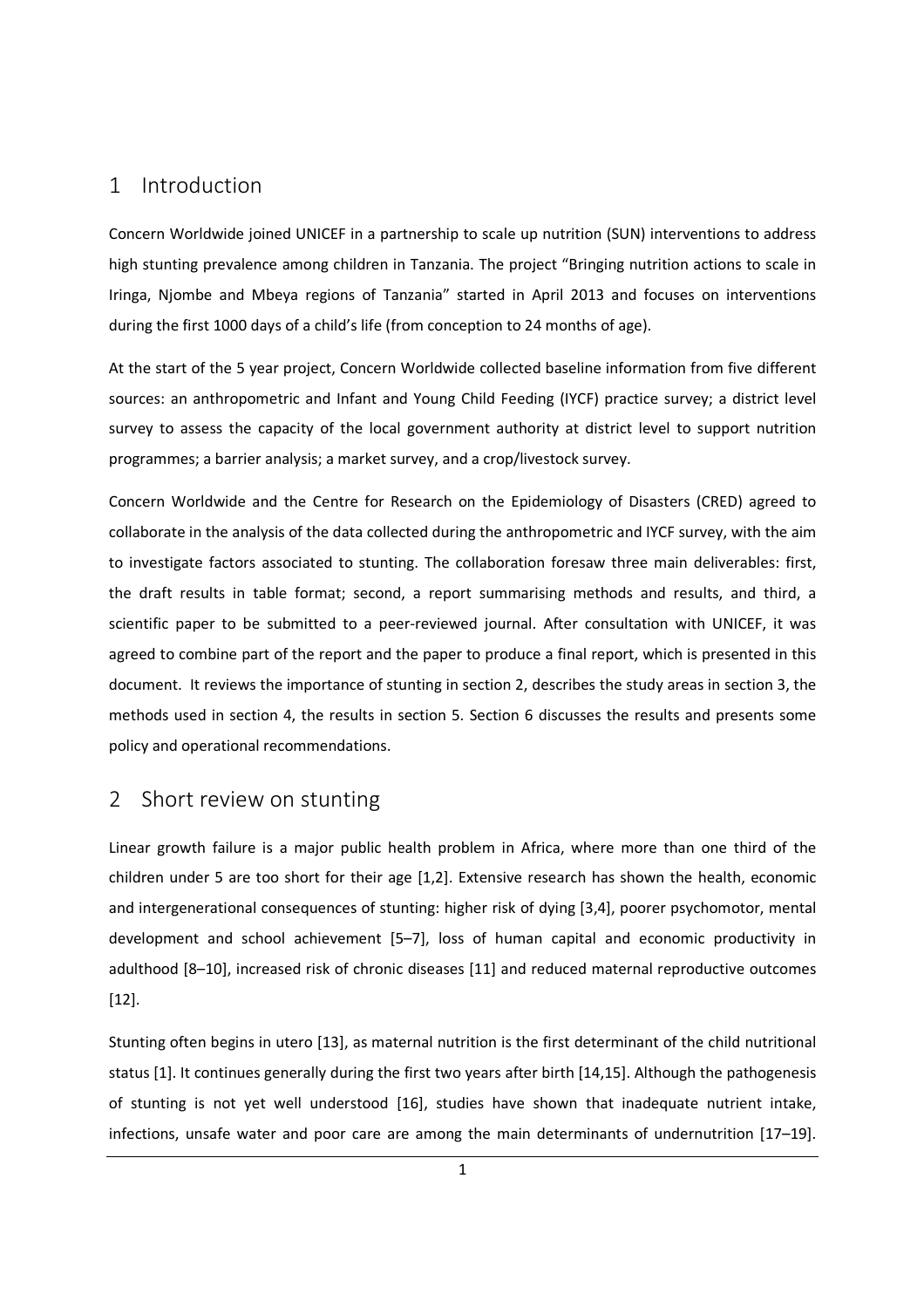Other determinants of child undernutrition in developing countries include maternal education [20,21], socio-economic status [21–23], residence [24,25] and poor access to health services [26,27].

There is increasing international recognition that efforts to prevent stunting are likely to benefit multiple short and long term outcomes, at individual, community and country levels [8,10]. This is reflected in the number of governments affiliated to the Scaling-Up Nutrition (SUN) movement (http://scalingupnutrition.org), which supports countries in improving nutrition through a multisectoral developmental approach, as well as in the inclusion of nutrition related goals in the World Health Assembly targets, Millennium Development Goals and the proposed Sustainable Development Goals.

Tanzania, a member of SUN, faces high burden of stunting. Most recent results from the Tanzania National Nutrition Survey conducted in 2014 report that 34.7% of the children under 5 are stunted [28]. This represents an improvement from the last Demographic and Health Survey (2010) that reported a stunting prevalence of 42%. In central and southern highlands zones, the prevalence of chronic malnutrition reaches 50% [29]. In these zones, the Government of Tanzania, UNICEF and Concern Worldwide, an international non-governmental organisation, are implementing the "Bringing nutrition actions to scale in Iringa, Njombe and Mbeya regions of Tanzania" project. It aims to reduce the prevalence of stunting by 10 percentage points over 5 years, through interventions targeting women and children during the 1,000 days window of opportunity, as well as strengthening capacities of local government authorities. At the beginning of the project, baseline information was collected on infant and young child feeding (IYCF) practices, child and maternal nutritional and health status, and household socio economic situation.

### 3 Methods

#### 3.1 Study area

The survey was conducted in the regions of Iringa, Njombe and Mbeya. These regions are in the southern highlands of Tanzania and are contiguous. They have a total population of about 4.4 million people<sup>1</sup>, 72% of whom are rural. They receive the highest rainfall in the country and have the coldest weather in the country. According to the 2010 Tanzania Demographic and Health Survey, the prevalence of stunting in these regions are some of the highest in the country. In the southern highlands, the

.<br>-

 $1$  2012 Census report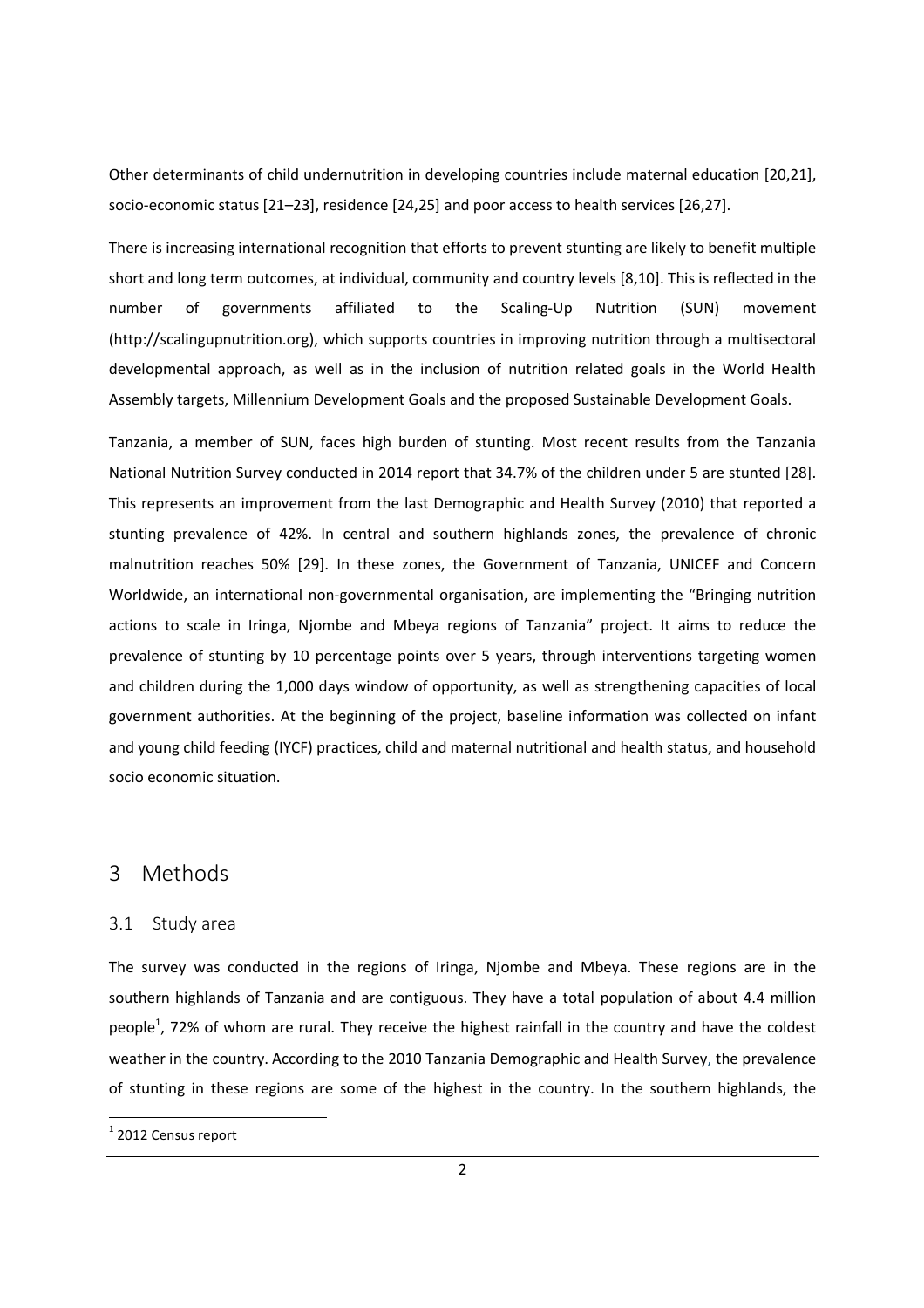fertility rate is about 5.4 per woman and under 5 mortality rate is 102 deaths per 1,000 live births. The reported literacy rate is 80%. About 69% of the total population depends on the agricultural sector as their main economic activity.

#### 3.2 Survey procedure

The survey methodology has been described in detail in the document "Outline for the nutrition baseline surveys in Iringa, Njombe and Mbeya region", prepared by Concern Worldwide. Briefly, it was a household survey using a stratified multi-stage cluster sampling method. Sixty three clusters were selected by probability proportional to the size using ENA delta software [30] in each region. Twenty households in each cluster were chosen by random sampling, using a random number table. A complete list of households with children under the age of 5 in each cluster was prepared before the survey date by the survey team with the involvement of village leaders and key informants. Households were visited for verification if necessary. Sample size was calculated to detect a 10 percentage point reduction in stunting by region. Power was set at 80%, level of confidence at 95% (one-tailed test), design effect at 1.5 and non-response at 10%. A sample of 501 children in the age group 24-47 month per region was required. A total of 1,253 households with children under 5 were targeted in each region to achieve the required sample size. Anthropometric measurements were taken from children 0-59 months and nutritional indexes calculated using WHO standards. Information on infant and young child feeding practices were collected for children 0-23 months.

#### 3.3 Data management

CRED received the survey dataset from Concern Worldwide and checked it for duplications and improbable values. Clarifications were requested and obtained from George M. Mutwiri. Variables were recoded and reclassified to facilitate analysis. The complete list of new variables with coding and definition is shown in Annex 1. Anthropometric indexes were calculated using the ENA software [30]. WHO standards were used [31].

As far as feeding practices are concerned, following variables were created:

1. Children aged 0 to 5 months who were exclusively breastfed. This was defined as receiving only breastmilk and based on the simultaneous appropriate answer of multiple questions.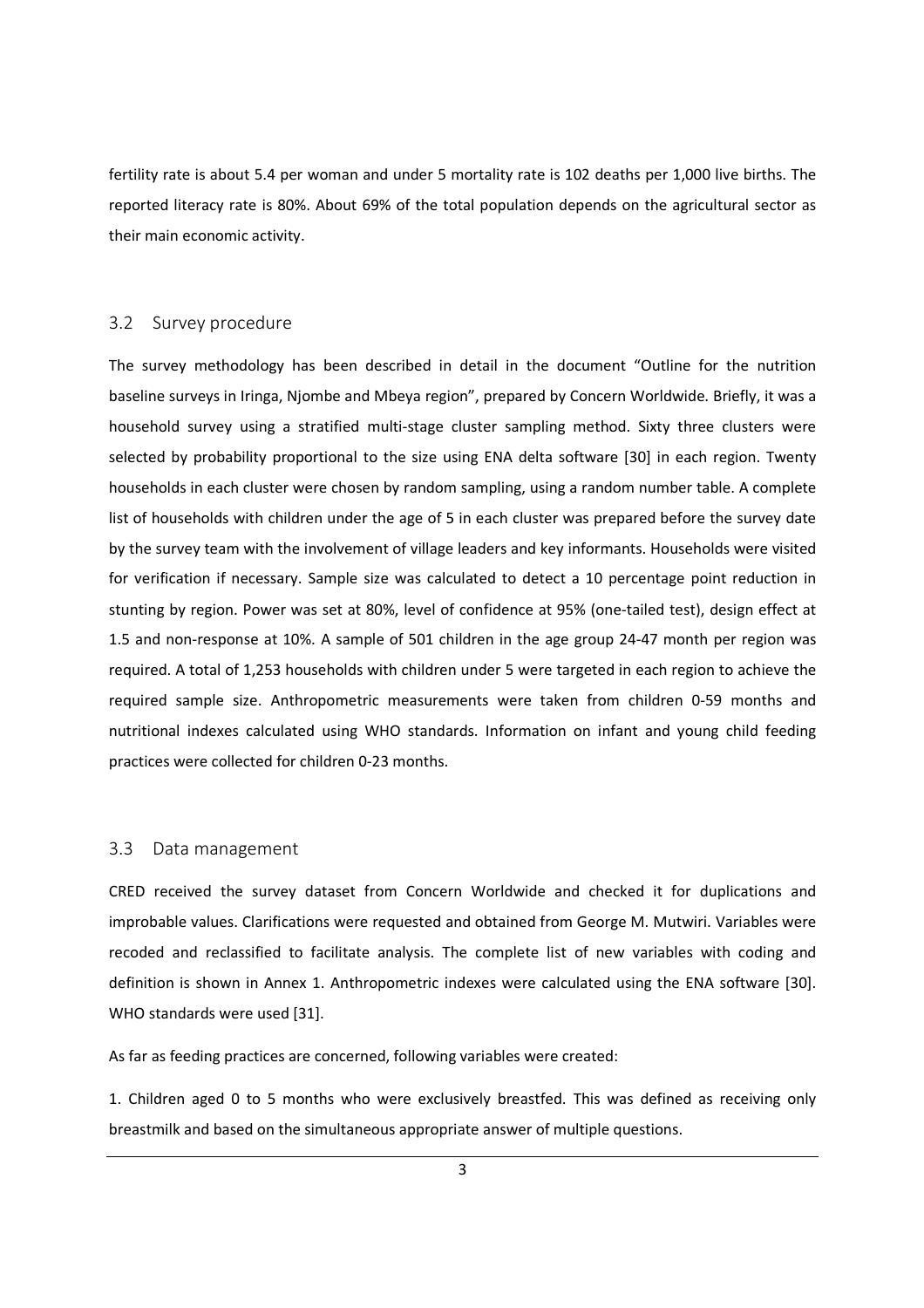2. Individual Diet Diversity Score (IDDS) [32]: Number of food groups consumed by a child 6 to 23 months of age over a 24 recall period. It includes 7 food groups: cereals, grains, tubers; Vitamin A rich plant foods; other fruits and vegetables; meat, poultry, fish; eggs; pulses, legumes, nuts; milk and milk products.

3. Minimum Diet Diversity (MAD) [33]: this is the proportion of children 6 to 23 months of age who received food from four or more food groups. It uses 7 food groups as the IDDS.

4. Minimum Meal Frequency (MMF) [33]: proportion of breastfed and non-breastfed children 6 to 23 months of age who receive solid, semi-solid or soft foods (but also including milk feeds for nonbreastfed children) the minimum number of times or more. Minimum is defined as:

- − 2 times for breastfed infants 6 to 8 months
- − 3 times for breastfed children 9 to 23 months
- − 4 times for non-breastfed children 6 to 23 months.

Meals include both meals and snacks.

5. Minimum Acceptable Diet (MAD) [33]: proportion of children 6 to 23 months of age who receive at least the minimum diet diversity and the minimum meal frequency. It is calculated separately for breastfed and non-breastfed children. For breastfed children, it corresponds to the children who reach both MDD and MMF. For non-breastfed children, milk feeds are excluded from the calculation of diet diversity and considered separately to avoid double counting.

6. An Infant and child feeding index (ICFI), following the principles of the method proposed by Ruel and Menon [34]. It is based on age-specific scoring system that gives points for positive practices in terms of breastfeeding, bottle feeding, diet diversity and meal frequency. Optimal feeding practices were defined for three age groups: 6-8; 9-11; 12-23. Table 1 indicates the variables used and the scoring system. Differently from the original index, our ICFI does not include food frequency over the past 7 days since these data were not available.

| <b>Variable</b>   | $6 - 8$                | $9 - 11$               | 12-24                  |
|-------------------|------------------------|------------------------|------------------------|
| Breastfeeding     | $No = 0$ ; Yes =+2     | $No = 0$ ; Yes =+2     | $No = 0$ ; Yes =+2     |
| Uses bottle       | $No=1: Yes=0$          | $No=1: Yes=0$          | $No=1: Yes=0$          |
| Dietary Diversity | Based on 7 food groups | Based on 7 food groups | Based on 7 food groups |
|                   | $0=0$                  | $0=0$                  | $0=0$                  |

Table 1: Infant and child feeding index: variables and scoring system used by age group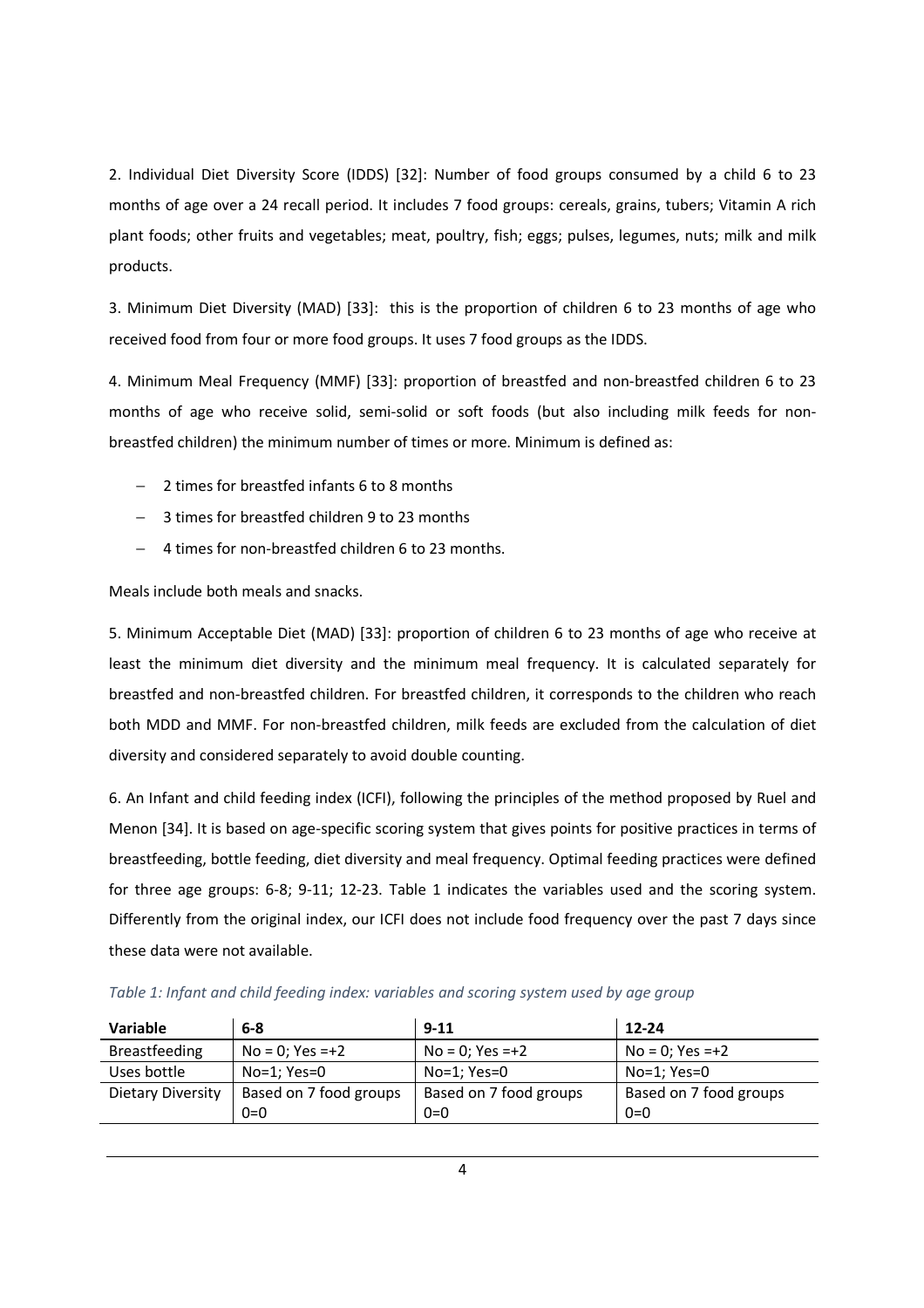|                | $1 - 3 = 1$             | $1 - 3 = 1$              | $1 - 3 = 1$              |
|----------------|-------------------------|--------------------------|--------------------------|
|                | $4 + 2$                 | $4 + 2$                  | $4 + 2$                  |
| Meal Frequency | 0 meals/day = $0$ (low) | 0 meals/day = $0$ (low)  | $0-1$ meals/day =0 (low) |
|                | 1 meal/day=1 (medium)   | 1-2 meals/day=1 (medium) | 2-3 meals/day=1 (medium) |
|                | 2 meals/day= 2 (high)   | 3+ meals/day= 2 (high)   | 4+ meals/day= 2 (high)   |
| Total score    | 7 points                | 7 points                 | 7 points                 |

7. The proportion of children receiving good feeding practices. We followed the principles of the composite index presented by Guevarra et al [35]. This is a combined index that tries to overcome the relative small sample size of the age subgroups for each of which specific feeding practices apply. The idea is to add up the number of children who score the highest in terms of ICFI (=optimal feeding practices for children between 6 and 23 months of age), and the children who are exclusively breastfed (= optimal feeding practice for children between 0 and 5 months of age). Table 2 indicates how this index is calculated.

#### Table 2: Good practice index

|     |              | Classification        |                           |  |  |  |  |
|-----|--------------|-----------------------|---------------------------|--|--|--|--|
|     |              | Good                  | Not good                  |  |  |  |  |
| Age | $<$ 6 months | Exclusively breastfed | Not exclusively breastfed |  |  |  |  |
|     | $> 6$ months | $ CFI=7$              | ICFI<7                    |  |  |  |  |

8. Household Diet diversity score (HDDS): this is defined as the number of food groups consumed in the household in the previous 24 hours. It includes 12 food groups: cereals; white tubers; vegetables; fruits; meat; eggs; fish; beans, peas, lentils; dairy products; oils and fats; sugar and honey; condiments. We followed the definition of the FAO [32]. As there is no defined threshold, the HDDS was divided in terciles (0-4; 5-8; 9-12).

9. Farm Production Diversity Score (FPDS): It was calculated as the HDDS, but considering the food groups produced instead of consumed by each household. There is no defined threshold. We used the following classification in the analysis: 0; 1-2; 3-5; 6-12.

Despite important differences in the population size of the three regions, similar samples (in terms of size) were drawn. We therefore applied sampling weights in the analysis to ensure the actual representativeness of the survey results at the regional level. Data from the Tanzanian Population and Housing Census 2012 report was used to compute sampling weights.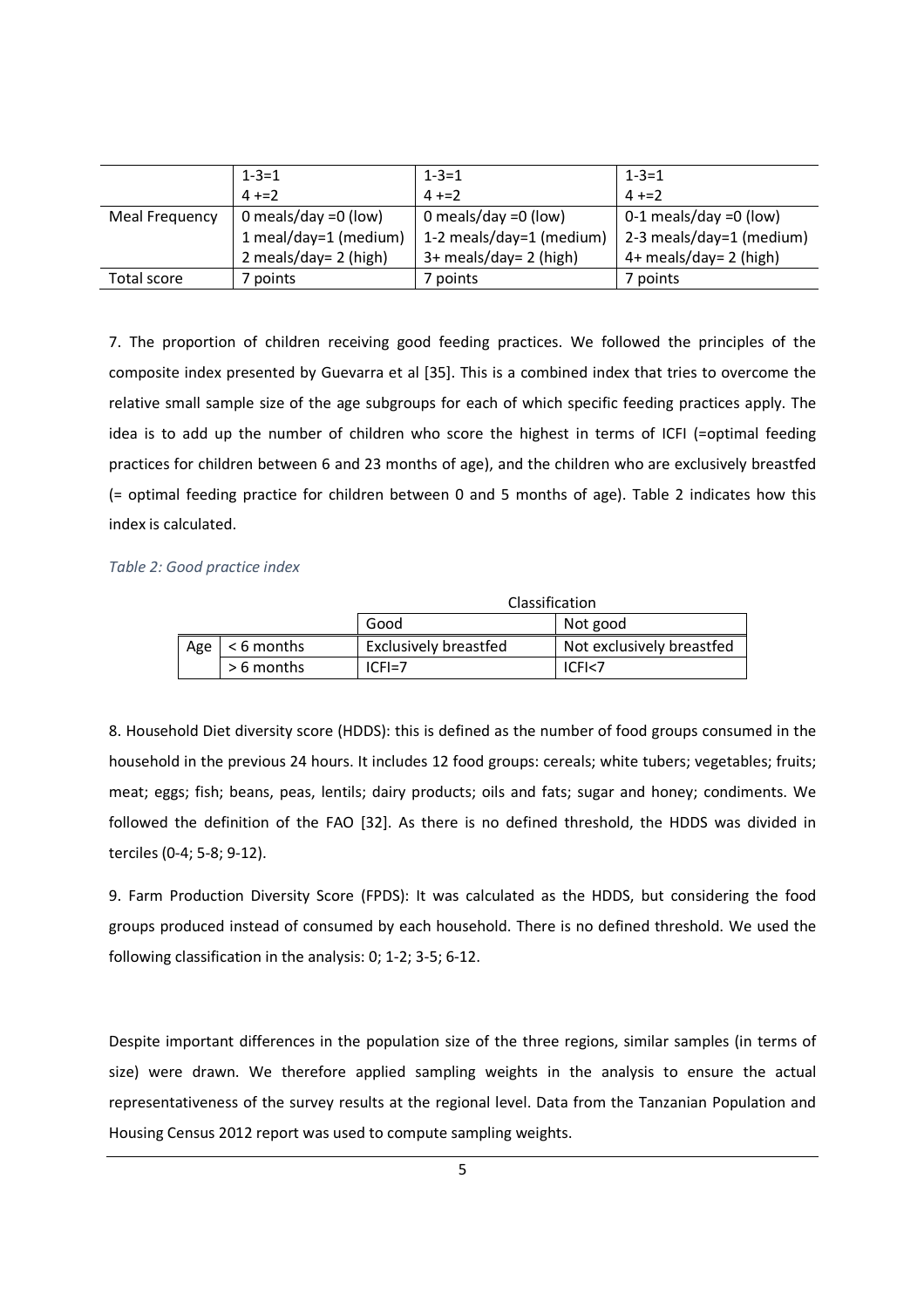#### 3.4 Data analysis

The analysis is composed by two parts:

- 1. Determinants of stunting among children aged 6 to 59 months;
- 2. Focus on infant and young child feeding practices among children aged 0 to 23 months.

#### 3.4.1 Methodology part 1 – determinants of stunting

The analysis of factors associated with stunting was divided by age groups: 6 to 23 and 24 to 59 months, and conducted for the entire sample and broken down by region. Univariate analysis was conducted to describe baseline socio-demographic and clinical characteristics of the sample using simple frequency distribution. Associations (crude effect) between stunting and socio-demographic and clinical variables were investigated using Pearson's chi-square test. A multivariate logistic regression model was constructed to identify factors associated with stunting (net effect). We included in the model variables expected to be associated with stunting based on the available literature [14,20,36,37] and included variables at child, maternal, household and contextual level. The variance inflation factor was used to check possible multicollinearity among predictors. Odds ratios (OR), 95% confidence intervals (CI) and pvalues were obtained. P-values <0.05 were considered significant. The analysis was conducted in STATA IC/12.1 for Windows and SPSS 20.0. Anthropometric indicators were calculated with ENA software.

#### 3.4.2 Methodology part 2 – focus on IYCF

We conducted a descriptive analysis of IYCF practices. Means and SD were computed for continuous variables, and frequencies and proportions were computed for categorical variables. Analysis was disaggregated by age groups: 0-5, 6-11, 12-17 and 18-23.

We then calculated the ICFI and broke it down by component; associations with height-for-age Z-score were investigated.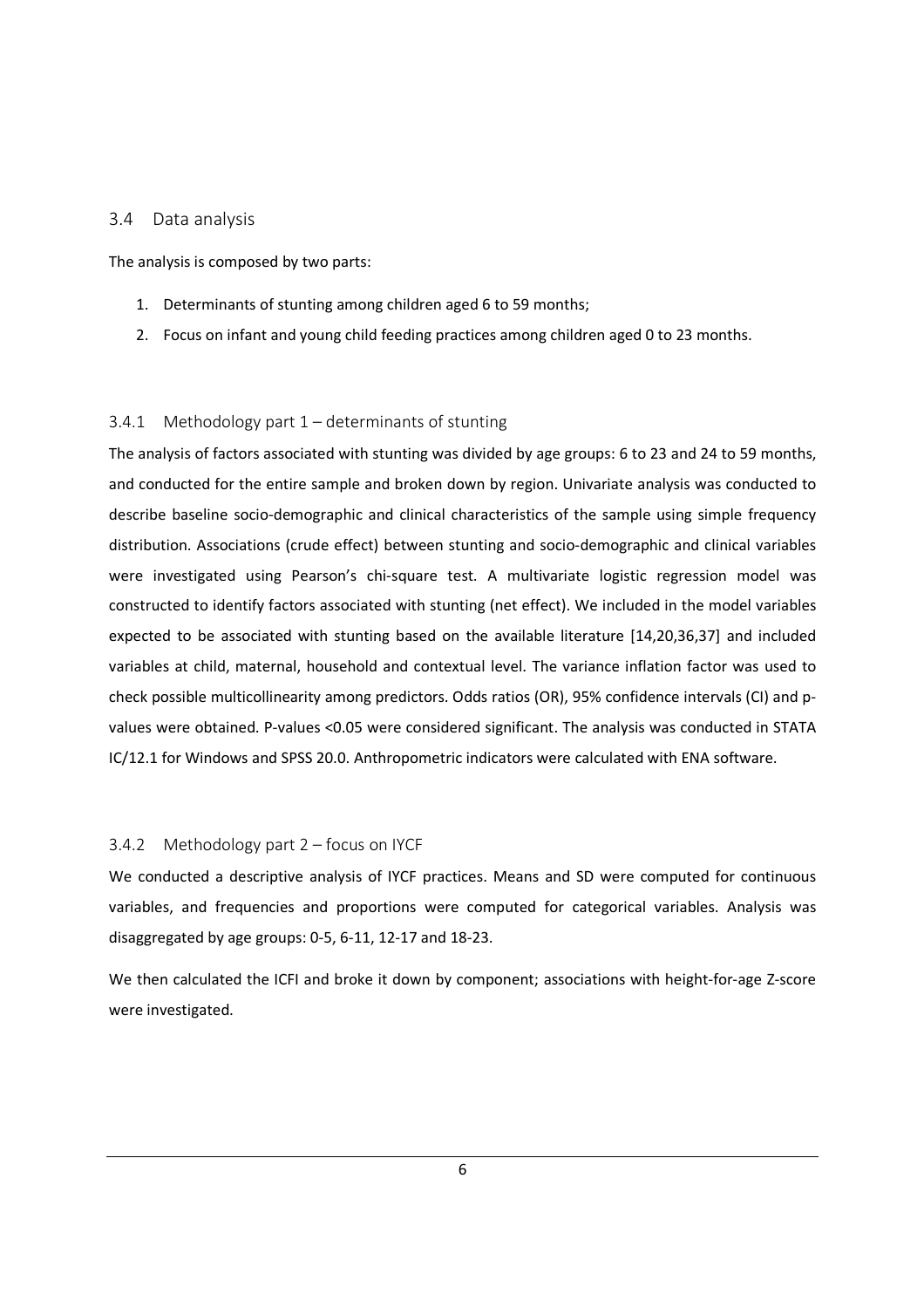## 4 Results

The original dataset included 3,713 observations of children 0-59 months. Of these, 18 did not have information on the region of provenience. The final sample size of children 0-59 months of age was therefore 3,695. Of these, 1, 791 were in the age group 0-23 months, based on their age as indicated by the caregiver.

|                                                             | Sample size |
|-------------------------------------------------------------|-------------|
| Total number of children 0 - 59 on which data was collected | 3,713       |
| Case removed due to missing region                          | 18          |
| Total available sample 0 - 59 months for analysis           | 3,695       |
| $0 - 23$                                                    | 1,791       |
| 24-59                                                       | 1904        |
| $6 - 23$                                                    | 1360        |
| $6 - 59$                                                    | 3264        |
| Implausible anthropometric measurements                     | 17          |

#### 4.1 Descriptive results – overall

Tabulated results are presented in annex 2. Tables 4 to 7 show frequencies and proportions of all variables included in the dataset. These are presented for three age groups: 0-23, 24-59, and 0-59 months. Descriptive statistics are presented by child, maternal, household and contextual characteristics. This section presents only main results.

The greatest majority of the interviewed households live in rural areas (80%); about 65% of the population live in Mbeya, 15% in Njombe and 20% in Iringa.

In terms of nutritional status, almost half of the children are stunted, with a higher prevalence among the oldest children (overall prevalence: 43.2%, 35.3% among 0-23 and 49.5% among 24-59). Little wasting is present (2.2% in the entire sample), whereby younger children are more subject to it than older ones (3.4% in the 0-23 month group and 1.3% in the 24-59 month group). The prevalence of underweight is 13.8% of the children 0-59 (12.5 among the 0-23 and 14.9% 24-59). Average HAZ score is -1.76 for children 0-59 (sd: 1.53), whereby -1.49 for the children 0-23 (sd: 1.64) and -2.02 (sd: 1.4) for children in the age group 24-59 months.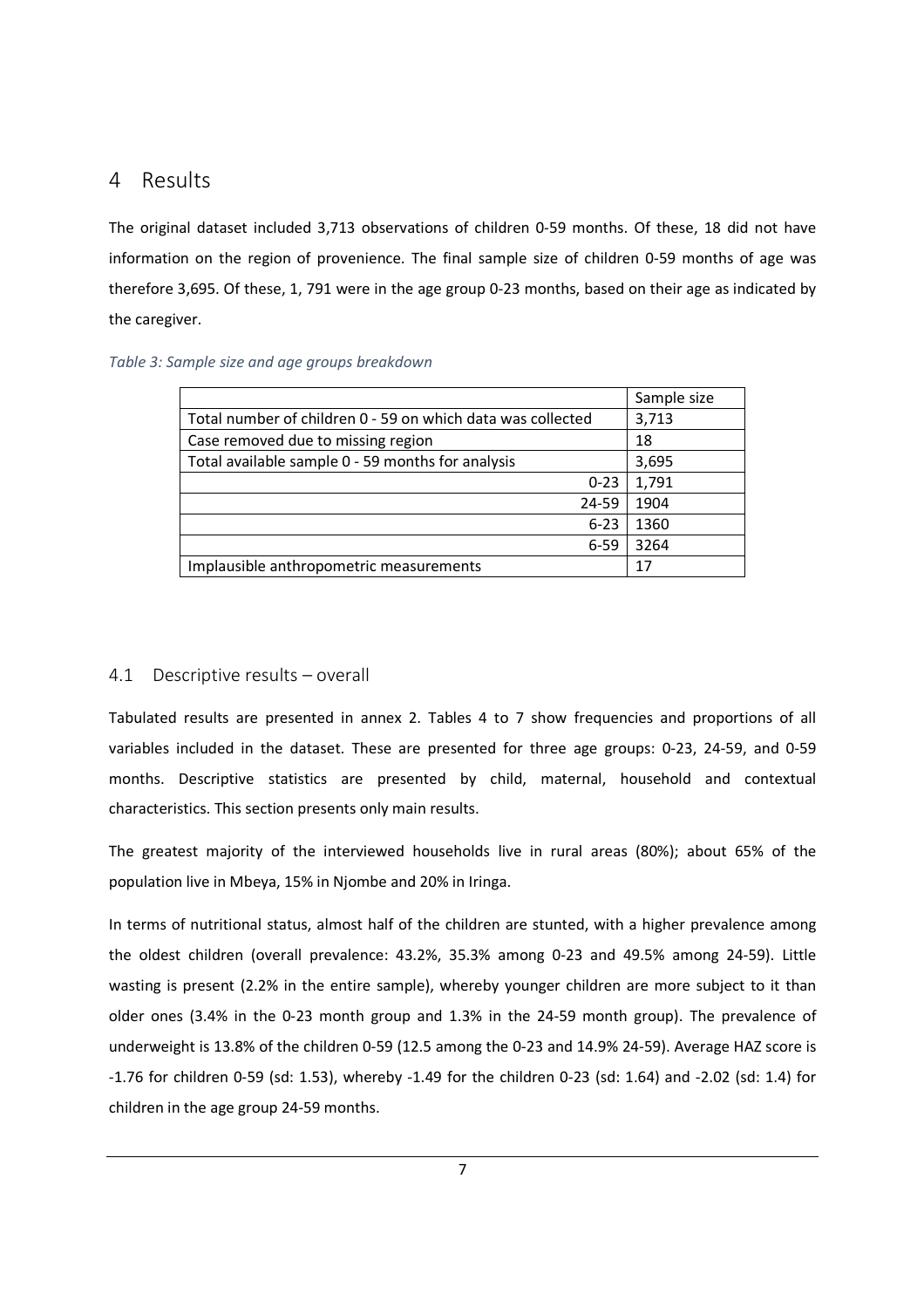Overall, children are distributed evenly between female and male, and as expected among age groups. As far as the age group 0-23 months (the only group for which this data was collected), the majority of the children live with both parents and remains with an adult relative if the mother needs to leave the house. Siblings younger than 15 represent 30% of the alternate care. With regard to the feeding practices of the children 6-23 month old, only 11 children (i.e. 0.8% of the group) reached the minimum adequate diet, whereby 15.2% reached the minimum diet diversity and 26.8 the minimum meal frequency. Optimal feeding practices were achieved by 3.9% of the children according to the Infant and child feeding index. Considering also the group 0-5, 11.9% of the children experienced age-appropriate feeding practice. Further details on feeding practices are presented in section 4.3. 40% of the children reported illnesses in the two weeks before the survey; 45% received deworming treatment and 78.2% Vitamin A supplementation in the previous 6 months.

With regard to the maternal characteristics, very few mothers in the entire sample are malnourished and the majority has had only one child in the last 5 years. Few mothers are pregnant, while the majority is breastfeeding. Information on maternal habits during pregnancy was collected only for caretakers of children in the group 0-23 months. Comparing their habits during pregnancy with the time before, 64.4% worked less; 16.6% eat more and 43.6% less; 35.6% reduced food diversity and 18.2% increased food diversity. 63.7% received iron supplementation. 41.4% of the women received advice on child and maternal nutrition. In terms of decision making on how to feed the child, 73% of the respondents make this decision themselves, while in 14.9% of the cases is done jointly with their partner/husband. 40.3% of the respondents have good knowledge about hand washing practices (see definition in annex 1).

As far as the household characteristics are concerned, almost 70% of the households have access to improved water, but only about 7.2% have a functional hand washing station. Average HDDS is 5, with only 3.3% of the households consuming food from more than 8 groups. In terms of FPDS, mean value is 3.3. Around 80% of the households produce between 1 and 5 food groups. One fourth of the households own a home/kitchen garden, whose production is mainly used for own consumption. 80% of the households buy fresh food either daily or 2/3 times a week. 63% of the households produce animal based food, but only 50% consume it; 43.5% of the households produce vitamin A rich food, and 82% consume it. 79.4% of the households use iodised salt.

8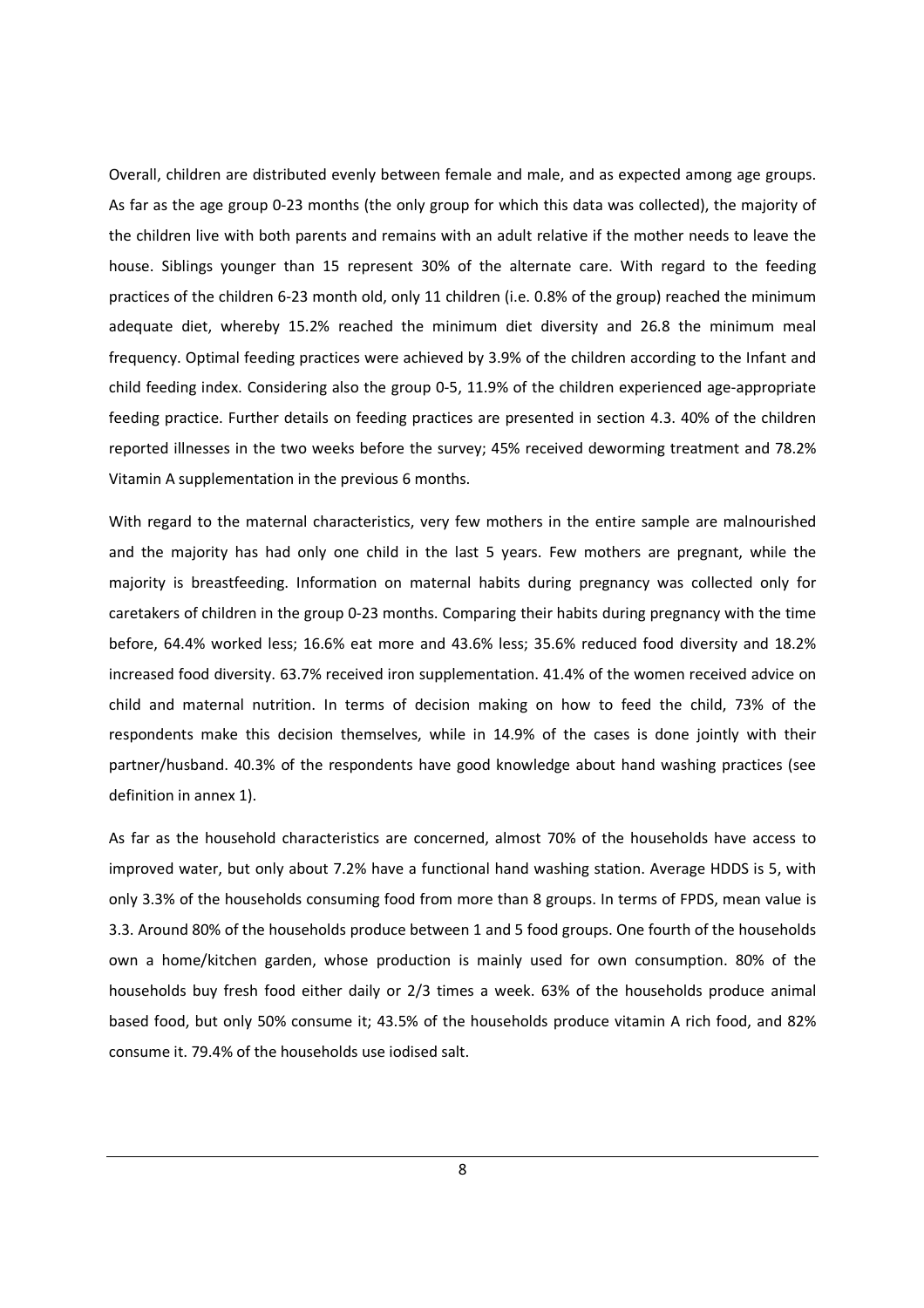#### 4.2 Factors associated to stunting

#### 4.2.1 Bivariate and multivariate analysis for children 6 to 23 months old

Table 4 shows the significant results of the bivariate and multivariate logistic regression for children aged 6 to 23 months, for the entire sample and broken down by region. The complete list of results (i.e. including statistically non-significant variables) are presented in table 13 (Annex 6.2.2).

Children in Njombe and Iringa have higher odds of being stunted than children in Mbeya. Children in their second year of life have higher odds to be stunted than younger children. Male children have higher odds than female.

In the entire sample, children aged 6-23 month had lower odds of stunting if received deworming treatment, came from a household consuming 5 or more food groups or that has a home garden. In Njombe, children from households producing animal-based food have lower odds of stunting. In Iringa, using iodised salt was also found protective. Risk factors in the same age group are maternal absence for 4-7 hours and production of vitamin-A-rich food. In Njombe and Iringa, children whose mother is currently pregnant have higher odds of stunting. In Iringa, two or more births in the last 5 years, reduced frequency of buying fresh vegetables and improved knowledge of hand washing practices were other risk factors.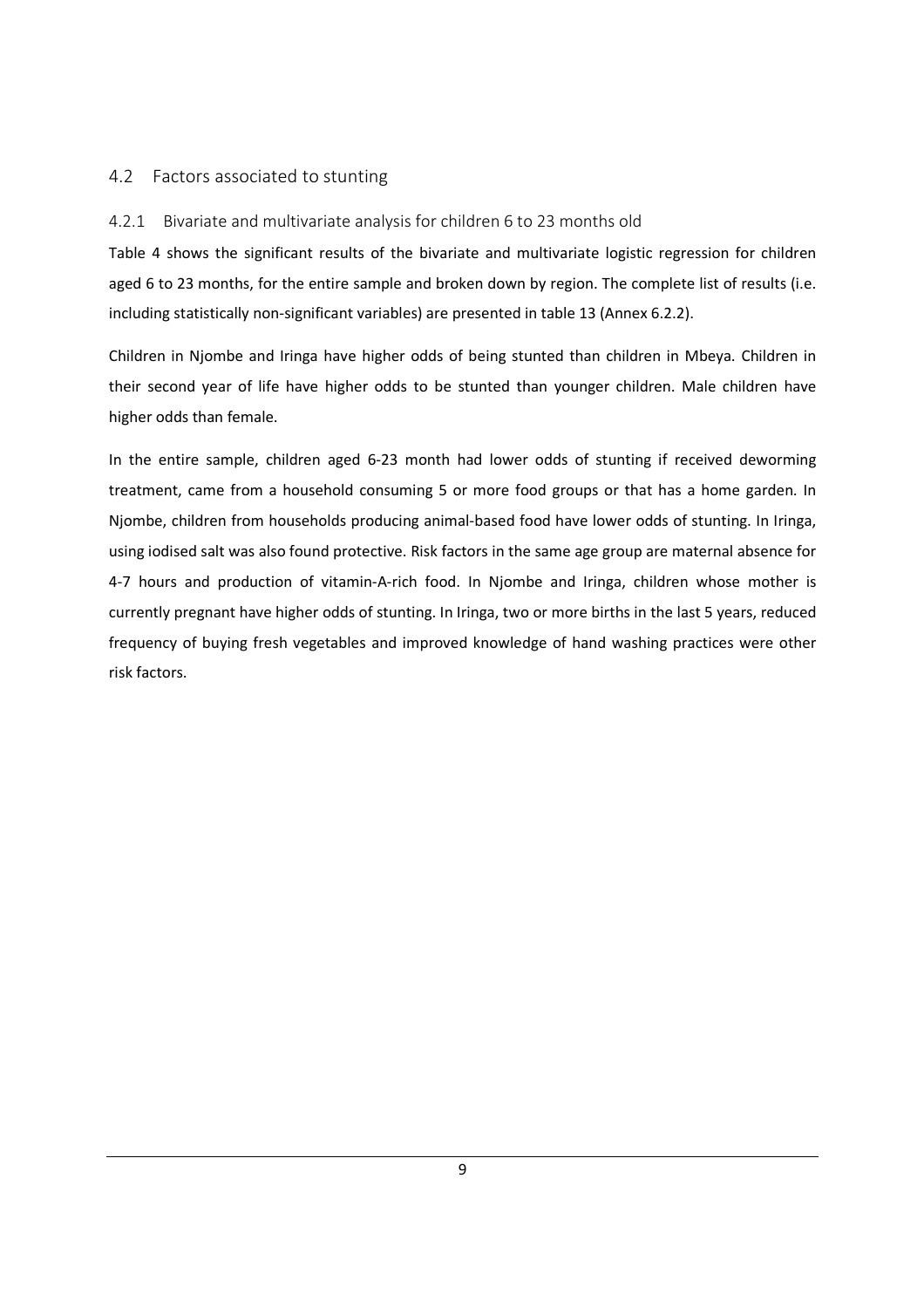| <b>VARIABLES</b>                    | Overall (N=929) |                    | Mbeya (N=374)     |                    | Njombe (N=348)  |                    | Iringa ( $N=357$ ) |                    |
|-------------------------------------|-----------------|--------------------|-------------------|--------------------|-----------------|--------------------|--------------------|--------------------|
|                                     | <b>Crude OR</b> | <b>Adjusted OR</b> | Crude OR          | <b>Adjusted OR</b> | <b>Crude OR</b> | <b>Adjusted OR</b> | Crude OR           | <b>Adjusted OR</b> |
| Male sex                            | $2.15***$       | $2.17***$          | $2.35***$         | $2.90***$          | $1.67***$       | $2.13***$          | $2.04***$          | $2.45***$          |
|                                     | $(1.65 - 2.81)$ | $(1.52 - 3.09)$    | $(1.57 - 3.50)$   | $(1.76 - 4.80)$    | $(1.15 - 2.42)$ | $(1.27 - 3.60)$    | $(1.41 - 2.95)$    | $(1.44 - 4.16)$    |
| Child age                           |                 |                    |                   |                    |                 |                    |                    |                    |
| $6 - 11$                            | $\mathbf{1}$    | $\mathbf{1}$       | $\mathbf{1}$      | $\mathbf{1}$       | $\mathbf{1}$    | $\mathbf{1}$       | $\mathbf{1}$       | $\mathbf{1}$       |
| $12 - 24$                           | $2.70***$       | $3.91***$          | $2.730***$        | $4.63***$          | $2.92***$       | $3.04***$          | $2.63***$          | $4.74***$          |
|                                     | $(2.02 - 3.62)$ | $(2.49 - 6.12)$    | $(1.751 - 4.256)$ | $(2.47 - 8.67)$    | $(1.97 - 4.34)$ | $(1.68 - 5.50)$    | $(1.75 - 3.95)$    | $(2.40 - 9.37)$    |
| Receiving<br>deworming<br>treatment |                 | $0.64**$           |                   | $0.53**$           |                 |                    | $1.89***$          |                    |
|                                     |                 | $(0.41 - 0.99)$    |                   | $(0.30 - 0.93)$    |                 |                    | $(1.28 - 2.79)$    |                    |
| Mother hours<br>from<br>away        |                 |                    |                   |                    |                 |                    |                    |                    |
| home                                |                 |                    |                   |                    |                 |                    |                    |                    |
| 0 hours                             | $\mathbf{1}$    | $\mathbf{1}$       | 1                 | $\mathbf{1}$       |                 |                    |                    |                    |
| 1-3 hours                           | 0.85            | 1.00               | 0.79              | 0.96               |                 |                    |                    |                    |
|                                     | $(0.59 - 1.21)$ | $(0.64 - 1.59)$    | $(0.48 - 1.32)$   | $(0.53 - 1.76)$    |                 |                    |                    |                    |
| 4-7 hours                           | $1.64***$       | $1.93***$          | $1.90**$          | $2.25***$          |                 |                    |                    |                    |
|                                     | $(1.17 - 2.30)$ | $(1.21 - 3.07)$    | $(1.14 - 3.14)$   | $(1.20 - 4.19)$    |                 |                    |                    |                    |
| 8-24 hours                          | 0.83            | 1.07               | 0.79              | 1.00               |                 |                    |                    |                    |
| Mother currently pregnant           | $(0.53 - 1.29)$ | $(0.58 - 1.98)$    | $(0.39 - 1.60)$   | $(0.42 - 2.39)$    | $2.98**$        | $4.26***$          |                    | $6.64***$          |
|                                     |                 |                    |                   |                    | $(1.05 - 8.51)$ | $(1.08 - 16.87)$   |                    | $(1.23 - 35.66)$   |
| Food types<br>during<br>last        |                 |                    |                   |                    |                 |                    |                    |                    |
| pregnancy                           |                 |                    |                   |                    |                 |                    |                    |                    |
| Fewer                               |                 |                    |                   |                    |                 |                    | $\mathbf{1}$       |                    |
| The same                            |                 |                    |                   |                    |                 |                    | $1.79**$           |                    |
|                                     |                 |                    |                   |                    |                 |                    | $(1.13 - 2.84)$    |                    |
| More                                |                 |                    |                   |                    |                 |                    | 1.10               |                    |
|                                     |                 |                    |                   |                    |                 |                    | $(0.64 - 1.88)$    |                    |
| Receiving husband support           |                 |                    |                   |                    | $0.61***$       |                    |                    |                    |
| during pregnancy                    |                 |                    |                   |                    | $(0.38 - 0.99)$ |                    |                    |                    |
| Births in the last 5 years          |                 |                    |                   |                    |                 |                    |                    |                    |
| One                                 |                 |                    |                   |                    |                 |                    |                    | 1<br>$2.02**$      |
| Two or more                         |                 |                    |                   |                    |                 |                    |                    | $(1.11 - 3.66)$    |
| Household Diet Diversity Score      |                 |                    |                   |                    |                 |                    |                    |                    |
| $0 - 4$                             | 1               | $\mathbf{1}$       | 1                 | 1                  |                 |                    | 1                  |                    |
| $5 - 8$                             | $0.66***$       | $0.61**$           | $0.66**$          | 0.63               |                 |                    | $0.61***$          |                    |
|                                     | $(0.50 - 0.86)$ | $(0.41 - 0.92)$    | $(0.44 - 0.98)$   | $(0.36 - 1.09)$    |                 |                    | $(0.42 - 0.89)$    |                    |

Table 4: Crude and adjusted odds ratio (95% CI) for stunting among children aged 6 to 23 months, overall and disaggregated by region, according to child, maternal and household characteristics, southern highlands, Tanzania, 2013 (only significant results are shown)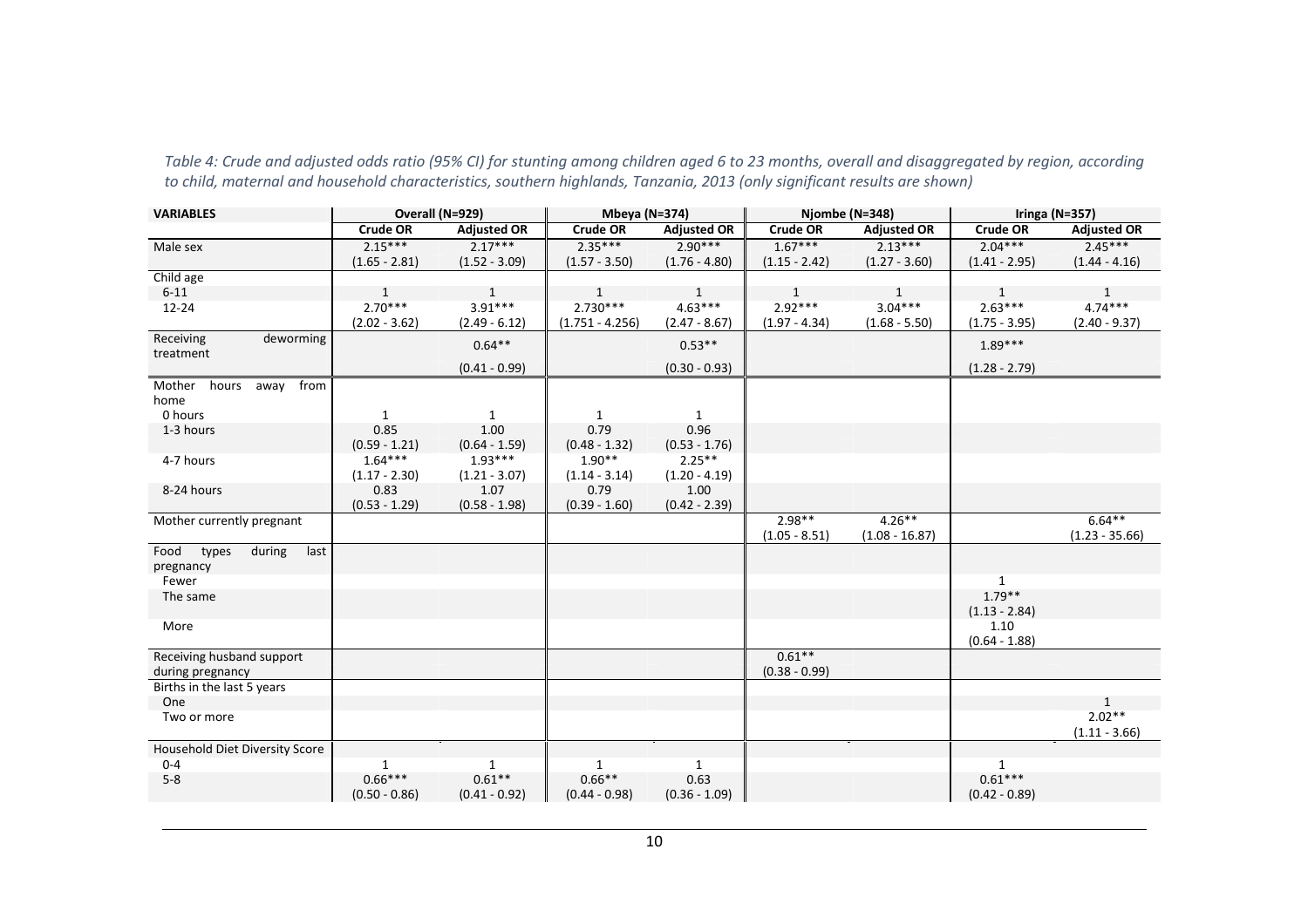| $9 - 12$                                | $0.25***$<br>$(0.09 - 0.66)$ | $0.15***$<br>$(0.04 - 0.53)$ | $0.20**$<br>$(0.04 - 0.95)$ | $0.14**$<br>$(0.02 - 0.96)$ |                             |                 | $0.10**$<br>$(0.01 - 0.82)$  |                              |
|-----------------------------------------|------------------------------|------------------------------|-----------------------------|-----------------------------|-----------------------------|-----------------|------------------------------|------------------------------|
| Owning a home garden                    |                              | $0.58**$<br>$(0.38 - 0.89)$  |                             |                             |                             |                 |                              |                              |
| Production of animal based<br>food      |                              |                              |                             |                             | $0.67**$                    | $0.50**$        |                              |                              |
|                                         |                              |                              |                             |                             | $(0.46 - 0.98)$             | $(0.26 - 0.95)$ |                              |                              |
| Production of Vitamin A rich<br>fruits  | $1.43***$                    | $1.71***$                    |                             |                             | $1.59**$                    |                 |                              |                              |
| and vegetables                          | $(1.09 - 1.87)$              | $(1.06 - 2.76)$              |                             |                             | $(1.09 - 2.32)$             |                 |                              |                              |
| Frequency of buying fresh food<br>Daily |                              |                              |                             |                             | 1                           |                 |                              | 1                            |
| 2-3 times per week                      |                              |                              |                             |                             | 1.20<br>$(0.78 - 1.85)$     |                 |                              | $2.19***$<br>$(1.14 - 4.23)$ |
| Once a week                             |                              |                              |                             |                             | 1.15<br>$(0.66 - 2.00)$     |                 |                              | 1.47<br>$(0.53 - 4.05)$      |
| Less often                              |                              |                              |                             |                             | $2.28**$<br>$(1.19 - 4.39)$ |                 |                              | 1.11<br>$(0.41 - 2.99)$      |
| Using iodised salt                      | $0.72***$<br>$(0.53 - 0.97)$ |                              |                             |                             |                             |                 | $0.54***$<br>$(0.34 - 0.84)$ | $0.41***$<br>$(0.21 - 0.79)$ |
| Knowledge of hand washing<br>practices  |                              |                              |                             |                             |                             |                 |                              |                              |
| Poor                                    |                              |                              |                             |                             |                             |                 |                              | 1                            |
| Satisfactory                            |                              |                              |                             |                             |                             |                 |                              | $3.10***$<br>$(1.33 - 7.24)$ |
| Good                                    |                              |                              |                             |                             |                             |                 |                              | 1.13<br>$(0.47 - 2.71)$      |
| Improved water source                   |                              |                              |                             |                             |                             |                 | $0.48***$<br>$(0.30 - 0.76)$ |                              |
| Urban residence                         | $0.68***$<br>$(0.49 - 0.95)$ |                              |                             |                             |                             |                 | $0.50***$<br>$(0.30 - 0.81)$ |                              |
| Region                                  |                              |                              |                             |                             |                             |                 |                              |                              |
| Mbeya                                   | 1                            | $\mathbf{1}$                 |                             |                             |                             |                 |                              |                              |
| Njombe                                  | $1.34***$                    | $1.77***$                    |                             |                             |                             |                 |                              |                              |
|                                         | $(1.03 - 1.76)$              | $(1.11 - 2.80)$              |                             |                             |                             |                 |                              |                              |
| Iringa                                  | 1.19<br>$(0.91 - 1.55)$      | $1.59***$<br>$(1.06 - 2.40)$ |                             |                             |                             |                 |                              |                              |

Level of significance: \*\*\* p<0.01, \*\* p<0.05; OR= Odds ratio.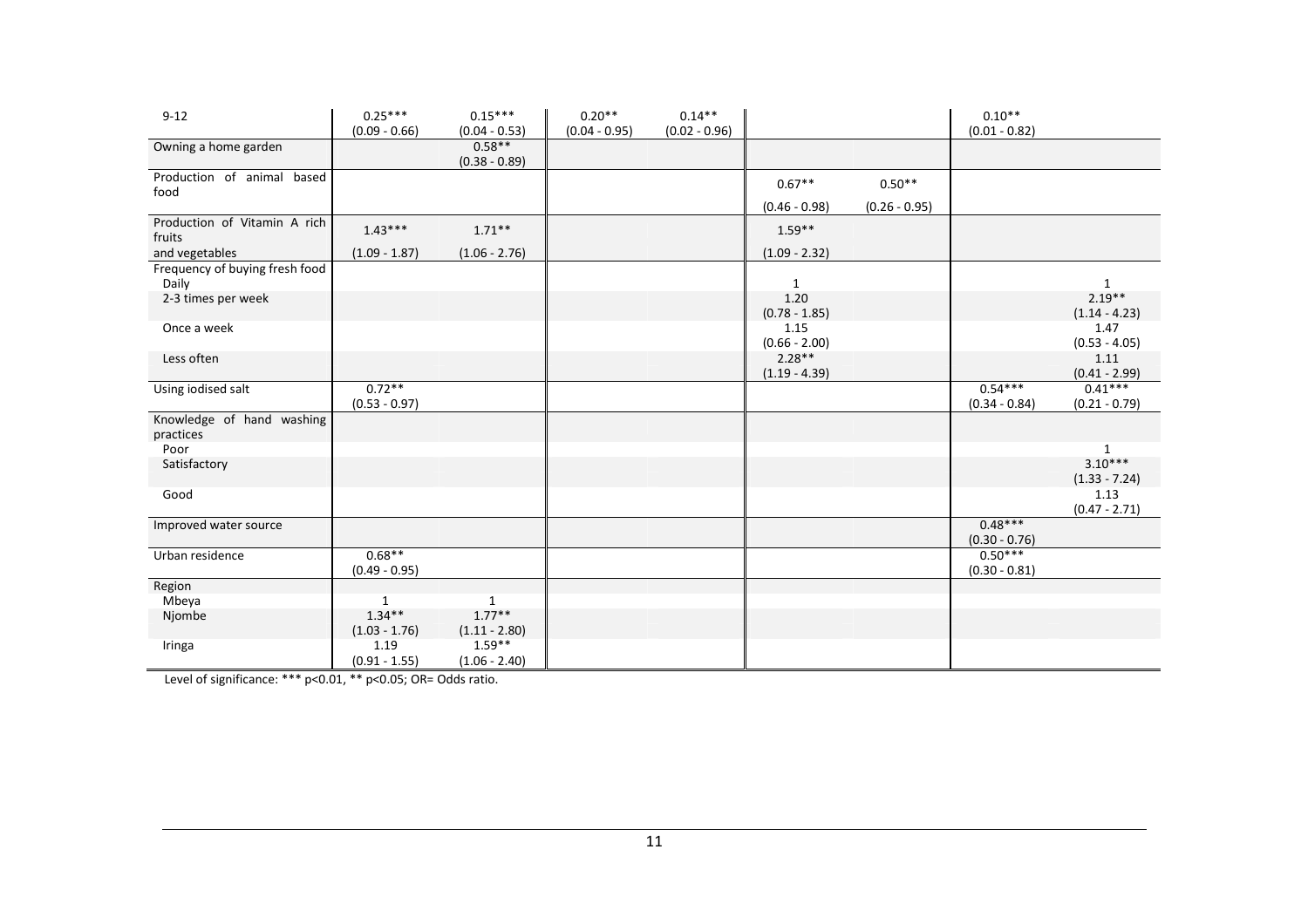#### 4.2.2 Bivariate and multivariate analysis for children 24 to 59 months old

Table 5 shows the significant results of the bivariate and multivariate logistic regression for children aged 24 to 59 months, for the entire sample and broken down by region. The complete list of results (i.e. including statistically non-significant variables) are presented in table 14 (Annex 6.2.3).

Children in Njombe and Iringa have higher odds of being stunted than children in Mbeya. Children in their third year of life have higher odds to be stunted than older children. Male children have higher odds than female.

Overall, children aged 24-59 month from households with access to improved water source or with a functioning water station had lower odds of stunting. Knowledge of hand washing practices protects against stunting in Iringa, while in Mbeya children from households consuming animal based food have lower odds. In the entire sample, children whose mother was currently breastfeeding have higher odds of stunting. Short maternal absence (1-3 hours) was a protective factor in Mbeya, while longer absence (4-7 hours) was a risk factor in Njombe. Urban residence was protective in Njombe and a risk factor in Mbeya.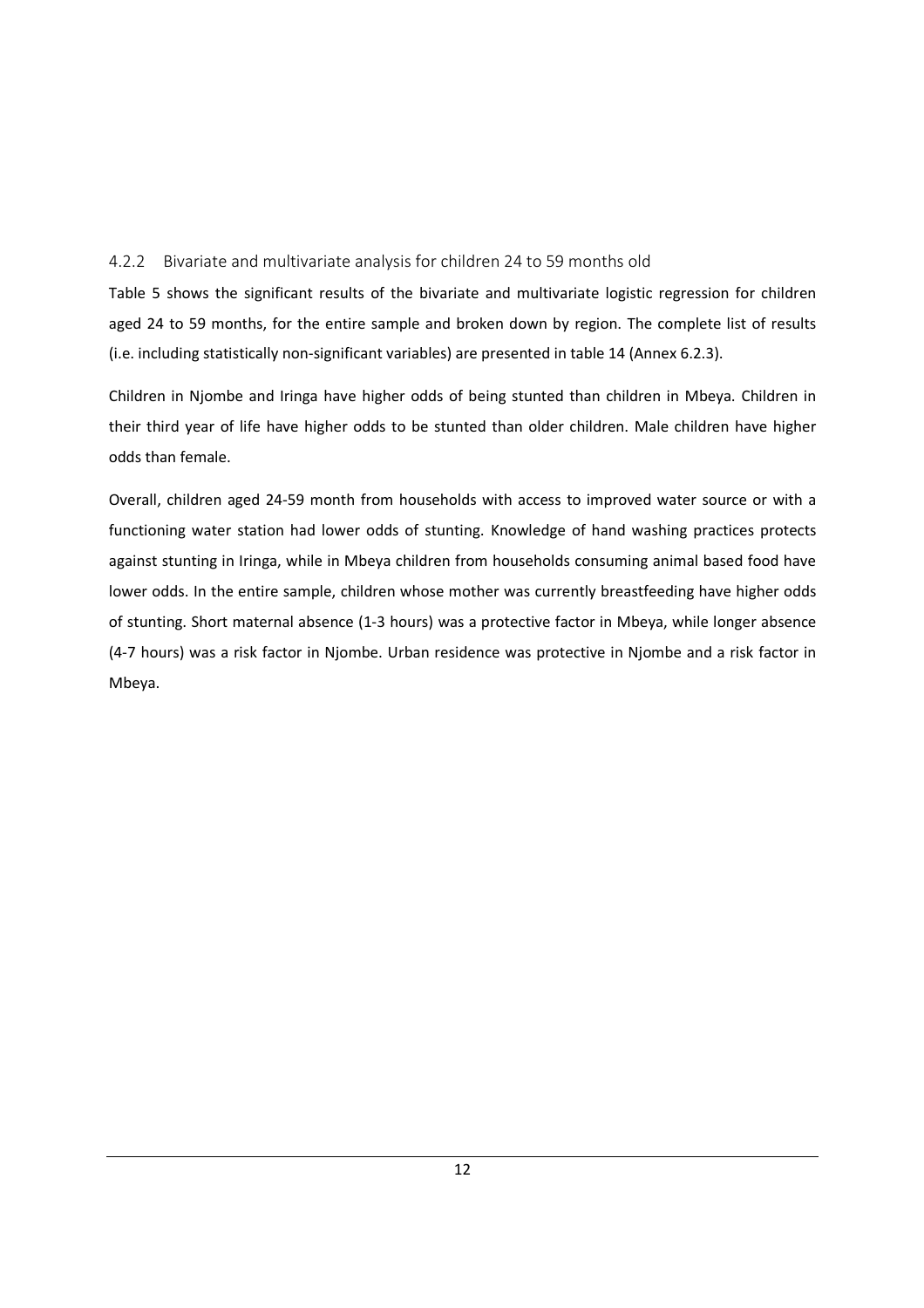Table 5: Crude and adjusted odds ratio (95% CI) for stunting among children aged 24 to 59 months, overall and disaggregated by region, according to child, maternal and household characteristics, southern highlands, Tanzania, 2013 (only significant results are shown)

| <b>VARIABLES</b>              | Overall (N=1618) |                    | <b>Mbeya (N=561)</b> |                    | Njombe (N=517)  |                    | <b>Iringa (N=535)</b> |                    |
|-------------------------------|------------------|--------------------|----------------------|--------------------|-----------------|--------------------|-----------------------|--------------------|
|                               | <b>Crude OR</b>  | <b>Adjusted OR</b> | <b>Crude OR</b>      | <b>Adjusted OR</b> | <b>Crude OR</b> | <b>Adjusted OR</b> | <b>Crude OR</b>       | <b>Adjusted OR</b> |
| Child age                     |                  |                    |                      |                    |                 |                    |                       |                    |
| 24-35                         | $\mathbf{1}$     | 1                  | $\mathbf{1}$         | $\mathbf{1}$       | $\mathbf{1}$    | 1                  |                       |                    |
| 36-47                         | $0.73**$         | $0.71**$           | $0.70**$             | $0.69*$            | $0.68**$        | $0.68*$            |                       |                    |
|                               | $(0.57 - 0.94)$  | $(0.54 - 0.95)$    | $(0.49 - 1.00)$      | $(0.45 - 1.05)$    | $(0.47 - 0.99)$ | $(0.44 - 1.06)$    |                       |                    |
| 48-59                         | $0.59***$        | $0.60***$          | $0.52***$            | $0.53***$          | $0.64***$       | $0.61**$           |                       |                    |
|                               | $(0.44 - 0.78)$  | $(0.44 - 0.83)$    | $(0.35 - 0.77)$      | $(0.33 - 0.85)$    | $(0.43 - 0.97)$ | $(0.37 - 0.98)$    |                       |                    |
| Male sex                      | $1.30**$         | $1.28**$           |                      |                    |                 |                    |                       |                    |
|                               | $(1.04 - 1.61)$  | $(1.00 - 1.64)$    |                      |                    |                 |                    |                       |                    |
| Mother currently              | $1.79***$        | $1.97***$          |                      | $2.82**$           |                 |                    |                       |                    |
| breastfeeding                 |                  |                    |                      |                    |                 |                    |                       |                    |
|                               | $(1.20 - 2.68)$  | $(1.18 - 3.29)$    |                      | $(1.23 - 6.47)$    |                 |                    |                       |                    |
| Mother currently pregnant     |                  |                    |                      |                    | $2.28**$        | $2.81***$          |                       |                    |
|                               |                  |                    |                      |                    | $(1.05 - 4.93)$ | $(1.20 - 6.60)$    |                       |                    |
| Mother hours away from home   |                  |                    |                      |                    |                 |                    |                       |                    |
| 0 hours                       |                  |                    |                      | 1                  | 1               | 1                  | $\mathbf{1}$          |                    |
| 1-3 hours                     |                  |                    |                      | $0.58**$           | 0.98            | 1.20               | 1.32                  |                    |
|                               |                  |                    |                      | $(0.36 - 0.94)$    | $(0.63 - 1.53)$ | $(0.72 - 2.00)$    | $(0.86 - 2.01)$       |                    |
| 4-7 hours                     |                  |                    |                      | 0.81               | $1.64***$       | $1.66***$          | $1.63***$             |                    |
|                               |                  |                    |                      | $(0.50 - 1.30)$    | $(1.07 - 2.52)$ | $(1.01 - 2.73)$    | $(1.09 - 2.44)$       |                    |
| 8-24 hours                    |                  |                    |                      | 0.97               | $1.53*$         | $1.95***$          | 1.31                  |                    |
|                               |                  |                    |                      | $(0.55 - 1.71)$    | $(0.97 - 2.39)$ | $(1.15 - 3.31)$    | $(0.76 - 2.27)$       |                    |
| Improved water source         |                  | $0.70**$           |                      | $0.58***$          | $1.56***$       |                    |                       | $0.63***$          |
|                               |                  | $(0.52 - 0.93)$    |                      | $(0.39 - 0.87)$    | $(1.06 - 2.29)$ |                    |                       | $(0.40 - 0.99)$    |
| Functional<br>hand<br>washing |                  | $0.63**$           |                      | $0.43**$           |                 |                    |                       |                    |
| station                       |                  |                    |                      |                    |                 |                    |                       |                    |
|                               |                  | $(0.40 - 0.98)$    |                      | $(0.18 - 0.99)$    |                 |                    |                       |                    |
| Knowledge of hand washing     |                  |                    |                      |                    |                 |                    |                       |                    |
| practices                     |                  |                    |                      |                    |                 |                    |                       |                    |
| Poor                          |                  |                    |                      |                    |                 |                    | 1                     | 1                  |
| Satisfactory                  |                  |                    |                      |                    |                 |                    | 0.81                  | 0.80               |
|                               |                  |                    |                      |                    |                 |                    | $(0.51 - 1.28)$       | $(0.47 - 1.36)$    |
| Good                          |                  |                    |                      |                    |                 |                    | $0.55**$              | $0.47**$           |
|                               |                  |                    |                      |                    |                 |                    | $(0.34 - 0.90)$       | $(0.26 - 0.85)$    |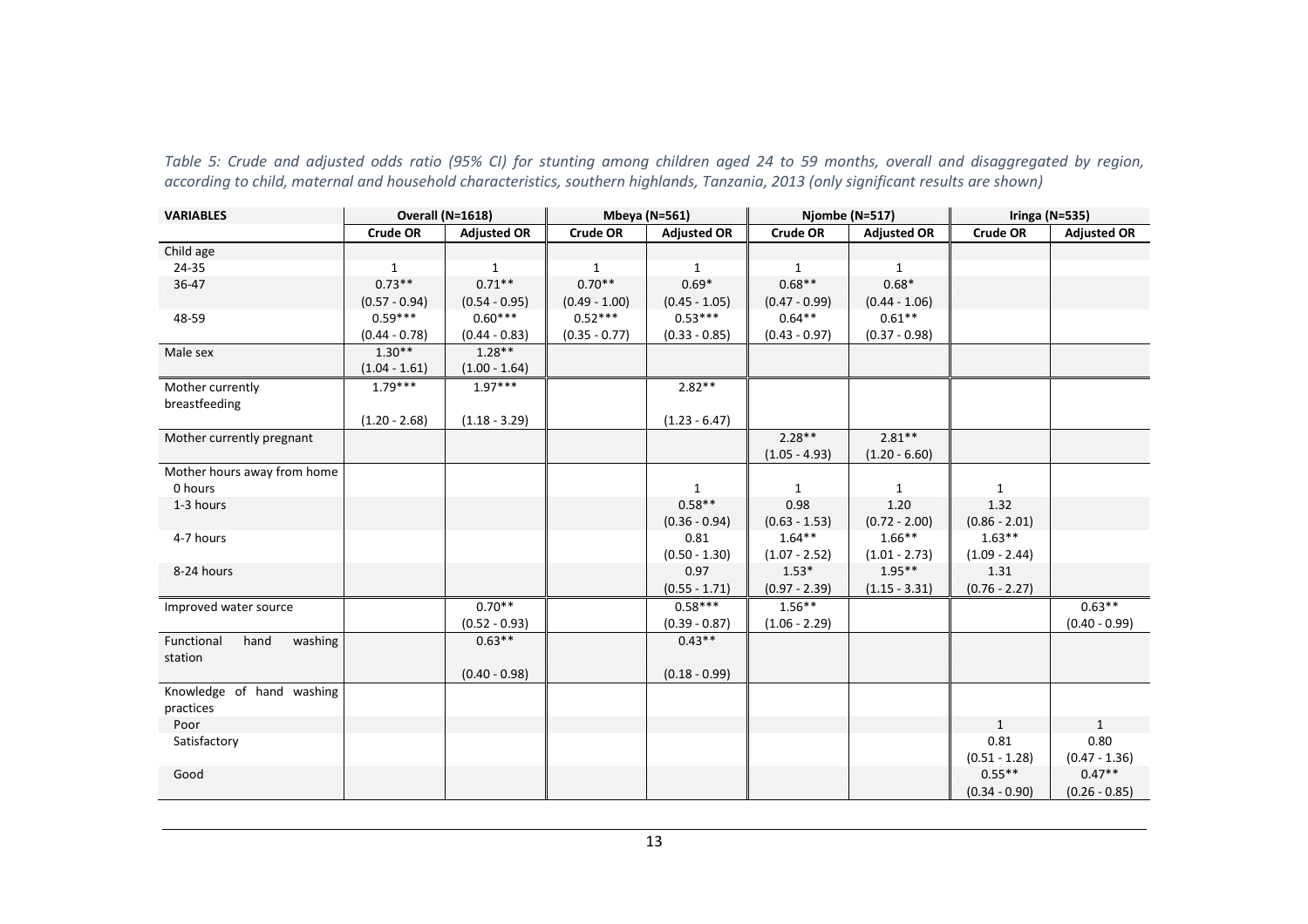| Household Diet Diversity Score  |                 |                 |                 |                 |                 |                 |  |
|---------------------------------|-----------------|-----------------|-----------------|-----------------|-----------------|-----------------|--|
| $0 - 4$                         | $\mathbf{1}$    |                 | $\mathbf{1}$    |                 |                 |                 |  |
| $5 - 8$                         | $0.66***$       |                 | $0.65**$        |                 |                 |                 |  |
|                                 | $(0.53 - 0.83)$ |                 | $(0.47 - 0.91)$ |                 |                 |                 |  |
| $9 - 12$                        | 0.96            |                 | 1.25            |                 |                 |                 |  |
|                                 | $(0.52 - 1.80)$ |                 | $(0.59 - 2.66)$ |                 |                 |                 |  |
| HH consuming animal based       | $0.67***$       |                 | $0.63***$       | $0.63**$        |                 |                 |  |
| food                            | $(0.54 - 0.84)$ |                 | $(0.46 - 0.86)$ | $(0.42 - 0.94)$ |                 |                 |  |
| Farm<br>Production<br>Diversity |                 |                 |                 |                 |                 |                 |  |
| Score                           |                 |                 |                 |                 |                 |                 |  |
| No production                   | $\mathbf{1}$    |                 |                 |                 |                 | $\mathbf{1}$    |  |
| 1-2 food groups                 | 0.90            |                 |                 |                 |                 | $1.79**$        |  |
|                                 | $(0.67 - 1.20)$ |                 |                 |                 |                 | $(1.01 - 3.14)$ |  |
| 3-5 food groups                 | $1.56**$        |                 |                 |                 |                 | $2.33***$       |  |
|                                 | $(1.04 - 2.33)$ |                 |                 |                 |                 | $(1.38 - 3.93)$ |  |
| 6-12 food groups                | 1.34            |                 |                 |                 |                 | $3.16***$       |  |
|                                 | $(0.92 - 1.94)$ |                 |                 |                 |                 | $(1.72 - 5.78)$ |  |
| HH production of animal based   |                 |                 | $0.72**$        |                 |                 | $1.45***$       |  |
| food                            |                 |                 | $(0.52 - 0.99)$ |                 |                 | $(1.04 - 2.02)$ |  |
| Production of vitamin A rich    |                 |                 |                 |                 |                 | $2.25***$       |  |
| fruits and vegetables           |                 |                 |                 |                 |                 | $(1.63 - 3.10)$ |  |
| Owning a home garden            |                 |                 |                 |                 |                 | $1.99***$       |  |
|                                 |                 |                 |                 |                 |                 | $(1.44 - 2.75)$ |  |
| Frequency of buying fresh food  |                 |                 |                 |                 |                 |                 |  |
| Daily                           |                 |                 |                 |                 |                 | $\mathbf{1}$    |  |
| 2-3 times per week              |                 |                 |                 |                 |                 | $1.46**$        |  |
|                                 |                 |                 |                 |                 |                 | $(1.00 - 2.11)$ |  |
| Once a week                     |                 |                 |                 |                 |                 | $1.64*$         |  |
|                                 |                 |                 |                 |                 |                 | $(0.99 - 2.72)$ |  |
| Less often                      |                 |                 |                 |                 |                 | 1.30            |  |
|                                 |                 |                 |                 |                 |                 | $(0.80 - 2.13)$ |  |
| Urban residence                 |                 |                 | $1.74***$       | $2.02***$       | $0.61**$        | $0.47***$       |  |
|                                 |                 |                 | $(1.18 - 2.57)$ | $(1.21 - 3.39)$ | $(0.39 - 0.95)$ | $(0.31 - 0.72)$ |  |
| Region                          |                 |                 |                 |                 |                 |                 |  |
| Mbeya                           |                 |                 |                 |                 |                 |                 |  |
| Njombe                          | $1.83***$       | $1.77***$       |                 |                 |                 |                 |  |
|                                 | $(1.47 - 2.29)$ | $(1.33 - 2.35)$ |                 |                 |                 |                 |  |
| Iringa                          | $1.27**$        | $1.37**$        |                 |                 |                 |                 |  |
|                                 | $(1.02 - 1.59)$ | $(1.04 - 1.79)$ |                 |                 |                 |                 |  |

Level of significance: \*\*\* p<0.01, \*\* p<0.05; OR= Odds ratio; HH=Household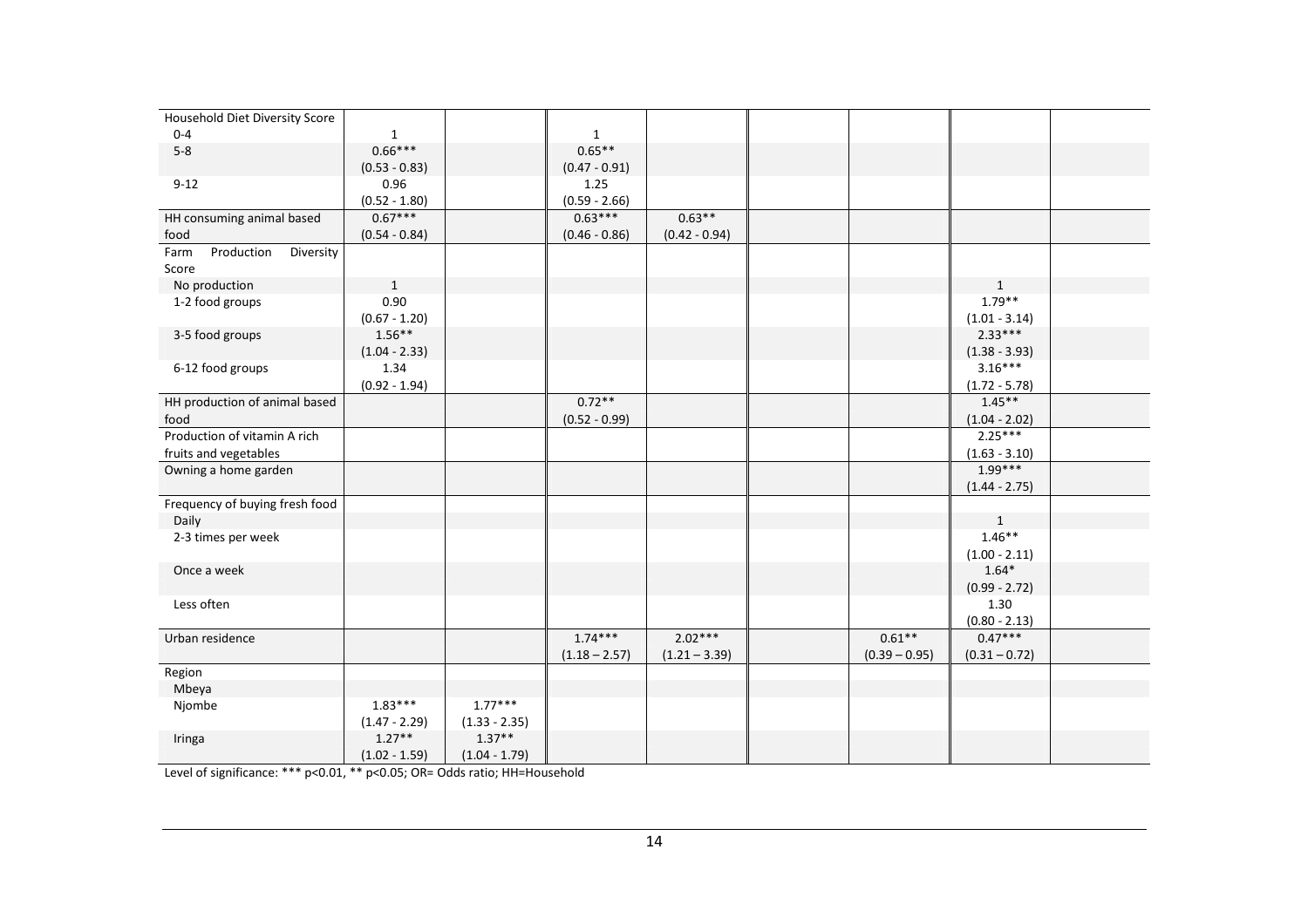#### 4.3 Focus on IYCF

Table 6 displays descriptive results about the nutritional status and feeding practices of children 0 to 23 months of age. Results are broken down by following age groups: 0-5; 6-11; 12-17; 18-23.

In terms of nutritional status, prevalence of stunting is highest in the age groups 12-17 and 18-23. Wasting is highest in the age group 6-11.

Almost all children are breastfed in the first two age groups and continued breastfeeding at year 1 is 91.1%. Slightly more than half of the respondents reported their child as being still exclusive breastfed in the age group 0-5. Exclusive breastfeeding prevalence calculated by cross checking multiple answers was however lower (38.6%). Half of the children aged 0-5 months receive water, and more than one third cereals. Number of food groups consumed increases with age: cereals, pulses, non-vitamin A rich fruit and vegetables are the most commonly eaten foods. Meat, fish, eggs and milk are eaten by a minority of children.

Minimum Meal Frequency was achieved by 24%, 27% and 29% of the children in the age group 6-11; 12- 17 and 18-23 respectively; Minimum Diet Diversity was achieved by only 10.5%, 17% and 18.5%. Overall, less than 1% of the children received the minimum adequate diet.

| <b>Variable</b>                        | sample<br>size | $0 - 5$                | $6 - 11$                | $12 - 17$              | $18 - 23$              | $0 - 23$               | test            |
|----------------------------------------|----------------|------------------------|-------------------------|------------------------|------------------------|------------------------|-----------------|
|                                        |                | % or<br>*[mean<br>(SD) | % or<br>*[mean<br>(SD)] | % or<br>*[mean<br>(SD) | % or<br>*[mean<br>(SD) | % or<br>*[mean<br>(SD) |                 |
| <b>Total sample</b>                    |                | 431                    | 481                     | 451                    | 428                    | 1791                   |                 |
| Stunting                               | 1781           | 11.3                   | 27.1                    | 46.1                   | 54.1                   | 35.3                   | < 0.001         |
| mean HAZ                               | 1781           | $-0.47*$<br>(1.43)     | $-1.34*$<br>(1.30)      | $-1.90*$<br>(1.33)     | $-2.17*$<br>(1.14)     | $-1.47*$<br>(1.45)     | < 0.001         |
| Wasting                                | 1784           | 1.2                    | 5.7                     | 4                      | 2.5                    | 3.4                    | 0.0169          |
| mean WHZ                               | 1784           | $0.80*$<br>(1.28)      | $0.19*$<br>(1.24)       | $-0.02*$<br>(1.14)     | $0.13*$<br>(1.1)       | $0.27*$<br>(1.23)      | < 0.001         |
| Underweight                            | 1789           | $\overline{2}$         | 12.7                    | 17.5                   | 16.5                   | 12.5                   | < 0.001         |
| mean WAZ                               | 1789           | $0.18*$<br>(1.21)      | $-0.67*$<br>(1.27)      | $-0.94*$<br>(1.24)     | $-0.99*$<br>(1.13)     | $-0.61*$<br>(1.30)     | < 0.001         |
| Registered in a nutrition<br>programme | 1791           | 1.3                    | 0.6                     | 0.7                    | 0.4                    | 0.7                    | small<br>sample |

Table 6: Nutritional status and feeding practices of children aged 0 to 23 months, by age group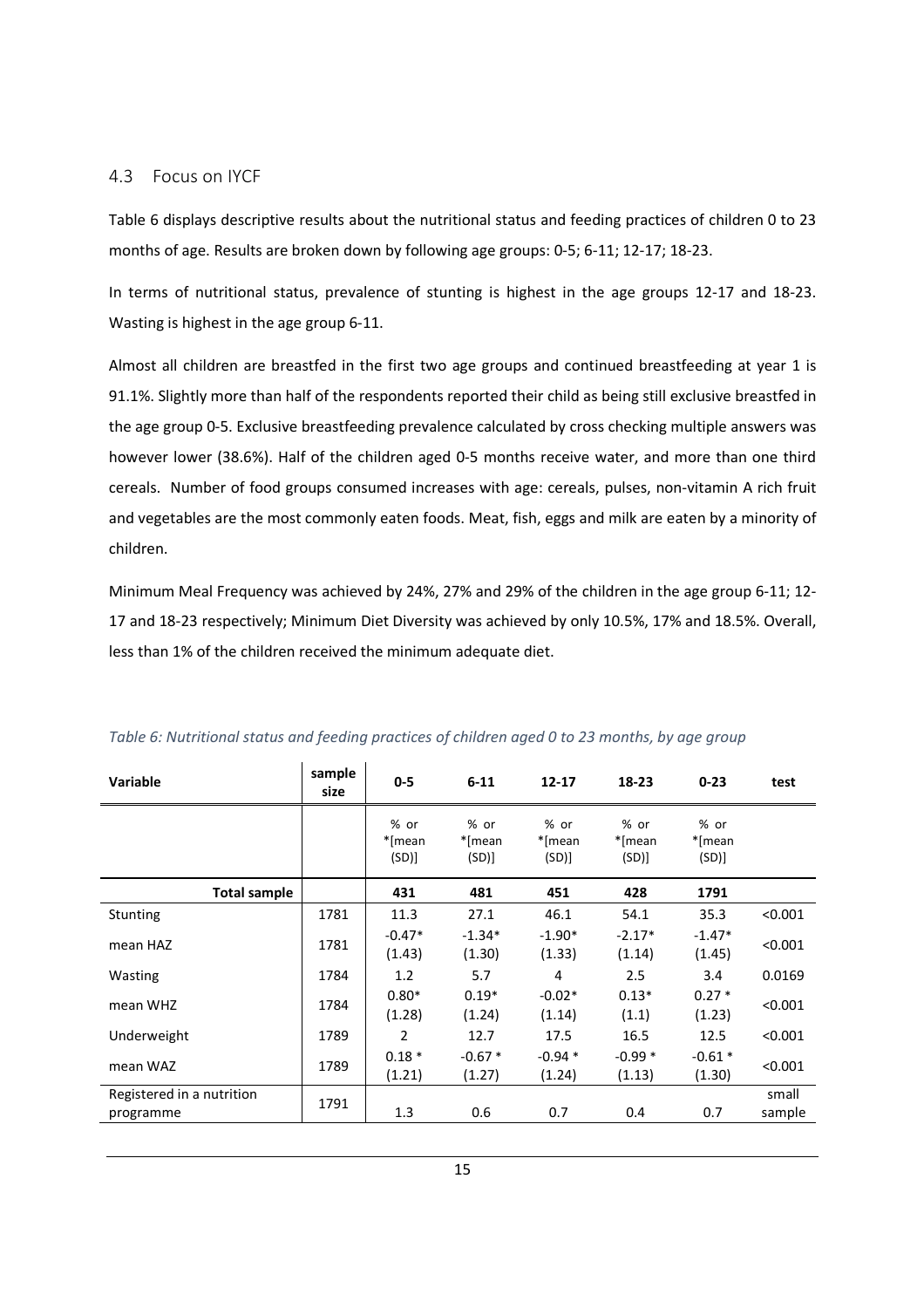| Proportion of breastfed<br>children           | 1764 | 98.2             | 95.3             | 88.6             | 44.6            | 81.3             | < 0.001         |
|-----------------------------------------------|------|------------------|------------------|------------------|-----------------|------------------|-----------------|
| Continued breastfeeding at 1                  |      |                  |                  |                  |                 |                  |                 |
| year (12-15 months of age)                    | 319  |                  |                  | 91.1             |                 |                  |                 |
| Did the child receive                         |      |                  |                  |                  |                 |                  |                 |
| Water                                         | 1766 | 50.4             | 93.2             | 95.3             | 93.4            | 84.2             |                 |
| Infant formula                                | 1765 | 1.1              | 0.4              | 1.5              | 0.4             | 0.8              | small<br>sample |
| Milk other than breastmilk                    | 1765 | 1.4              | 7.3              | 9.5              | 9.1             | $\overline{7}$   | 0.0014          |
| Juice                                         | 1766 | 2.6              | $\overline{7}$   | 9.8              | 16.6            | 9.2              | < 0.001         |
| Other liquids                                 | 1766 | 11.1             | 40.6             | 47.2             | 54.6            | 39.2             | < 0.001         |
| Yoghurt                                       | 1765 | $\mathbf 0$      | $\mathbf 1$      | 2.3              | 4.2             | 1.9              | 0.006           |
| How old introduced first food                 | 1736 |                  |                  |                  |                 |                  | < 0.001         |
| Still exclusive breastfed                     |      | 56.5             | 2.6              | 1.8              | 0.6             | 14.2             |                 |
| 6 month or older                              |      | 0.1              | 35.3             | 44.8             | 46.4            | 32.4             |                 |
| Younger than 6 months                         |      | 43.3             | 62.2             | 53.4             | 52.9            | 53.3             |                 |
| <b>Exclusive breastfed</b>                    | 431  |                  |                  |                  |                 |                  |                 |
| (recalculation)                               |      | 38.6             |                  |                  |                 |                  |                 |
| Did the child eat                             |      |                  |                  |                  |                 |                  |                 |
| Micronutrient powders<br>Lipid based nutrient | 1724 | 0.8              | 3.5              | 4.9              | 4.1             | 3.4              | 0.0639          |
| supplements                                   | 1723 | 0.5              | 3.7              | 5.1              | 4.7             | 3.6              | 0.0511<br>small |
| Iron fortified solidfood                      | 1723 | 0.3              | 0.5              | 1.2              | 0.2             | 0.5              | sample          |
| Iron fortified infant formula                 | 1724 | 0.1              | 0.1              | 0.7              | 0               | 0.3              | 0.1228          |
| Cereals                                       | 1766 | 34.7             | 90.3             | 94.2             | 97.9            | 80.7             | < 0.001         |
| Vitamin A rich plant foods                    | 1765 | 0.8              | 9.4              | 14.9             | 17.2            | 10.8             | < 0.001         |
| Other fruits or vegetables                    | 1763 | 3.4              | 36.1             | 56.4             | 64.4            | 41.1             | < 0.001         |
| Meat, poultry, fish, seafood                  | 1765 | 0.3              | 17.7             | 24.6             | 28              | 18.2             | < 0.001         |
| Eggs                                          | 1763 | 0.2              | 2.1              | 3.1              | 4.9             | 2.7              | 0.002           |
| Pulses/legumes/nuts                           | 1765 | 2.4              | 29.1             | 39.3             | 43.6            | 29.4             | < 0.001         |
| Milk                                          | 1764 | 2.8              | 8                | 10.5             | 10.6            | 8.1              | 0.007           |
| Food groups                                   | 1337 |                  | $1.9*(0.1)$      | $2.5*(0.1)$      | $2.7*(0.1)$     | $2.3*$<br>(0.04) |                 |
| Did the child receive                         |      |                  |                  |                  |                 |                  |                 |
| Vitamin A dose                                | 1479 | 18.7             | 66.4             | 88.3             | 88.4            | 72.8             | < 0.001         |
| Deworming treatment                           | 1459 | 3.9              | 23               | 60.2             | 71.6            | 45.3             | < 0.001         |
| How many times solid/semi                     | 1791 | $0.18*$          | $1.44*$          | $2.08*$          | $2.34*$         | $1.51*$          | < 0.001         |
| solid/soft food                               |      | (0.6)            | (1.1)            | (1.03)           | (0.95)          | (0.95)           |                 |
| Meal Frequency (MF)                           | 1326 | $0.86*$<br>(1.8) | $2.41*$<br>(1.8) | $2.97*$<br>(1.6) | $3.2*$<br>(1.4) | $2.36*$<br>(1.9) | < 0.001         |
| Minimum Meal Frequency                        | 1336 |                  | 24.5             | 27.4             | 28.7            | 26.8             | 0.4563          |
| Minimum Diet Diversity                        | 1360 |                  | 10.5             | 16.9             | 18.5            | 15.2             | 0.0155          |
|                                               |      |                  |                  |                  |                 |                  | small           |
| Minimum Adequate Diet                         | 1337 |                  | 0.2              | $0.1\,$          | $\overline{2}$  | 0.6              | sample          |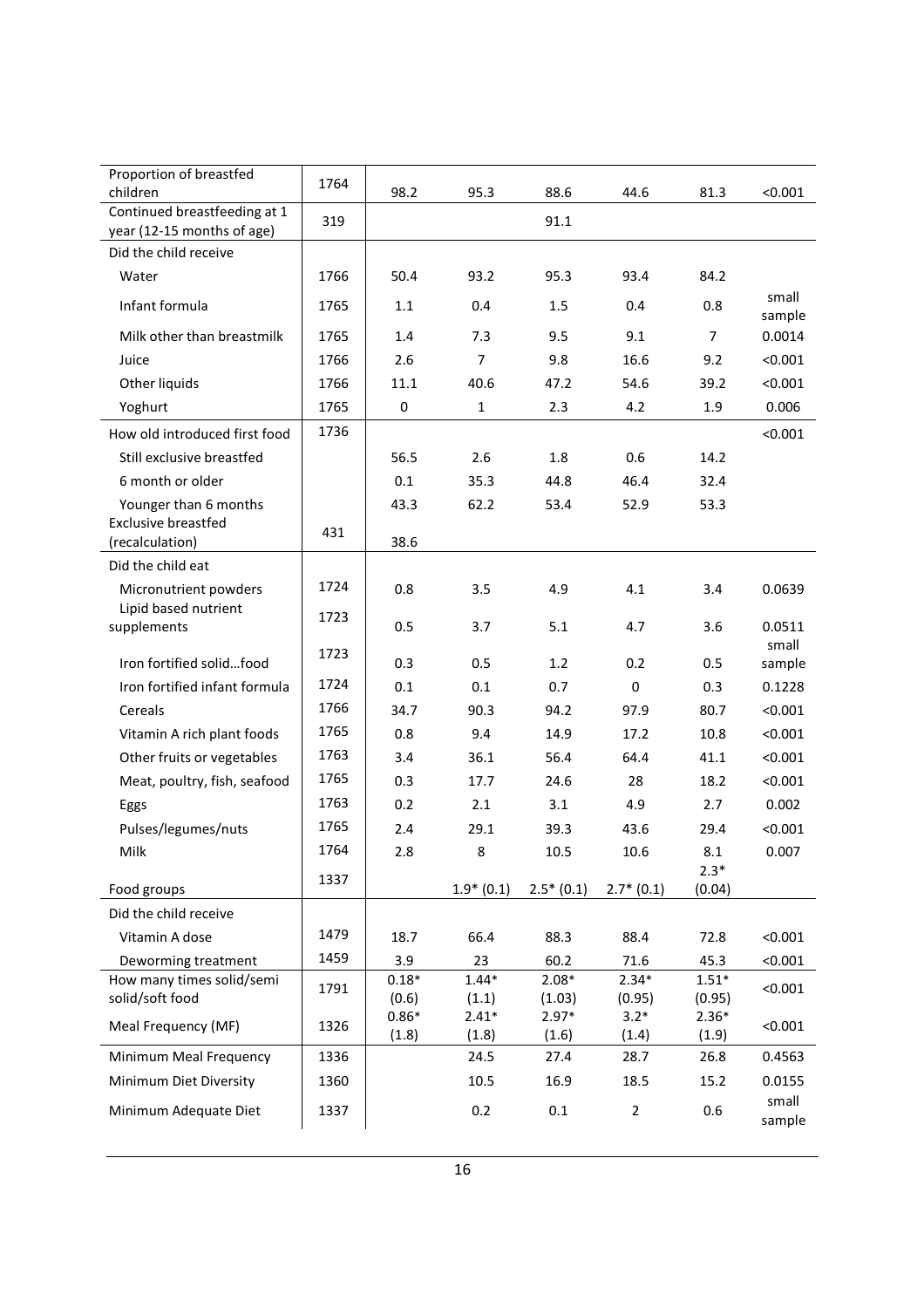| <b>ICFI</b>                 | 1322 |      | $49*$ | 4 R* | < 0.001 |
|-----------------------------|------|------|-------|------|---------|
| % of children with good     | 1753 | 38.6 | 5.6   |      | <0.001  |
| practices feeding practices |      |      |       |      |         |

The distribution of the ICFI components by children's age groups is presented in Table 7. Breastfeeding was almost ubiquitous and prolonged (44% of the children aged 18-23 months were still breastfed). Bottle-feeding was almost never resorted to. The proportion of children eating with low frequency decreases only little with age. While the majority of children in the youngest group eats with high frequency, the majority of children in the older groups enjoy only a medium frequency. In terms of diet diversity, the majority of the children in all age groups eat from 1 to 3 food groups only.

| Component         | $6 - 11$       | $12 - 17$      | $18 - 23$      | $6 - 23$     |
|-------------------|----------------|----------------|----------------|--------------|
| Breastfeeding, %  | 95.3           | 88.6           | 44.6           | 76.3         |
| Bottle-feeding, % | $\overline{2}$ | $\overline{2}$ | 1.1            | 1.7          |
| Meal Frequency, % |                |                |                |              |
| Low $(0)$         | 15.9           | 14.9           | 9.1            | 13.3         |
| Medium (1)        | 32.3           | 59.4           | 61.2           | 50.7         |
| High $(2)$        | 51.8           | 25.7           | 29.8           | 36           |
| Diet Diversity, % |                |                |                |              |
| Low $(0)$         | 8.1            | 5.6            | 1.2            | 5            |
| Medium (1)        | 84.1           | 79.4           | 92.5           | 82.1         |
| High(2)           | 7.8            | 15             | 16.4           | 13           |
| <b>ICFI</b>       |                |                |                |              |
| Minimum           | 2              | 1              | $\overline{2}$ | $\mathbf{1}$ |
| Maximum           | 7              | 7              | 7              | $\mathbf{1}$ |
| Median            | 6              | 5              | 4              | 5            |
| Mean (SD)         | 5.3(1.03)      | 5.0(1.1)       | 4.3(1.15)      | 4.9(1.15)    |

#### Table 7: ICFI component distribution by age group

SD=standard deviation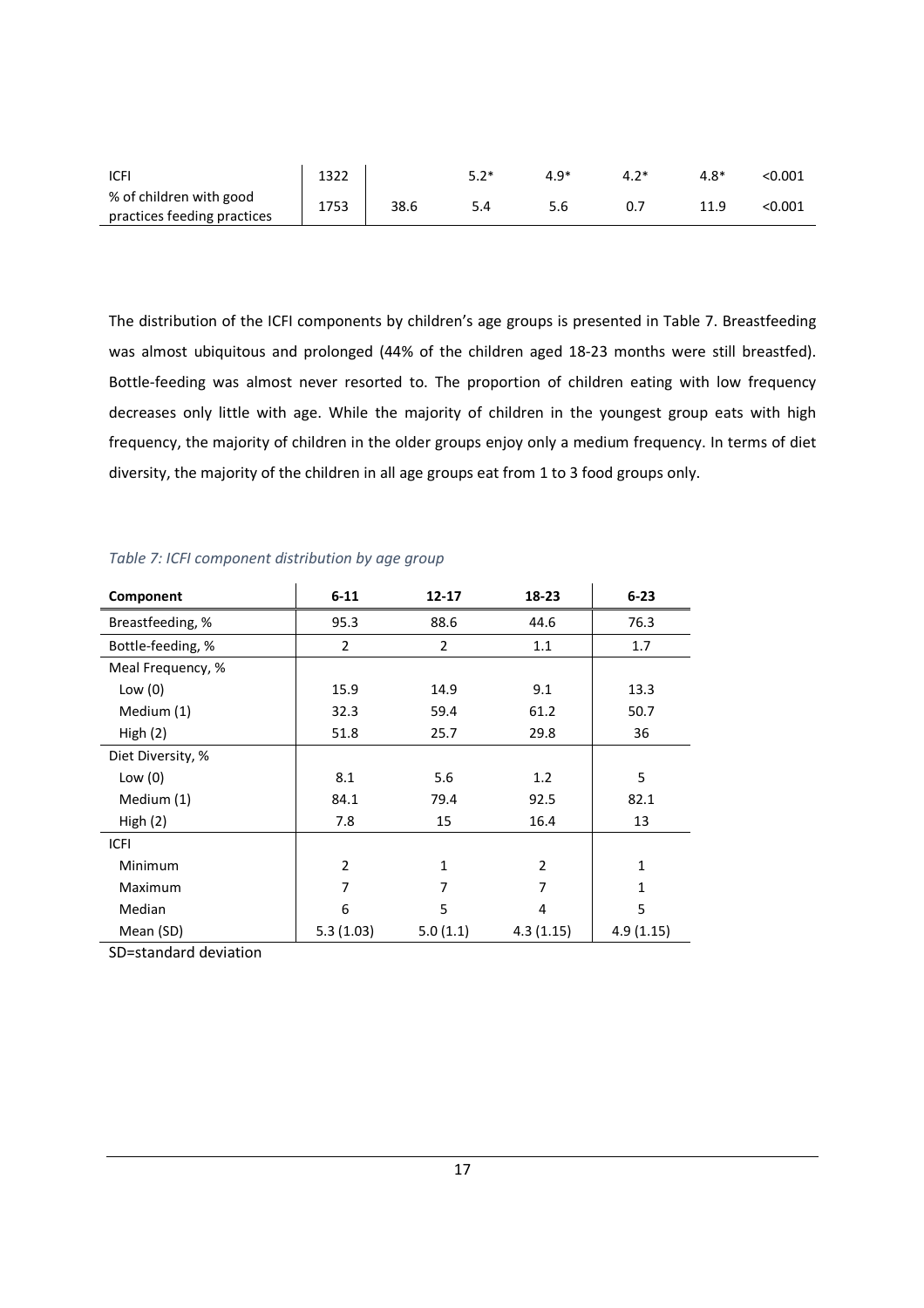The ICFI distribution per age group is presented in Figure 1. ICFI peaks around 5 and 6 in the age groups 6-11 and 12-17, while it is more equally distributed in the older age group. This indicates that relatively more children in the age group 18-23 months have lower ICFI score (and therefore less positive practices).



Figure 1: ICFI distribution by age group

Table 8 shows the mean HAZ by ICFI, ICFI components, and by age group.

The mean HAZ was significantly and negatively related to ICFI categories among children aged 12-17 mo., but not in the other age groups. As far as the single breastfeeding component of ICFI is concerned, non-breastfed children exhibited a statistically significant higher HAZ in the age group 6-11, but not in the other groups. Bottle feeding was associated with higher HAZ among children in the age group 18-23. Meal frequency was negatively associated with mean HAZ in the age group 12-17, while diet diversity was positively associated with mean HAZ in the older age group.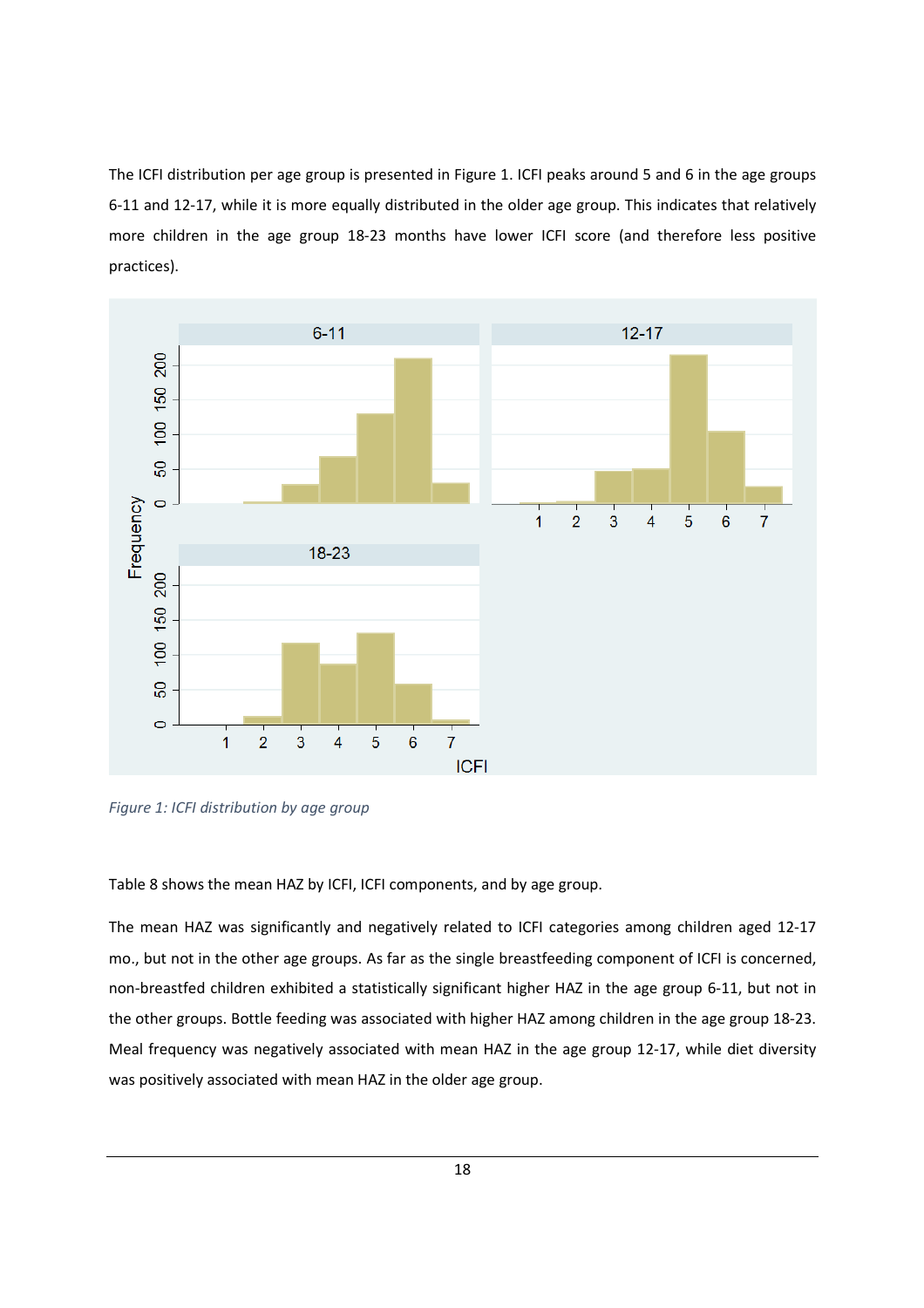| Component            | <b>Categories</b> | $6 - 11$         | $12 - 17$        | 18-23            |
|----------------------|-------------------|------------------|------------------|------------------|
| <b>ICFI</b>          | Low               | $-0.95 \pm 0.20$ | $-1.51 \pm 0.19$ | $-2.05 \pm 0.11$ |
|                      | Medium            | $-1.28 \pm 0.13$ | $-2.14 \pm 0.10$ | $-2.32 \pm 0.12$ |
|                      | High              | $-1.36 \pm 0.10$ | $-1.82 \pm 0.14$ | $-2.07 \pm 0.15$ |
|                      | Pvalue            | 0.170            | 0.008            | 0.230            |
| <b>Breastfeeding</b> | Yes               | $-1.31 \pm 0.07$ | $-1.91 \pm 0.34$ | $-2.01 \pm 0.11$ |
|                      | <b>No</b>         | $-0.03 \pm 0.56$ | $-1.71 \pm 0.08$ | $-2.24 \pm 0.10$ |
|                      | Pvalue            | 0.023            | 0.563            | 0.102            |
| Bottle-feeding, %    | Yes               | $-0.68 \pm 0.33$ | $-1.46 \pm 0.96$ | $-0.71 \pm 0.16$ |
|                      | <b>No</b>         | $-1.26 \pm 0.08$ | $-1.90 \pm 0.08$ | $-2.13 \pm 0.73$ |
|                      | Pvalue            | 0.082            | 0.6476           | 0.0000           |
| Meal Frequency, %    | Low $(0)$         | $-1.12 \pm 0.17$ | $-1.37 \pm 0.15$ | $-2.15 \pm 0.19$ |
|                      | Medium (1)        | $-1.35 \pm 0.13$ | $-1.96 \pm 0.11$ | $-2.19 \pm 0.09$ |
|                      | High $(2)$        | $-1.22 \pm 0.11$ | $-1.99 \pm 0.16$ | $-1.83 \pm 0.13$ |
|                      |                   | 0.52             | 0.003            | 0.082            |
| Diet Diversity, %    | Low $(0)$         | $-1.47 \pm 0.28$ | $-1.60 \pm 0.37$ | $-2.66 \pm 0.10$ |
|                      | Medium (1)        | $-1.22 \pm 0.08$ | $-1.91 \pm 0.92$ | $-2.09 \pm 0.08$ |
|                      | High(2)           | $-1.38 \pm 0.24$ | $-1.84 \pm 0.18$ | $-1.89 \pm 0.13$ |
|                      | Pvalue            | 0.586            | 0.696            | 0.000            |

Table 8: Distribution and association of HAZ score with ICFI and its components, by age group

Values are means ± SD

## 5 Discussion and recommendations

This analysis investigates data from the IYCF and anthropometric household survey and describes associations between variables. Given the nature of a cross-sectional survey, it is not possible to infer causality. The results however provide some insights in the current nutritional status in three Tanzanian regions and should be discussed in view of the results from the other baseline surveys conducted by Concern Worldwide.

The regions of Njombe, Mbeya and Iringa are the breadbasket of Tanzania, and have not faced major problems of food availability recently, nor major health crises. This is reflected in the very low wasting prevalence (3.4%) among 0-59 months old children as well as the very low maternal undernutrition. Nevertheless, households' food security remains volatile and the prevalence of stunting is very high (43.2%), which deserves attention in trying to identifying driving factors.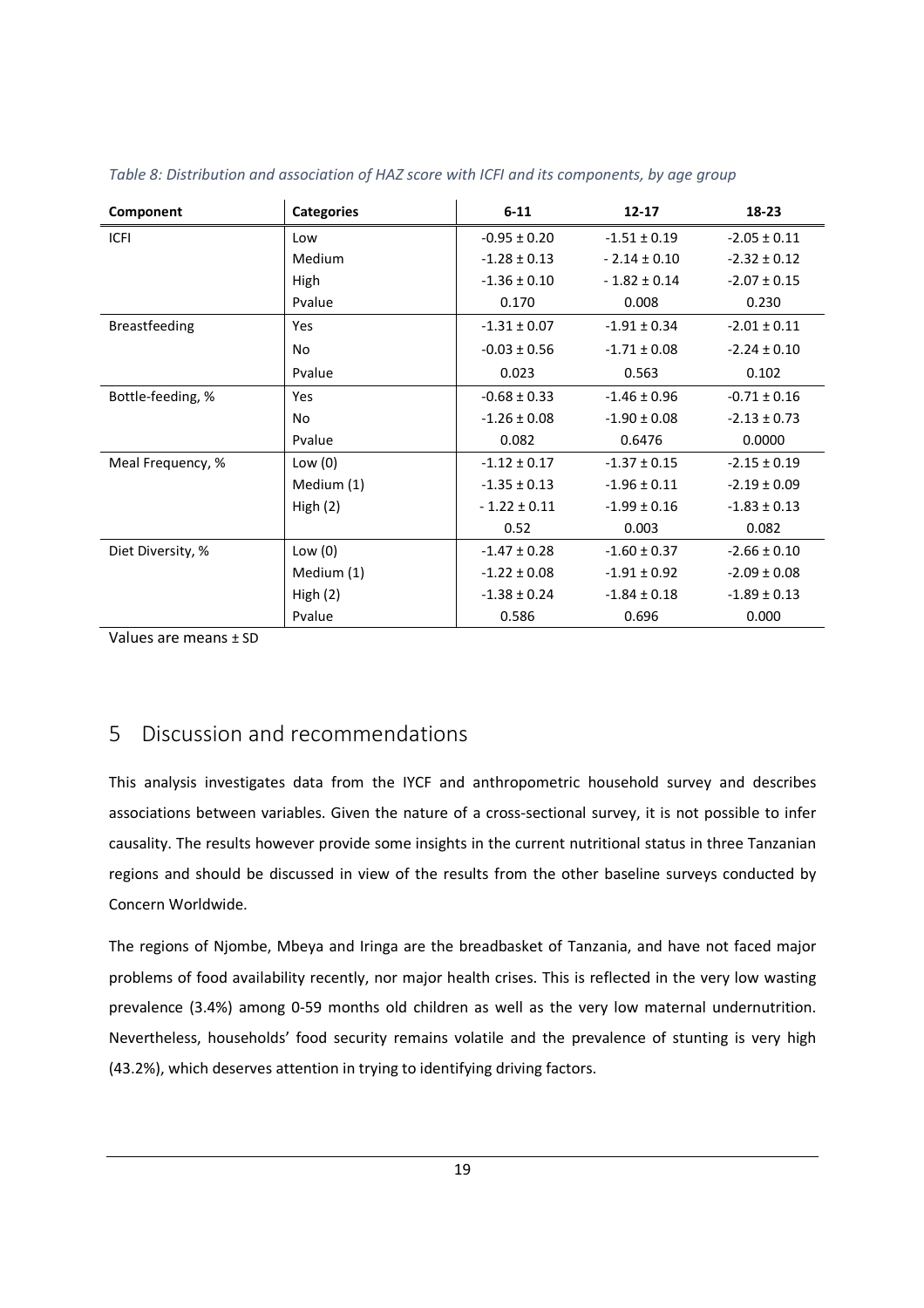#### 5.1 Factors associated with stunting

This study investigates factors associated to the nutritional status of pre-school children in three regions of the southern highlands in Tanzania. The likelihood of stunting is higher among children in the regions of Njombe and Iringa, compared to Mbeya. The three regions have similar profiles, so that no clear cause can be identified that explains this difference. Factors to further investigate are for example diet habits, cultural practices and HIV prevalence. Children under 2 years of age consume more dairy products in Mbeya than in the other regions (results not shown), which is associated with improved linear growth [38]. The higher HIV/AIDS prevalence in Njombe (15% vs 9% in Iringa and Mbeya) [39] can also have implications on the households' economic status. Yet, a deeper understanding of environmental, economic and cultural factors increasing the risk of stunting in these regions is necessary to better define interventions.

With regard to child characteristics, our analysis confirms that children in their second and third year of life (12-23 and 24-35-month-old) are more likely to be stunted than both younger and older children. This is well-recognised in the literature. Studies have shown that children accumulate growth delay during the first 2 years of life, with stunting peaking around 2 and 3 years, after which they stabilise [15,40]. Furthermore, boys are at higher risk than girls, which also confirms results from sub-Saharan African and Asian countries [41].

The nutritional status of a child is directly related to maternal presence and her reproductive status. Maternal time allocation affects both the child nutritional status (through the time spent caring for the child), and income generation (through labour force) [42]. The net effect may vary by household and by child age. Our study shows that small children are particularly affected by maternal absence, while the results are mixed among older children. Furthermore, in Njombe and Iringa, children of pregnant women, as well as women with recent short birth intervals are more likely to be stunted. Among the older children, those whose mother is breastfeeding have higher odds. This may be due to the fact that older children receive less attention when younger siblings are in the household or about to come. Programmes supporting mothers during pregnancy and lactation can have positive effects not only on the new-born, but also on older siblings. Cost-benefit studies of such interventions should also take this into account. Reproductive health programmes involving men and boys represent an important channel to emphasise men's shared responsibility and active role in pregnancy and childcare [43]. A better understanding of cultural norms defining women's and men's reproductive role in the Tanzanian southern highlands is necessary to design successful programmes. Various activities could contribute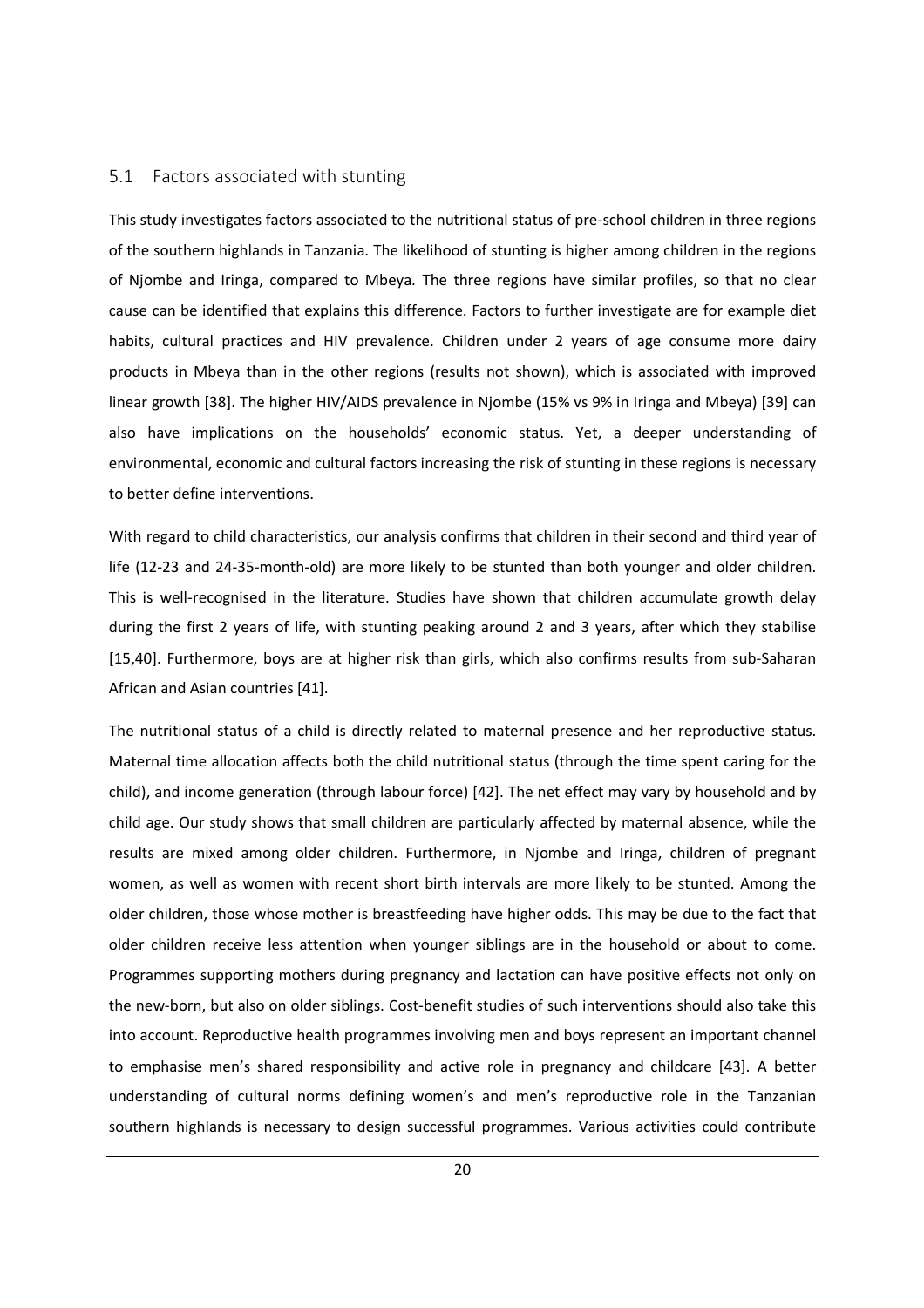reducing the workload on women: conservation agriculture, shortening distance to drinking water sources, engaging with other family members. For example, appropriate substitute care from adult family members as well as preschool programmes have positive nutritional and developmental effect on children with working mothers [44,45]. Finally, our study supports the evidence on promoting child spacing and family planning, which can reduce maternal burden and has been shown to contribute to a reduction of stunting [46].

It is widely accepted that economic welfare boosts nutritional status. Studies from resource-limited settings show that children from families with greater income and resources tend to have better diets, improved nutritional status and an overall growth-conducive environment [23,47,48]. Our study contributes to this evidence by showing that higher household diet diversity score is associated with lower odds for stunting among 6-23-month-old children. The number of food groups consumed in a household is commonly used as a proxy for the socio-economic level, as it reflects the economic access to a variety of foods [32,49]. The interpretation of the relation between HDDS and stunting is complicated by the fact that richer families usually have better access to health care and improved environmental health, therefore pointing to a broader relation between poverty and stunting, and not between food variety at the household level and stunting. Cultural food practices may have a strong mediating influence on a child nutrition status regardless of the family economic conditions. Therefore further operational research to unravel the pathways should be undertaken.

Access to improved water source and to a functioning hand washing station protects against stunting, particularly among older children. These two public health interventions are likely to reduce the transmission of diarrhoeal diseases and the risk of tropical enteropathy [50,51], which are both associated with reduced linear growth. Since 43% of the Tanzania households still do not have access to improved water source [29], strengthening strategies to increase the provision of water and sanitation interventions is crucial for the health of preschool children.

Surprisingly, the production of vitamin A rich food was found to increase the odds of stunting, instead of reducing it. It should be investigated further whether producing vitamin A food substitutes the production (and consumption) of animal based food, which may have a greater impact on child growth.

None of the IYCF indicators was associated with linear growth, despite evidence from multi-country studies which indicate that diverse [52,53] and adequate diet, as well as solid food consumption [54] reduce the risk of stunting. In the same studies, no association is found between meal frequency and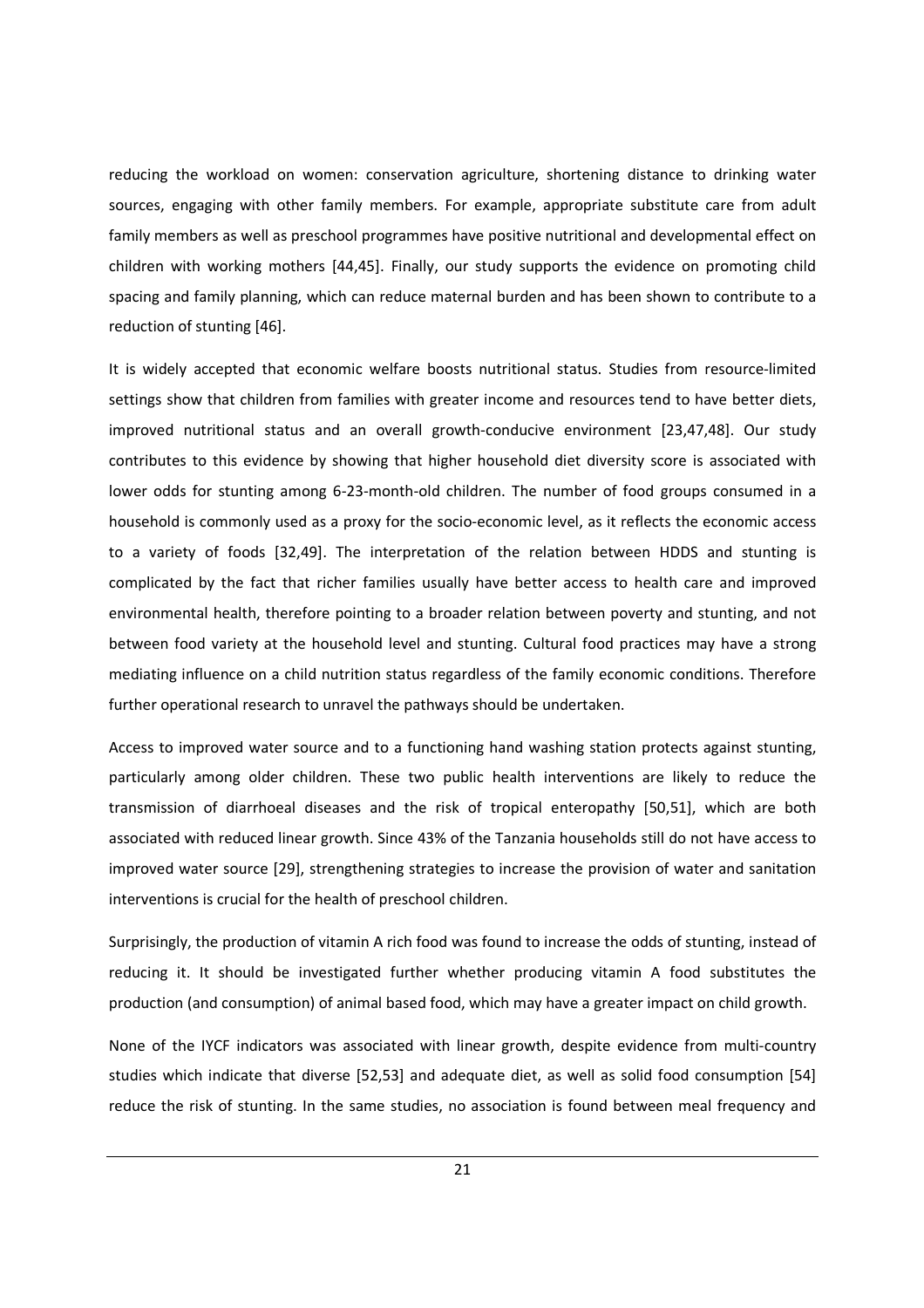linear growth, as in our analysis. Very few children (<1%) in our study met the definition of adequate diet, unlike reported in the National Nutrition Survey where 7.3%, 5.3% and 23.9% of the children in Iringa, Mbeya and Njombe received MAD. Our results are not comparable with the last DHS, where minimum dietary diversity was defined as 3 or more food groups (instead of 4 as defined by WHO).

Receiving nutritional advice was not associated with better nutritional status among the survey respondents. Knowledge and awareness is not always translated into appropriate practice, as other factors such as the social context also shapes individual's behaviour. Also, the use of health education is rarely sufficient on its own [55]. Finally, peer-to-peer counselling may be more effective than the oneway transfer of information through campaigns, media, or health officers. The barrier analysis indicated that awareness messages should be addressed to a wider public, and not focus only on caregivers. In fact, also the other parent as well as grandmothers influence child feeding practices by supporting or rejecting selected practices.

This analysis has certain limitations. First, the cross-sectional study design does not allow to investigate causation, but only association. Second, information on additional explanatory factors such as maternal education, household size and vaccination coverage were not collected, despite the importance recognised to them in the literature. Finally, it was not possible to investigate the extent to which HIV/AIDS influences stunting in this population. Given the complexity and sensitivity around HIV status, data on HIV prevalence were not collected.

#### 5.2 Focus on IYCF

Our results indicate that overall IYCF guidelines are poorly followed in the Tanzanian southern highlands. In our sample, only four in ten children are exclusively breastfed in the first 6 months after birth, one in 4 children eats the minimum number of times per day, and sufficient diet diversity is experienced by only one in six children.

Disaggregating the results by age pointed to the fact that overall quality of feeding practices among older children is lower than among younger children. Both frequency and diet diversity do not increase with age, despite the nutritional intake required increases with age. This may be explained by the perception that younger children may be more vulnerable than older ones.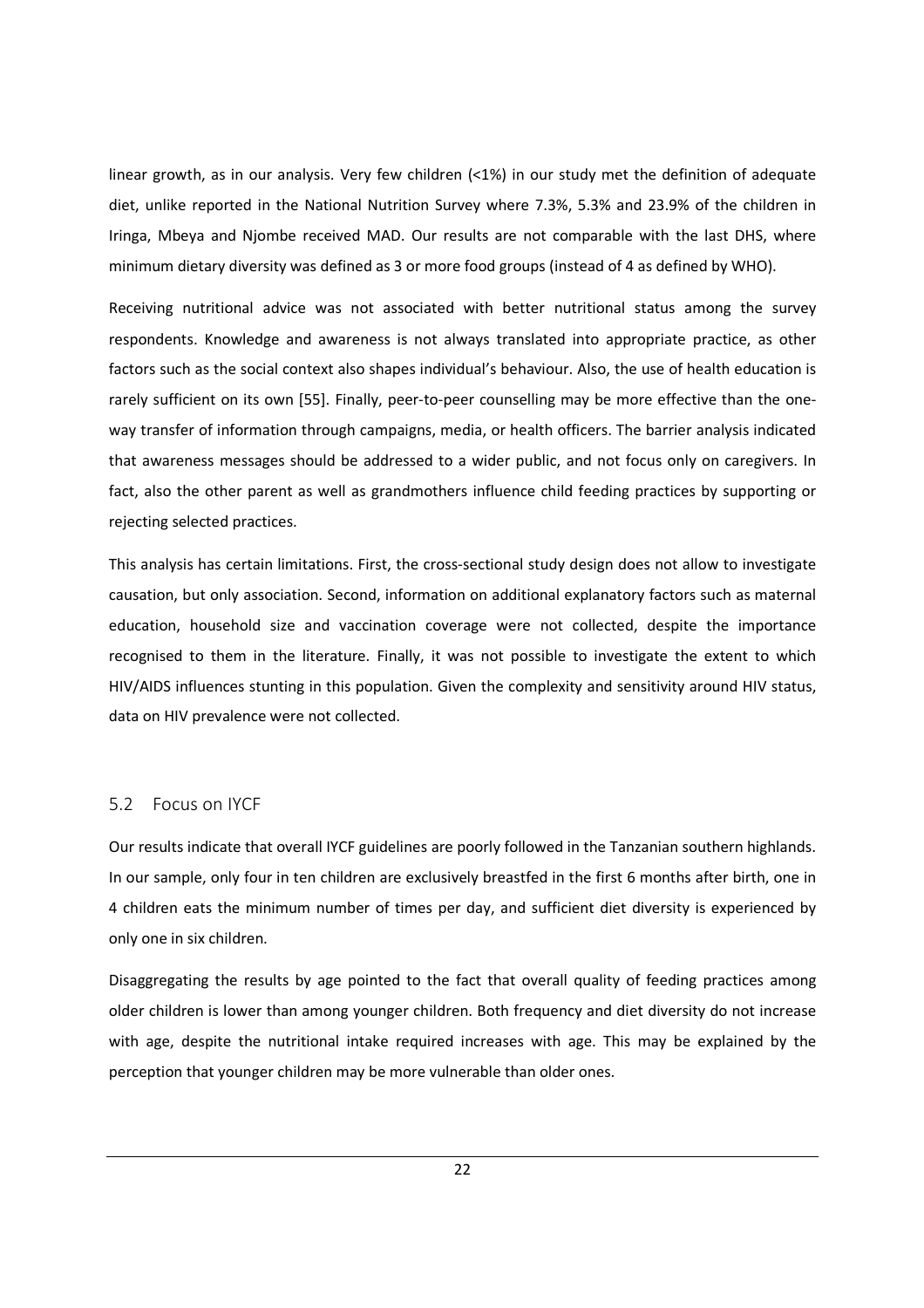At the same time however, we found only diet diversity to be positively associated with mean HAZ (not with stunting as discussed above). This is in line with the results from other studies [52,56].

The negative associations found between HAZ and breastfeeding, bottle feeding and meal frequency can be possibly explained with "reverse causality", as already identified by other authors [56,57]. The hypothesis is that mothers tend to prolong breastfeeding and increase the number of meals when the child is malnourished. Both behaviours could be also linked to household wealth (food availability) and occurrence of diseases. Prospective studies should be conducted to investigate further the direction of the relationship.

#### 5.3 Conclusion and suggestions

In conclusion, our analysis confirms that stunting remains a public health problem in the southern highlands region in Tanzania. Based on this analysis, we have identified a number of suggestions, both at operational and policy level.

#### Operational:

First, we would advise to collect information on the household roster such as detailed composition of the household and the relation between the respondent and each measured child. In addition, other key and measurable information should be incorporated, such as maternal education, household economic status and limited but critical information on child health (especially vaccination status).

Second, design the data collection process as panel would allow building up a very strong evidence base for measuring the full impact of the interventions. Panel data will allow a better understanding of the effect of IYCF on stunting in older children. The conclusions will be significantly strengthened since the panel approach will measure the same children and interview the same households during the endline survey.

Policy:

Three main areas should be addressed:

First, interventions aiming to improve household wealth and sanitation conditions should be expanded.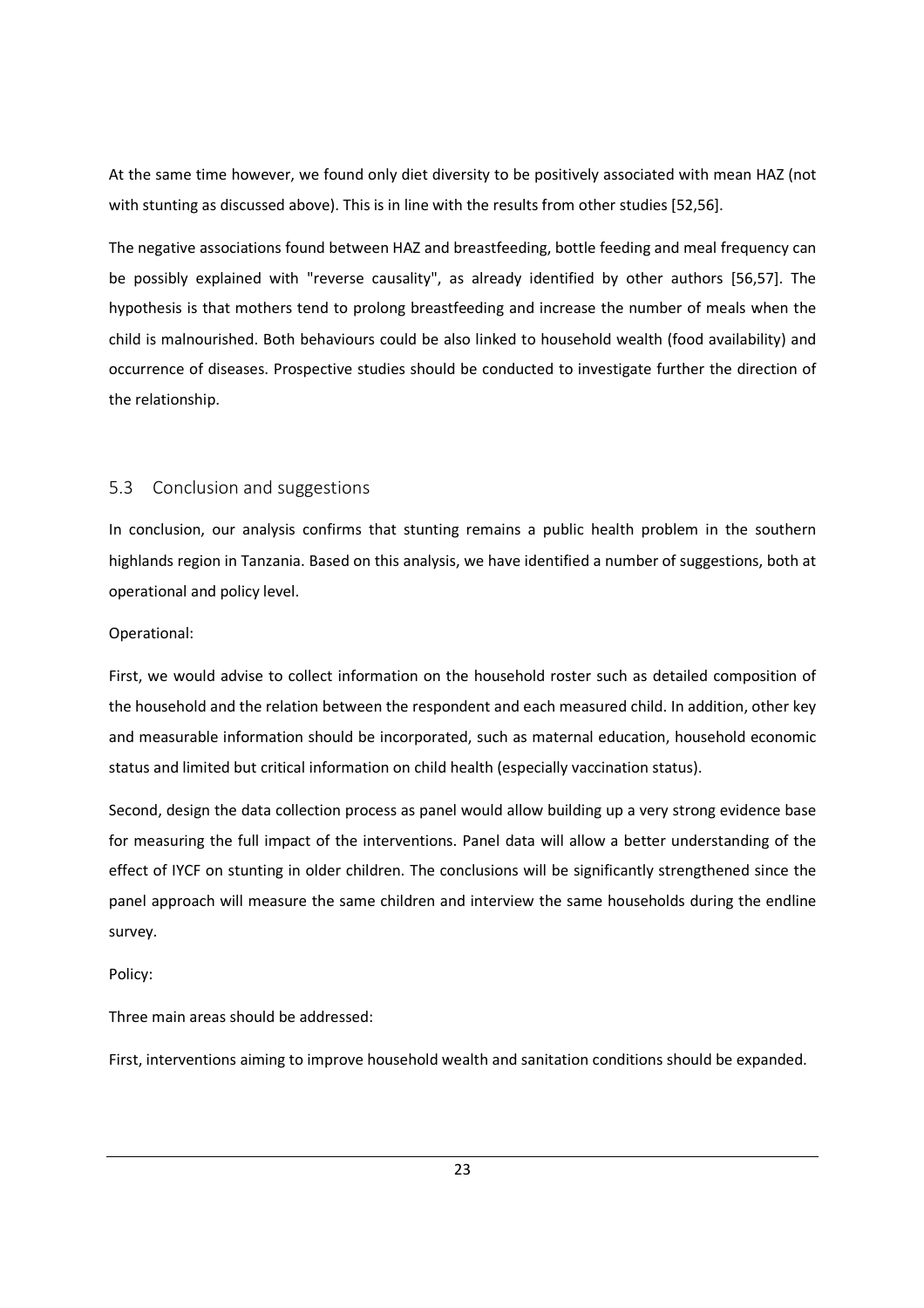Second, family planning programmes as well as supporting activities for mothers during pregnancy and lactation should be strengthened. These should focus on gender roles within the household and around childcare.

Third, promotion of IYCF practices among caregiver and extended family.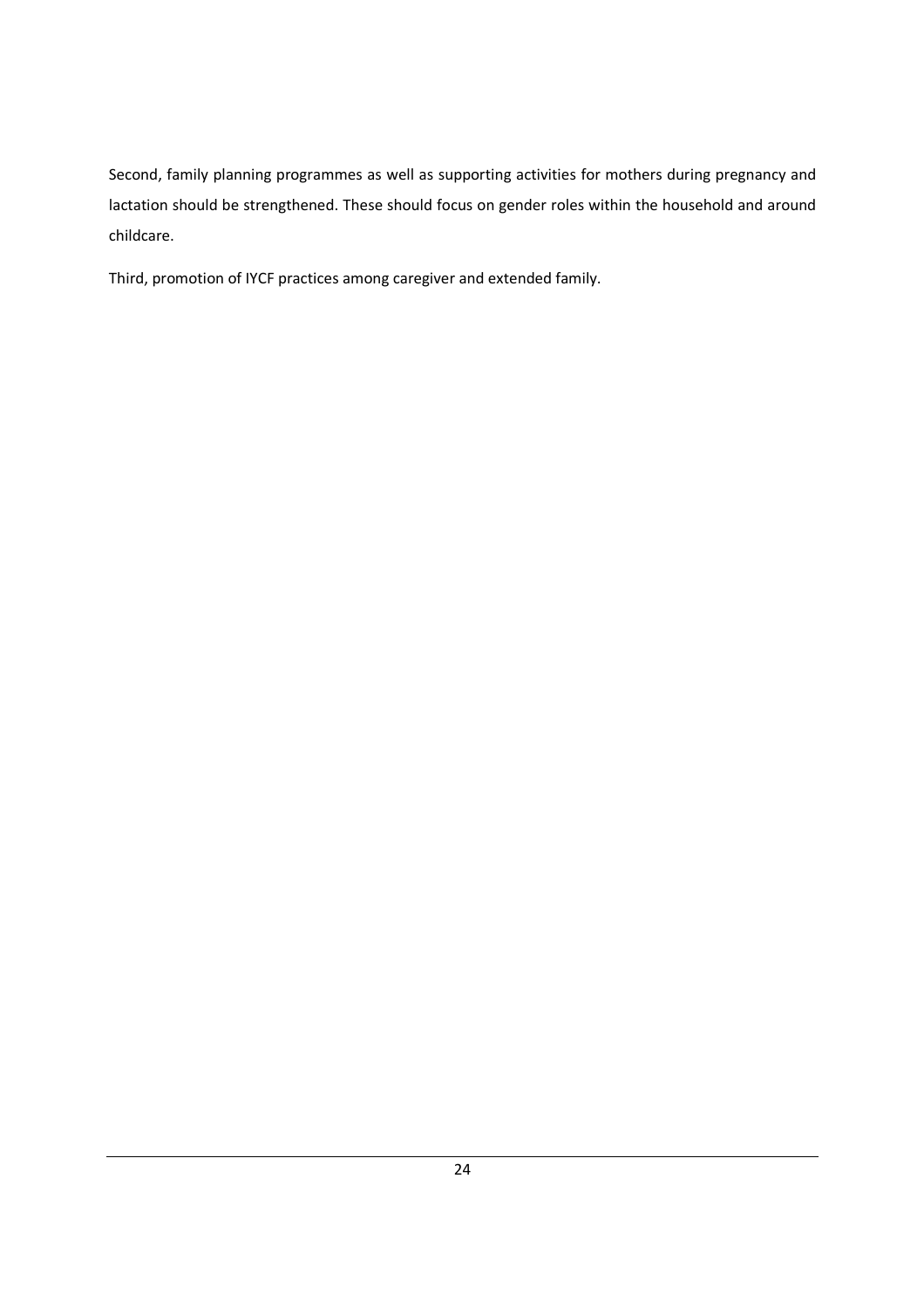## 6 Annexes

## 6.1 Annex 1: Definition and categorisation of new variables

| Variable                                             | <b>Definition</b>                                                                                                                                                                                                                                                                                                                                                                                                                            | <b>Type</b> | <b>Values</b>                                                          |
|------------------------------------------------------|----------------------------------------------------------------------------------------------------------------------------------------------------------------------------------------------------------------------------------------------------------------------------------------------------------------------------------------------------------------------------------------------------------------------------------------------|-------------|------------------------------------------------------------------------|
| <b>Exclusive breastfeeding</b>                       | Child aged 0 to 5 month who is<br>fed only breast milk. Status based<br>on simultaneous negative answer<br>to questions on the intake of<br>liquid and solid foods.                                                                                                                                                                                                                                                                          | Categorical | 0 if not exclusively<br>breastfed;<br>if exclusively<br>1<br>breastfed |
| Individual<br>Diet<br>Diversity<br>Score (IDDS) [32] | Number<br>of<br>food<br>groups<br>consumed by the child 6 to 23<br>months of age in the 24 hours<br>before the survey.                                                                                                                                                                                                                                                                                                                       | Continuous  | From 0 to 7                                                            |
| Minimum<br>Diet<br>Diversity<br>(MDD) [33]           | Proportion of children 6 to 23<br>months of age eating from 4 or<br>more food groups                                                                                                                                                                                                                                                                                                                                                         | Categorical | 0 if $<$ 4 groups<br>1 if $>=$ 4 groups                                |
| Minimum Meal Frequency<br>(MMF) [33]                 | Proportion of children receiving<br>solid, semi-solid or soft food (but<br>also including milk feed for non-<br>breastfed children) the minimum<br>number of times according to<br>their<br>age<br>and<br>breastfeeding<br>status. Minimum is defined as:<br>2 times for breastfed infants<br>6 to 8 month old;<br>for<br>breastfed<br>3<br>times<br>children 9 to 23 month old;<br>4 times for non-breastfed<br>children 6 to 23 month old. | Categorical | if MMF<br>0<br>not<br>reached;<br>1 if MMF reached                     |
| Minimum<br>Adequate<br>Diet<br>(MAD) [33]            | Proportion of children 6 to 23<br>months of age who reach both<br>MMF and MDD. It is calculated<br>separately for breastfed and non-<br>breastfed children. For breastfed<br>children, it corresponds to the<br>children who reach both MDD<br>and MMF. For non-breastfed<br>children, MAD is based on a 6-<br>food groups MDD and requires<br>also 2 separate milk feeds.                                                                   | Categorical | if MAD<br>0<br>not<br>reached;<br>1 if MAD reached                     |
| Infant<br>and<br>child<br>feeding<br>index (ICFI)    | Scoring index that gives points for<br>positive practices for children 6 to<br>23 months of age. It includes:<br>breastfeeding, bottle use, diet                                                                                                                                                                                                                                                                                             | Continuous  | From 0 to 7                                                            |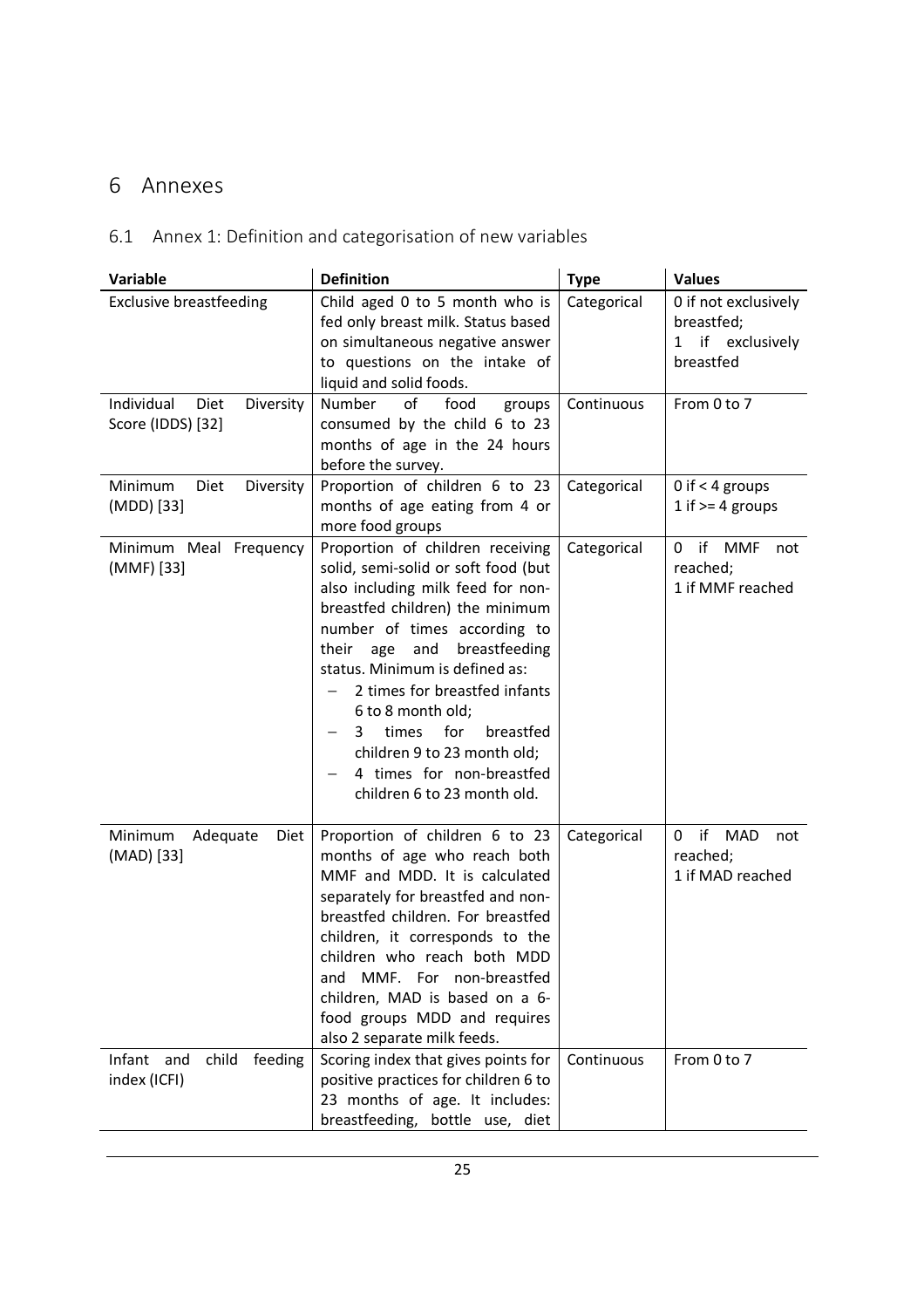|                                                     | diversity and meal frequency.<br>Adapted from [34].                                                                                                                                                                     |             |                                                                           |
|-----------------------------------------------------|-------------------------------------------------------------------------------------------------------------------------------------------------------------------------------------------------------------------------|-------------|---------------------------------------------------------------------------|
| Categorised ICFI                                    |                                                                                                                                                                                                                         | Categorical | Low:<br>$ CF >=1&C CF <=4$<br>Middle: ICFI==5<br>High: ICFI>=6            |
| feeding<br>appropriate<br>Age<br>practices          | Composite index summarising<br>practices of different age groups<br>for children 0 to 23 months of<br>age. It is based on exclusive<br>breastfeeding,<br>frequency<br>0f<br>meals, food diversity.<br>Adapted from [35] | Categorical | 0 not good<br>1 good                                                      |
| Household<br>Diet<br>Diversity<br>Score (HDDS) [32] | of<br>Number<br>food<br>groups<br>consumed by HH member in the<br>24 hours before the survey.                                                                                                                           | Continuous  | From 0 to 12                                                              |
| <b>Categorised HDDS</b>                             | Categorisation defined by the<br>authors,<br>standard<br>as<br>no<br>thresholds exist.                                                                                                                                  | Categorical | $0 - 4$<br>$5-8$<br>$9 - 12$                                              |
| Farm Production Diversity<br>Score (FPDS)           | Number of food groups produced<br>by the HH in the last 3 months.                                                                                                                                                       | Continuous  | From 0 to 12                                                              |
| <b>Categorised FPDS</b>                             | Categorisation defined by the<br>authors,<br>standard<br>as<br>no<br>thresholds exist.                                                                                                                                  | Categorical | 0 (no production)<br>$1 - 2$<br>$3 - 5$<br>$6 - 12$                       |
| Maternal malnutrition                               | Below 210 mm for non PLW;<br>below 230 mm for PLW [58] [and<br>personal<br>communication<br>with<br>Mark Myatt]                                                                                                         | Categorical | 0<br>not<br>malnourished<br>1 malnourished                                |
| Source of drinking water                            | piped<br>Improved<br>water,<br>$\equiv$<br>protected well, protected spring,<br>bottled<br>water.<br>Otherwise<br>$=$<br>unimproved.                                                                                    | Categorical | 0 unimproved<br>1 improved                                                |
| Hand washing knowledge                              | Good = if $3$ or more of the<br>options replied; Satisfactory = if<br>two of the options replied; poor=<br>if one or none of the options<br>replied, + don't know                                                       | Categorical | 2 Good<br>1 Satisfactory<br>0 poor                                        |
| Hand washing station                                | Functional = there is a station +<br>water + soap or ash;<br>non-<br>functional if otherwise                                                                                                                            | Categorical | 0 non functional<br>1 functional                                          |
| Health seeking behaviour                            | Those who sought medical care in<br>case of illness of the child                                                                                                                                                        | Categorical | 0 medical care not<br>sought<br>medical<br>$\mathbf{1}$<br>care<br>sought |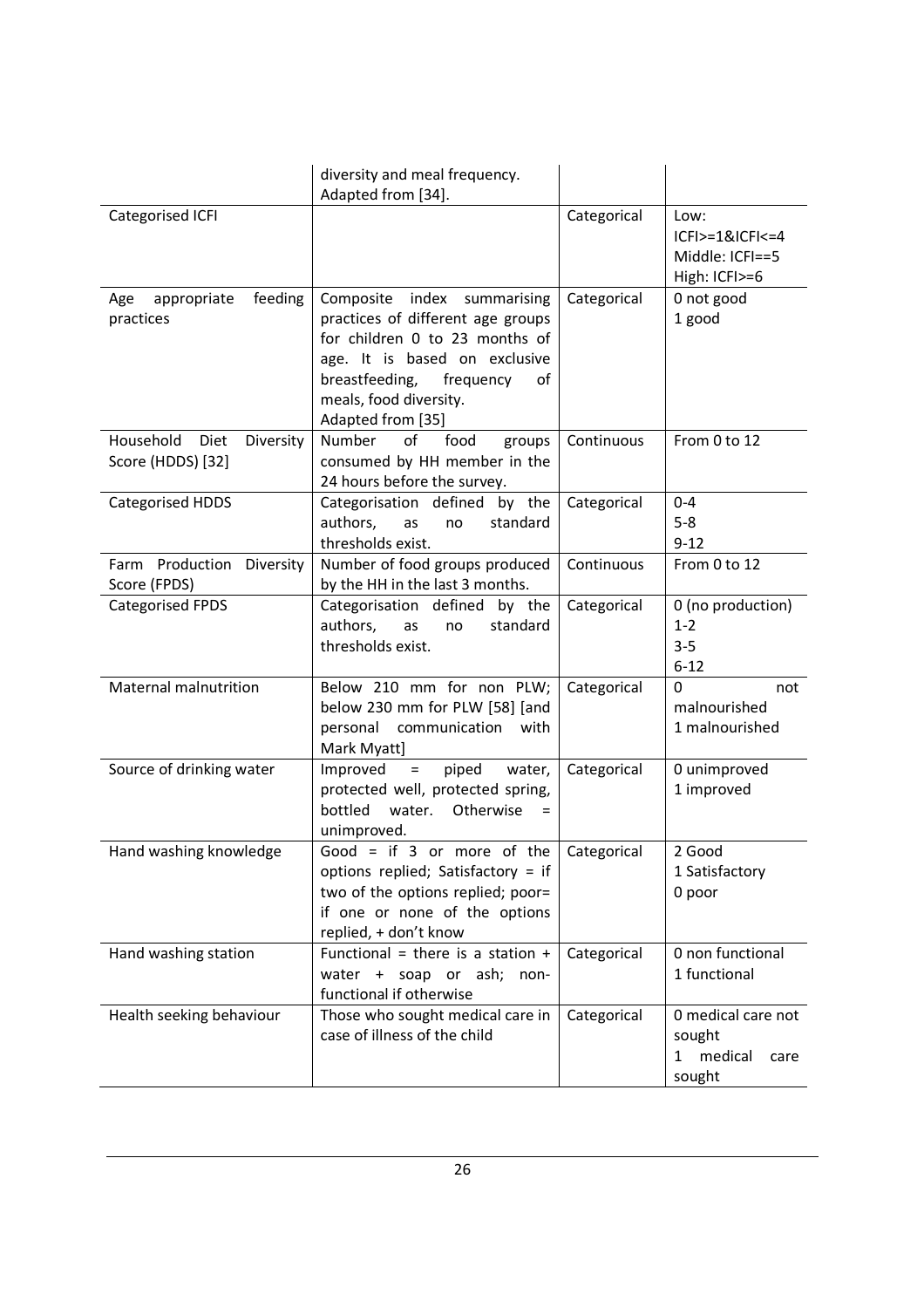## 6.2 Annex 2: Result tables

## 6.2.1 Descriptive analysis

### Table 9: Descriptive statistics of the sample – child characteristics by age group (0-23, 24-59, 0-59)

|                              |      | $0 - 23$<br>24-59    |              |                     | $0 - 59$ |                     |
|------------------------------|------|----------------------|--------------|---------------------|----------|---------------------|
| <b>Child characteristics</b> | N    | % or *[mean<br>(SD)] | $\mathsf{N}$ | % or *[mean<br>(SD) | N        | % or *[mean<br>(SD) |
| <b>Nutritional status</b>    |      |                      |              |                     |          |                     |
| Wasting                      | 1784 | 3.4                  | 1896         | 1.3                 | 3,680    | 2.2                 |
| Weight for Height            |      | $-0.29(1.36)$        |              | 0.23(1.08)          |          | 0.26(1.23)          |
| Stunting                     | 1781 | 35.3                 | 1895         | 49.5                | 3,676    | 43.2                |
| Height for Age               |      | $-1.49(1.64)$        |              | $-2.02(1.36)$       |          | $-1.76(1.53)$       |
| Underweight                  | 1789 | 12.5                 | 1903         | 14.9                | 3,692    | 13.8                |
| Weight for Age               |      | $-0.6(1.3)$          |              | 0.99(1.03)          |          | $-0.8(1.2)$         |
| Age (in months)              | 1791 | $11.4(6.7)$ *        | 1904         | $38.4(10.3)*$       | 3695     | $25.3(16.1)$ *      |
| $0 - 11$                     |      | 49.1                 |              |                     |          | 22.9                |
| $12 - 23$                    |      | 50.9                 |              |                     |          | 23.7                |
| 24-35                        |      |                      |              | 43.2                |          | 23.0                |
| 36-47                        |      |                      |              | 32.4                |          | 17.3                |
| 48-59                        |      |                      |              | 24.4                |          | 13.0                |
| Sex                          | 1791 |                      | 1904         |                     | 3695     |                     |
| Male                         |      | 52.1                 |              | 50.3                |          | 50.8                |
| Female                       |      | 47.9                 |              | 49.7                |          | 49.2                |
| Child living with            | 1766 |                      |              |                     |          |                     |
| Both parents                 |      | 83.6                 |              |                     |          |                     |
| Mother only                  |      | 14.3                 |              |                     |          |                     |
| Other guardians              |      | 2.1                  |              |                     |          |                     |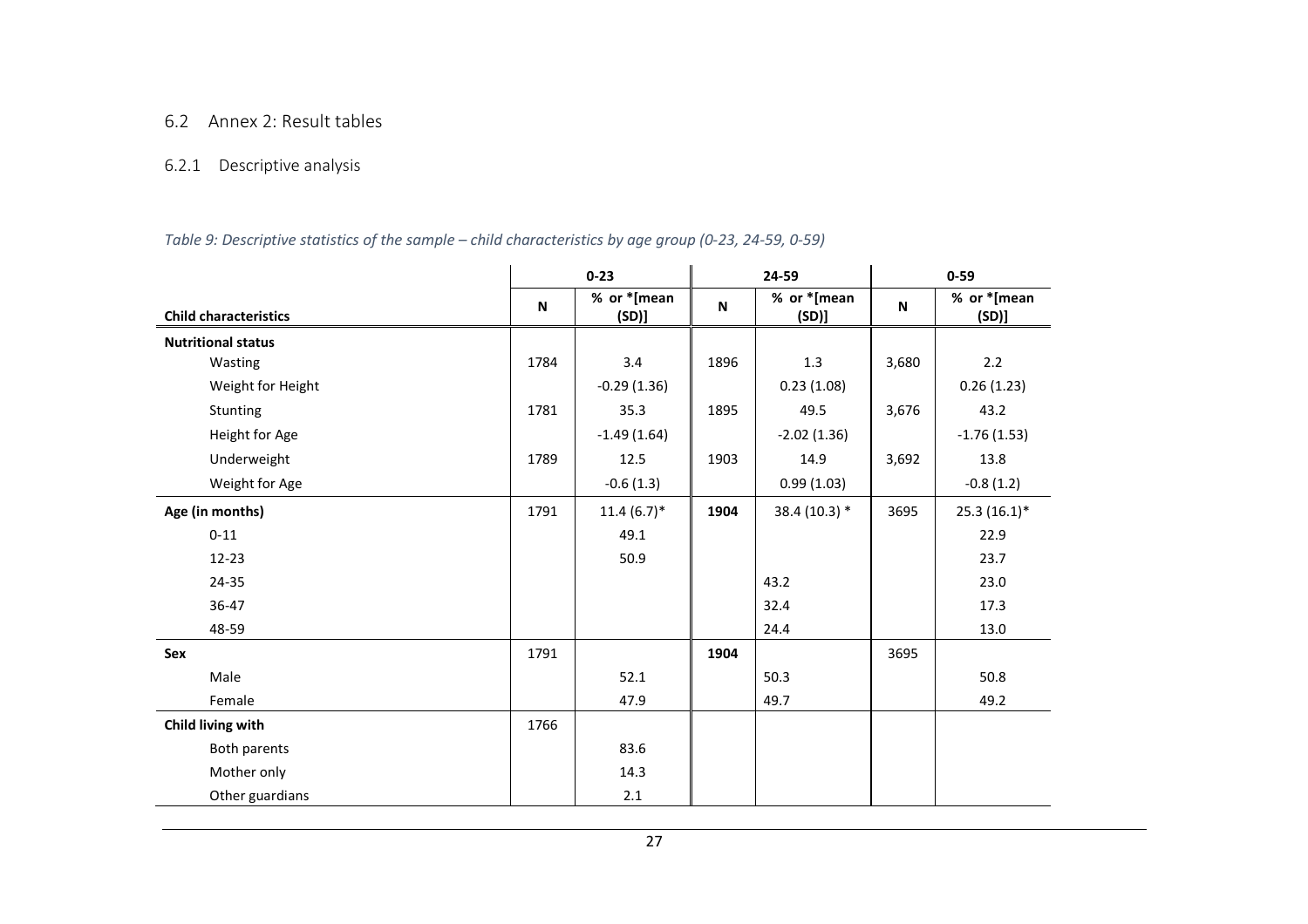| Child staying with when mother go out              | 269  |              |  |  |
|----------------------------------------------------|------|--------------|--|--|
| Grand parents                                      |      | 21.3         |  |  |
| Other adult relatives                              |      | 25.0         |  |  |
| Siblings younger than 15                           |      | 30.0         |  |  |
| Siblings older than 15                             |      | 12.5         |  |  |
| Father                                             |      | 5.8          |  |  |
| Nobody child is alone                              |      | 2.3          |  |  |
| Others                                             |      | 3.1          |  |  |
| <b>Exclusive breastfeeding (0-5 months)</b>        | 431  |              |  |  |
| Yes                                                |      | 35.8         |  |  |
| No                                                 |      | 64.3         |  |  |
| Continued breastfeeding at age 1 (12-15 months)    | 316  |              |  |  |
| Yes                                                |      | 91.5         |  |  |
| <b>No</b>                                          |      | 8.5          |  |  |
| <b>Timely introduction of foods</b>                | 1766 |              |  |  |
| Still exclusive breastfeed                         |      | 14.0         |  |  |
| Younger than 6 months                              |      | 52.3         |  |  |
| 6 months or older                                  |      | 31.8         |  |  |
| Don't know                                         |      | $1.9\,$      |  |  |
| Individual Diet Diversity Score (6-23 only)        | 1337 | $2.3(1.1)$ * |  |  |
| Less than 4 groups                                 |      | 87.0         |  |  |
| 4 or more groups                                   |      | 13.0         |  |  |
| Consumption of animal source food (6-23 only)      | 1338 |              |  |  |
| At least one food                                  |      | 32.1         |  |  |
| <b>No</b>                                          |      | 67.9         |  |  |
| Consumption of vit-A rich fruits & veg (6-23 only) | 1337 |              |  |  |
| Yes                                                |      | 13.8         |  |  |
| <b>No</b>                                          |      | 86.2         |  |  |
| Consumption of pulse/legumes/nuts (6-23 only)      | 1337 |              |  |  |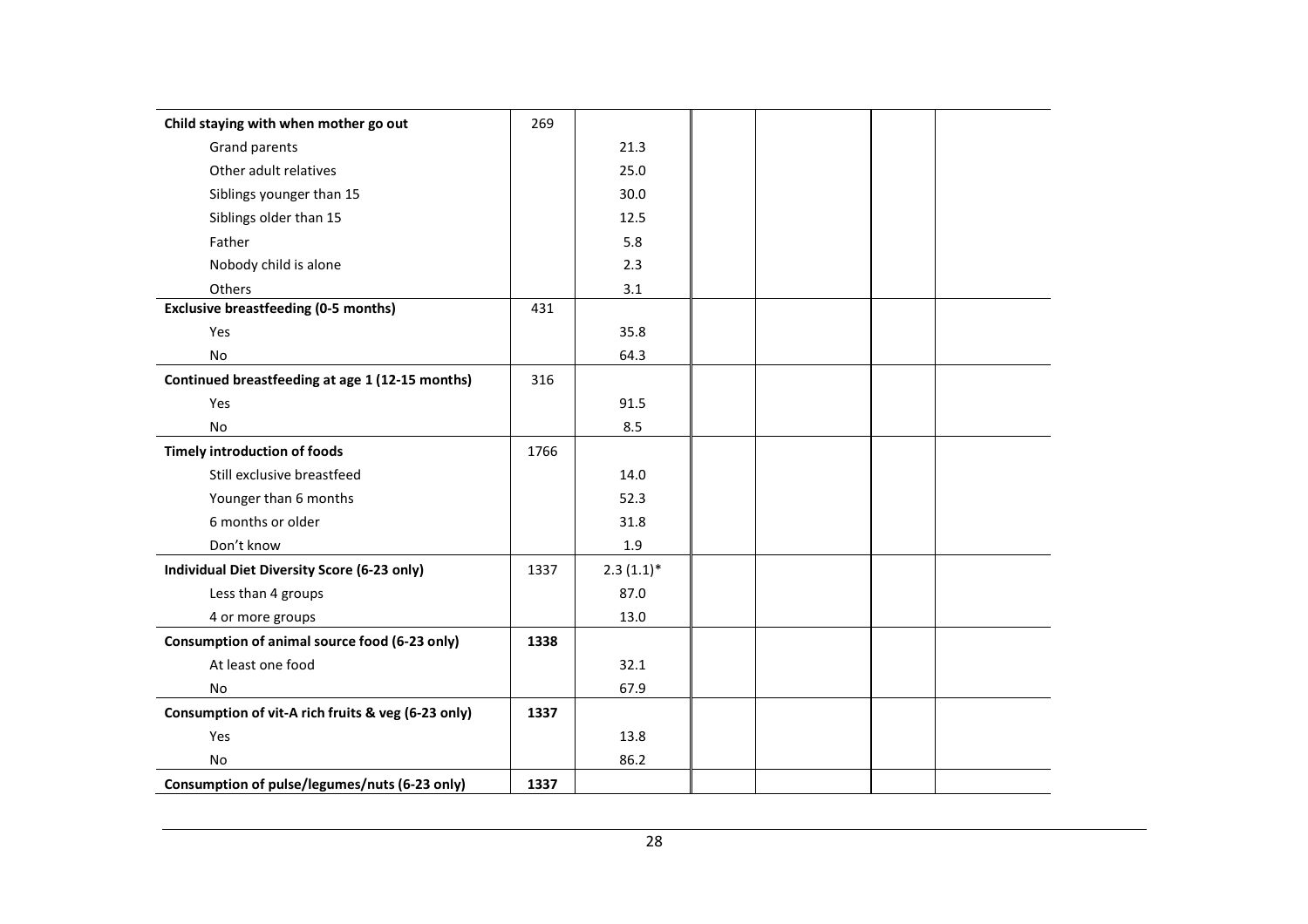| Yes                                        |      | 37.2 |  |  |
|--------------------------------------------|------|------|--|--|
| No                                         |      | 62.8 |  |  |
| Snack between the meals (6-23 only)        | 1330 |      |  |  |
| No snack                                   |      | 80.4 |  |  |
| One snack                                  |      | 12.0 |  |  |
| Two snack                                  |      | 7.6  |  |  |
| Minimum Diet Diversity (6-23 only)         | 1360 |      |  |  |
| Yes                                        |      | 15.2 |  |  |
| <b>No</b>                                  |      | 84.8 |  |  |
| Minimum Meal Frequency (6-23 only)         | 1336 |      |  |  |
| Yes                                        |      | 26.8 |  |  |
| No                                         |      | 73.2 |  |  |
| Minimum Adequate Diet (6-23 only)          | 1337 |      |  |  |
| Yes                                        |      | 0.8  |  |  |
| $\mathsf{No}$                              |      | 99.2 |  |  |
| Infant and Child Feeding Index (6-23 only) | 1322 |      |  |  |
| Optimal (7 points)                         |      | 3.9  |  |  |
| Suboptimal (less than 7 points)            |      | 96.1 |  |  |
| <b>Age-appropriate IYCF</b>                | 1753 |      |  |  |
| Good                                       |      | 11.9 |  |  |
| Not good                                   |      | 88.1 |  |  |
| <b>Illnesses</b>                           | 1791 |      |  |  |
| No illness                                 |      | 60.1 |  |  |
| One illness                                |      | 22.3 |  |  |
| Two or three illnesses                     |      | 17.6 |  |  |
| <b>Type of illnesses</b>                   | 691  |      |  |  |
| Diarrhoea                                  |      | 45.8 |  |  |
| Fever                                      |      | 39.4 |  |  |
| ARI                                        |      | 64.8 |  |  |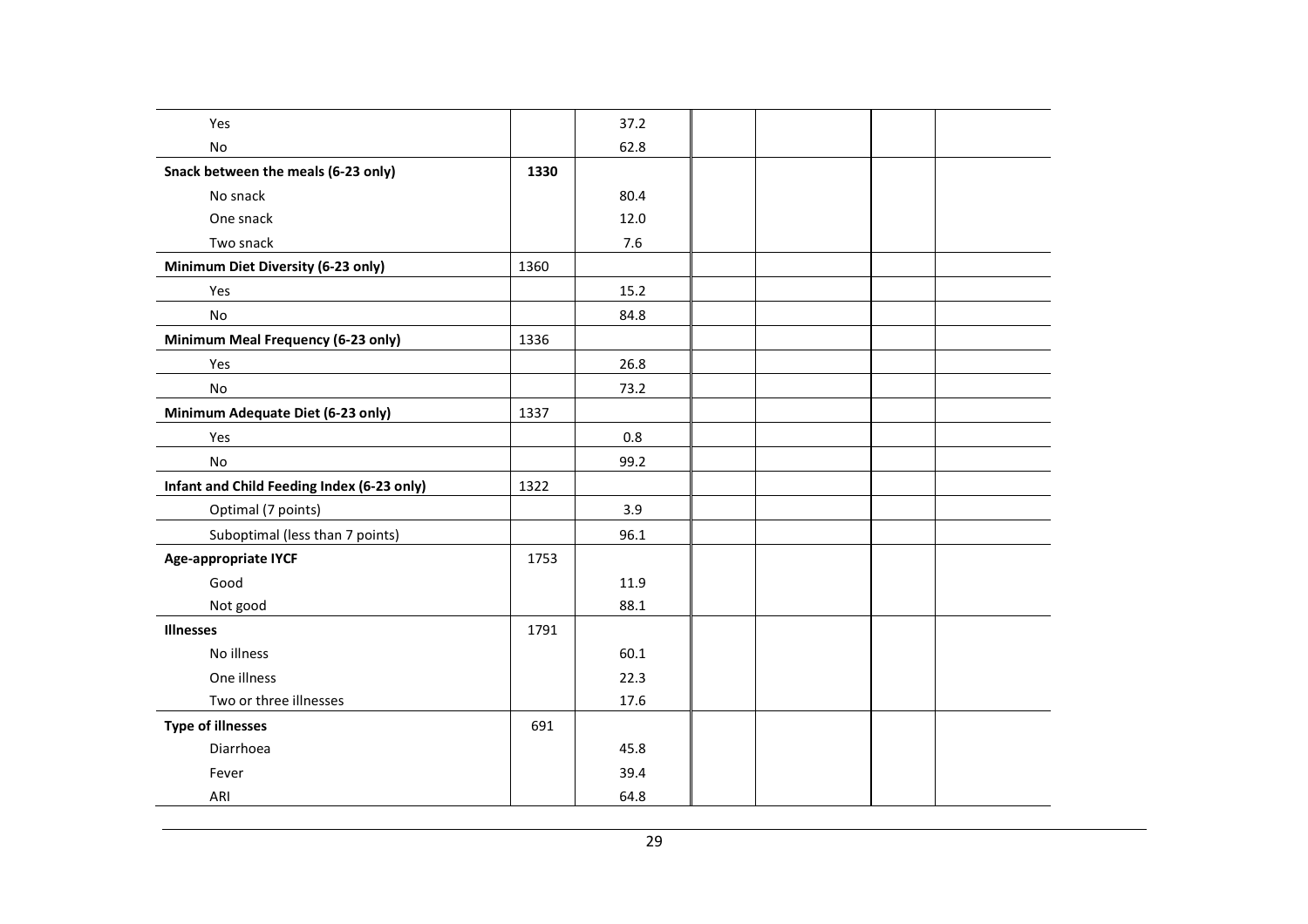| <b>Health seeking behaviour</b>    | 648  |      |  |  |
|------------------------------------|------|------|--|--|
| Good                               |      | 70.5 |  |  |
| No                                 |      | 29.5 |  |  |
| Vitamin A supplementation received | 1479 |      |  |  |
| Yes                                |      | 72.8 |  |  |
| No                                 |      | 27.2 |  |  |
| Child dewormed                     | 1459 |      |  |  |
| Yes                                |      | 45.3 |  |  |
| No                                 |      | 54.7 |  |  |

\* mean (SD)

#### Table 10: Descriptive statistics of the sample - maternal characteristics by age group (0-23, 24-59, 0-59)

|                                   |      | $0 - 23$              | 24-59 |                       |      | $0 - 59$              |
|-----------------------------------|------|-----------------------|-------|-----------------------|------|-----------------------|
| <b>Mothers characteristics</b>    | N    | $%$ or<br>*[mean(SD)] | N     | $%$ or<br>*[mean(SD)] | N    | $%$ or<br>*[mean(SD)] |
| Birth in the last 5 years         | 1787 |                       | 1902  |                       | 3689 |                       |
| 1 child                           |      | 74.6                  |       | 85.2                  |      | 80.3                  |
| $2 +$ children                    |      | 25.4                  |       | 14.8                  |      | 19.7                  |
| <b>Currently pregnant</b>         | 1776 |                       | 1856  |                       | 3695 |                       |
| Yes                               |      | 2.7                   |       | 10.2                  |      | 6.5                   |
| No                                |      | 97.3                  |       | 89.8                  |      | 91.3                  |
| <b>Current breastfeeding</b>      | 1791 |                       | 1904  |                       | 3695 |                       |
| Yes                               |      | 79.3                  |       | 92.3                  |      | 41.0                  |
| No                                |      | 20.7                  |       | 7.7                   |      | 59.0                  |
| MUAC (in cm)                      | 1734 | $27.6(3.2)$ *         | 1694  | $28.1(3.4)$ *         | 3428 | $27.8(3.3)*$          |
| malnourished (<210 or 230 if PLW) |      | 2.5                   |       | 0.9                   |      | 1.7                   |
| non-malnourished                  |      | 97.5                  |       | 99.1                  |      | 98.3                  |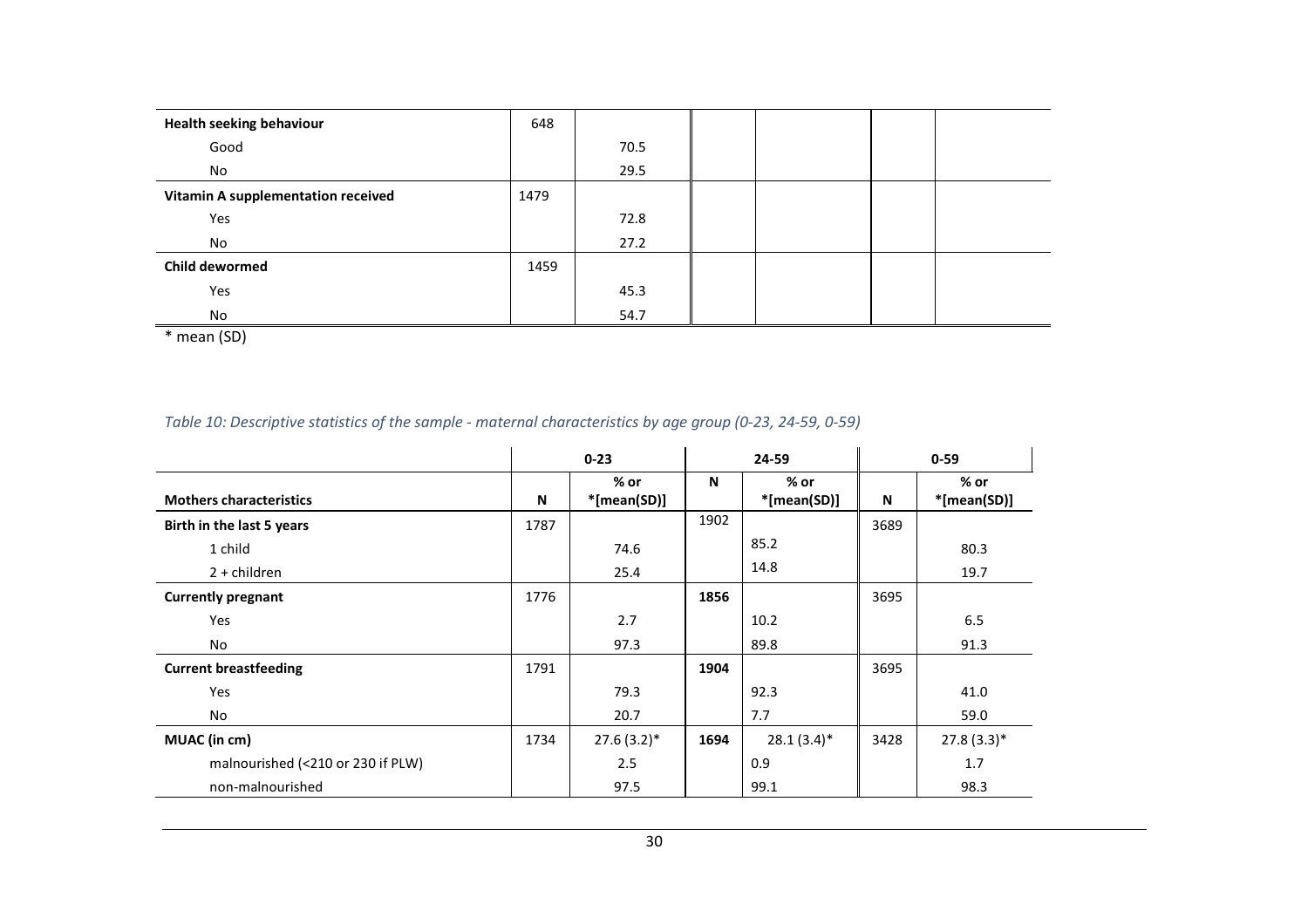| Hand washing knowledge                  | 1787 |      | 1902 |      | 3689 |      |
|-----------------------------------------|------|------|------|------|------|------|
| Poor                                    |      | 15.6 |      | 17.8 |      | 16.7 |
| Satisfactory                            |      | 44.1 |      | 51.9 |      | 48.2 |
| Good                                    |      | 40.3 |      | 30.3 |      | 35.0 |
| Take care of garden                     | 570  |      | 638  |      | 1208 |      |
| Myself                                  |      | 52.7 |      | 67.8 |      | 60.7 |
| Partner                                 |      | 13.4 |      | 9.9  |      | 11.6 |
| Jointly                                 |      | 22.5 |      | 16.5 |      | 19.4 |
| Older children                          |      | 2.5  |      | 1.2  |      | 1.8  |
| Parents/parents in-laws                 |      | 4.6  |      | 2.3  |      | 3.3  |
| Other family members                    |      | 3.6  |      | 1.8  |      | 2.6  |
| Others                                  |      | 0.7  |      | 0.5  |      | 0.6  |
| Work load during pregnancy              | 1344 |      |      |      |      |      |
| Less                                    |      | 64.4 |      |      |      |      |
| The same                                |      | 33.7 |      |      |      |      |
| More                                    |      | 19   |      |      |      |      |
| Amount of food during pregnancy         | 1336 |      |      |      |      |      |
| Less                                    |      | 43.6 |      |      |      |      |
| The same                                |      | 39.9 |      |      |      |      |
| More                                    |      | 16.6 |      |      |      |      |
| Food diversity during pregnancy         | 1338 |      |      |      |      |      |
| Fewer type                              |      | 35.6 |      |      |      |      |
| The same                                |      | 46.3 |      |      |      |      |
| More types                              |      | 18.2 |      |      |      |      |
| <b>Husband support during pregnancy</b> | 1392 |      |      |      |      |      |
| Yes                                     |      | 74.1 |      |      |      |      |
| No                                      |      | 25.9 |      |      |      |      |
| <b>Advice on C&amp;M nutrition</b>      | 1381 |      |      |      |      |      |
| Yes                                     |      | 41.4 |      |      |      |      |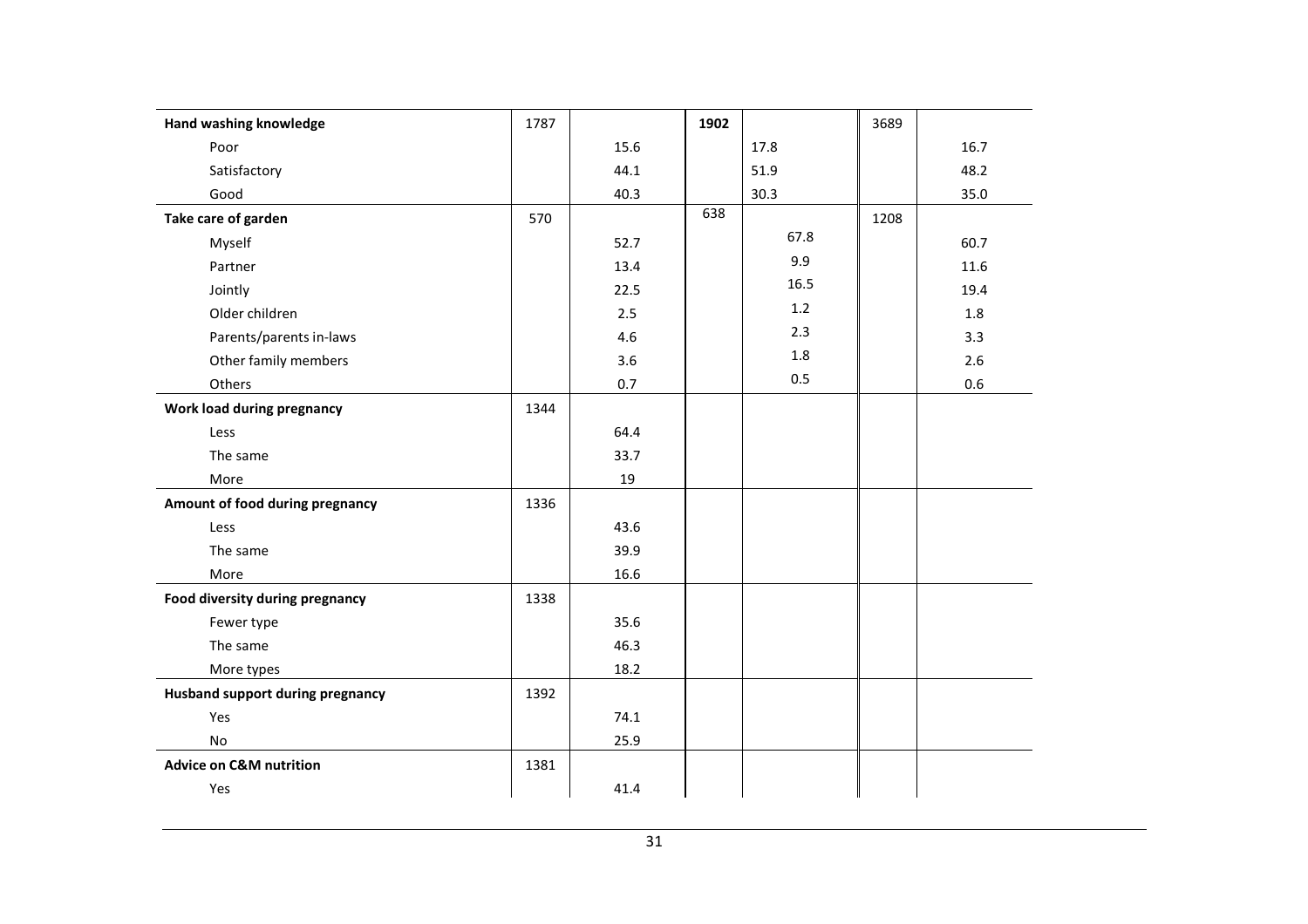| No                                     |      | 58.6 |      |      |      |      |
|----------------------------------------|------|------|------|------|------|------|
| Iron supplements                       | 1392 |      |      |      |      |      |
| Yes                                    |      | 63.7 |      |      |      |      |
| No                                     |      | 36.3 |      |      |      |      |
| Alternative care when mother goes out  | 69   |      | 724  |      | 993  |      |
| Relatives older than 15                |      | 64.6 |      | 50.1 |      | 54.2 |
| Relatives younger than 15              |      | 30.0 |      | 38.0 |      | 35.8 |
| Child left alone                       |      | 2.3  |      | 6.1  |      | 5.0  |
| Others                                 |      | 3.1  |      | 5.7  |      | 5.0  |
| Food left for child when mother go out | 269  |      | 724  |      | 993  |      |
| Yes                                    |      | 57.9 | 65.6 |      |      | 63.4 |
| No                                     |      | 42.1 | 34.4 |      |      | 36.6 |
| Hours away from home                   | 1791 |      | 1904 |      | 3695 |      |
| No                                     |      | 48.0 |      | 42.6 |      | 45.1 |
| 1-3 hours                              |      | 21.3 |      | 20.5 |      | 20.9 |
| 4-7 hours                              |      | 20.9 |      | 22.4 |      | 21.6 |
| 8-24 hours                             |      | 9.8  |      | 14.6 |      | 12.4 |
| Decision making to use money           | 260  |      | 288  |      | 548  |      |
| Myself                                 |      | 42.1 |      | 50.1 |      | 46.3 |
| Partner                                |      | 24.7 |      | 15.3 |      | 19.9 |
| Jointly                                |      | 33.2 |      | 34.5 |      | 33.9 |
| Decision making to feed                | 1392 |      | 135  |      | 1527 |      |
| Caregiver                              |      | 75.0 |      | 53.0 |      | 73.0 |
| Partner                                |      | 6.6  |      | 12.8 |      | 7.2  |
| Jointly                                |      | 13.2 |      | 31.7 |      | 14.9 |
| Others                                 |      | 5.2  |      | 2.5  |      | 4.9  |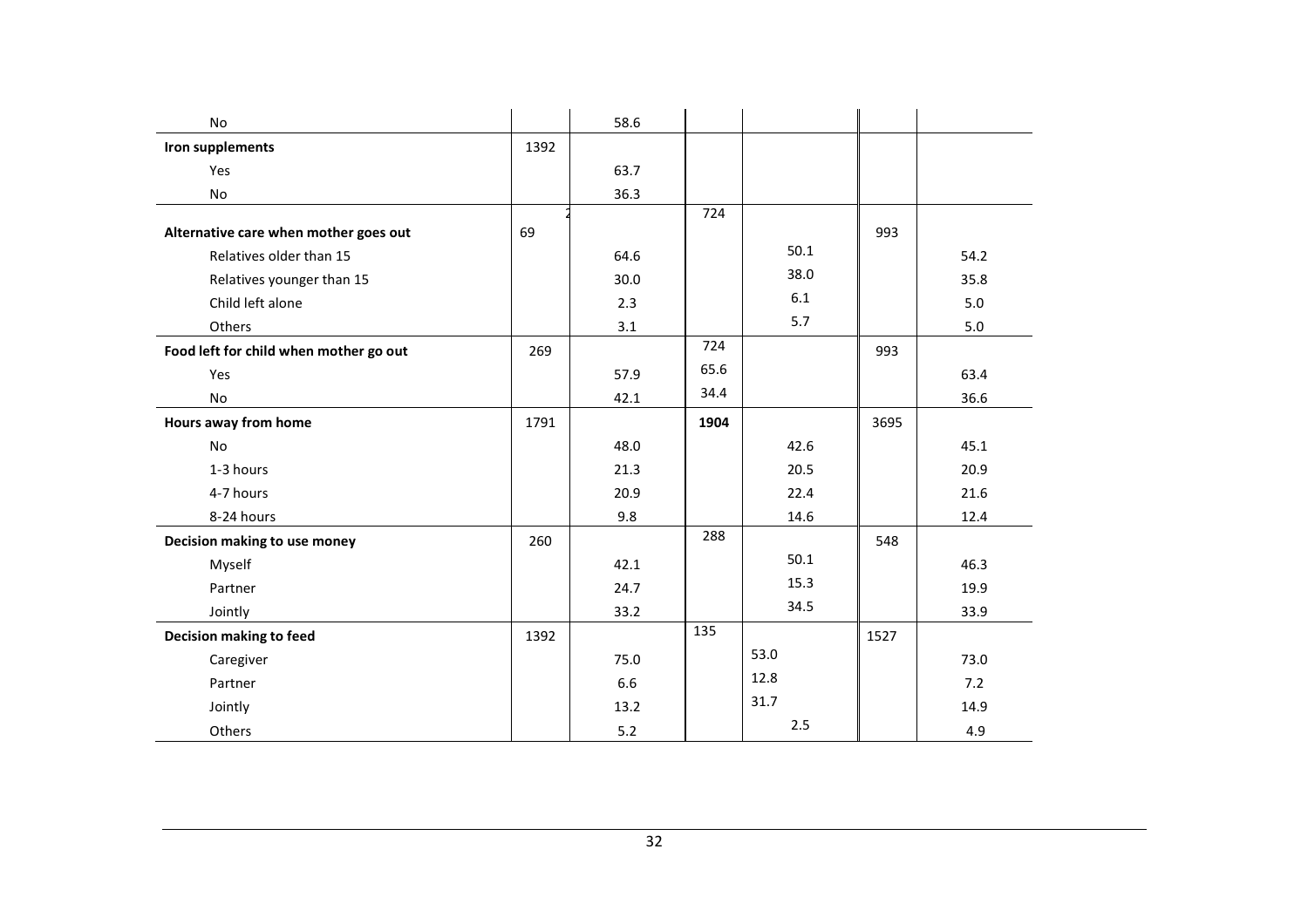|                                  |      | $0 - 23$         |           | 24-59               | $0 - 59$ |                  |
|----------------------------------|------|------------------|-----------|---------------------|----------|------------------|
| <b>Household Characteristics</b> | N    | % or *[mean(SD)] | ${\sf N}$ | % or<br>*[mean(SD)] | N        | % or *[mean(SD)] |
| Source of drinking water         | 1787 |                  | 1902      |                     | 3689     |                  |
| Improved                         |      | 68.7             |           | 70.7                |          | 69.7             |
| Not improved                     |      | 31.3             |           | 29.3                |          | 30.3             |
| <b>Hand washing station</b>      | 1791 |                  | 1904      |                     | 3695     |                  |
| Functional                       |      | 6.3              |           | 7.9                 |          | 7.2              |
| No or not functional             |      | 93.7             |           | 92.1                |          | 92.8             |
| <b>HDDS</b>                      | 1780 | $5.0(1.8)$ *     | 1894      | $5.0(1.8)$ *        | 3674     | $5.0(1.8)$ *     |
| $0 - 4$                          |      | 39.1             |           | 36.7                |          | 37.8             |
| $5 - 8$                          |      | 58.1             |           | 59.5                |          | 58.9             |
| $9 - 12$                         |      | 2.8              |           | 3.8                 |          | 3.3              |
| <b>FPDS</b>                      | 1779 | $3.0(2.1)$ *     | 1886      | $3.5(2.3)*$         | 3665     | $3.3(2.2)*$      |
| No                               |      | 14.1             |           | 11.6                |          | 12.8             |
| $1 - 2$                          |      | 29.4             |           | 24.1                |          | 26.6             |
| $3 - 5$                          |      | 41.8             |           | 42.3                |          | 42.0             |
| $6 - 12$                         |      | 14.8             |           | 22.0                |          | 18.6             |
| Home/ Kitchen Garden             | 1791 |                  | 1904      |                     | 3695     |                  |
| Yes                              |      | 26.9             |           | 26.6                |          | 26.8             |
| No                               |      | 73.1             |           | 73.4                |          | 73.2             |
| Frequency of buying fresh food   | 1787 |                  | 1902      |                     | 3689     |                  |
| Daily                            |      | 43.5             |           | 47.9                |          | 45.8             |
| 2-3 times/week                   |      | 35.6             |           | 30.7                |          | 33.0             |
| Once a week                      |      | 10.6             |           | 11.1                |          | 10.9             |
| Less often                       |      | 10.4             |           | 10.2                |          | 10.3             |
| <b>Garden production</b>         | 562  |                  | 626       |                     | 1188     |                  |
| Own consumption                  |      | 72.5             |           | 74.9                |          | 73.8             |

#### Table 11: Descriptive statistics of the sample - household characteristics by age group (0-23, 24-59, 0-59)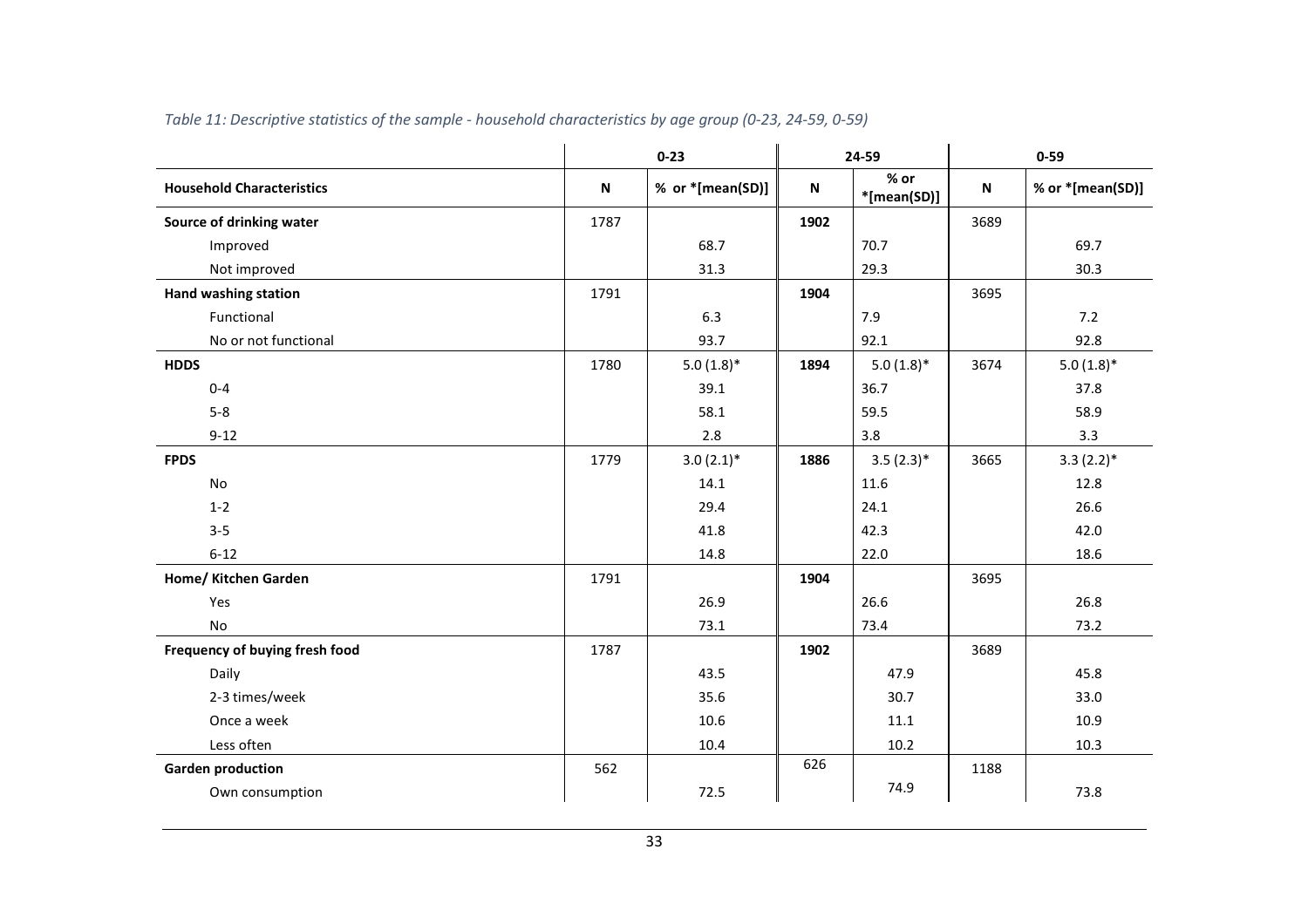| Sell                                     |      | 7.8  |      | 10.2 |      | 9.1  |
|------------------------------------------|------|------|------|------|------|------|
| Consumption and sell                     |      | 19.8 |      | 14.9 |      | 17.2 |
| Production of animal source food         | 1791 |      | 1904 |      | 3695 |      |
| At least one food                        |      | 60.1 |      | 65.6 |      | 63.0 |
| No                                       |      | 39.9 |      | 34.4 |      | 37.0 |
| <b>Consumption of animal source food</b> | 1791 |      | 1904 |      | 3695 |      |
| At least one food                        |      | 49.6 |      | 48.8 |      | 49.2 |
| No                                       |      | 50.4 |      | 51.2 |      | 50.8 |
| <b>Production of vitamin A rich</b>      | 1791 |      | 1904 |      | 3695 |      |
| At least one food                        |      | 39.3 |      | 47.2 |      | 43.5 |
| No                                       |      | 60.7 |      | 52.8 |      | 56.5 |
| <b>Consumption of vitamin A rich</b>     | 1791 |      | 1904 |      | 3695 |      |
| At least one food                        |      | 80.4 |      | 83.5 |      | 82.0 |
| No                                       |      | 19.6 |      | 16.5 |      | 18.0 |
| Use of iodised salt                      | 1753 |      | 1871 |      | 3624 |      |
| Yes                                      |      | 79.5 |      | 79.2 |      | 79.4 |
| No                                       |      | 20.5 |      | 20.8 |      | 20.6 |

## Table 12: Descriptive statistics of the sample - contextual variables by age group (0-23, 24-59, 0-59)

|                             |      | 24-59<br>$0 - 23$ |      | $0 - 59$ |      |      |
|-----------------------------|------|-------------------|------|----------|------|------|
| <b>Contextual variables</b> | n    | %                 |      | %        | n    | %    |
| <b>Place of residence</b>   | 1791 |                   | 1904 |          | 3695 |      |
| Urban                       |      | 20.3              |      | 20.5     |      | 20.4 |
| Rural                       |      | 79.7              |      | 79.5     |      | 79.6 |
| Region                      | 1791 |                   | 1904 |          | 3695 |      |
| Mbeya                       |      | 62.3              |      | 67.4     |      | 65.0 |
| Njombe                      |      | 15.7              |      | 13.4     |      | 14.5 |
| Iringa                      |      | 22.1              |      | 19.2     |      | 20.5 |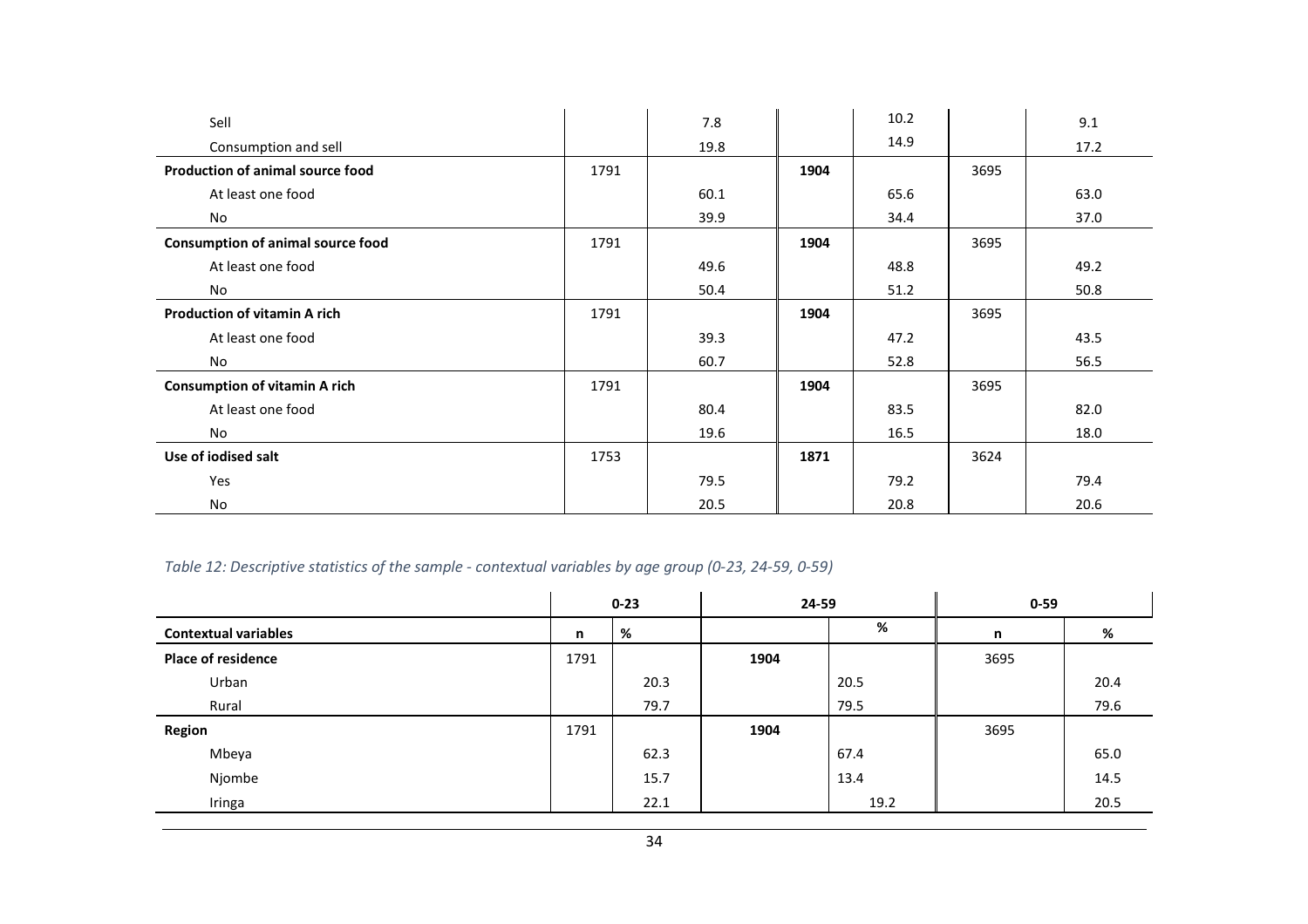## 6.2.2 Bivariate and multivariate analysis- children 6-23 month old

| VARIABLES                      | Overall           | Overall           | Mbeya             | Mbeya           | Njombe            | Njombe           | Iringa            | Iringa           |
|--------------------------------|-------------------|-------------------|-------------------|-----------------|-------------------|------------------|-------------------|------------------|
| Observations                   | Bivariate         | Multivariate      | <b>Bivariate</b>  | Multivariate    | <b>Bivariate</b>  | Multivariate     | <b>Bivariate</b>  | Multivariate     |
| Male Sex                       | $2.151***$        | $2.170***$        | $2.346***$        | $2.90***$       | $1.671***$        | $2.13***$        | $2.038***$        | $2.45***$        |
|                                | $(1.645 - 2.812)$ | $(1.522 - 3.094)$ | $(1.572 - 3.499)$ | $(1.76 - 4.80)$ | $(1.153 - 2.422)$ | $(1.27 - 3.60)$  | $(1.407 - 2.951)$ | $(1.44 - 4.16)$  |
| Age                            |                   |                   |                   |                 |                   |                  |                   |                  |
| $6 - 11$                       | $\mathbf{1}$      | $\mathbf{1}$      | $\mathbf{1}$      | $\mathbf{1}$    | $\mathbf{1}$      | $\mathbf{1}$     | $\mathbf{1}$      | 1                |
| 12-23 month old                | $2.701***$        | $3.907***$        | $2.730***$        | $4.63***$       | $2.923***$        | $3.04***$        | $2.632***$        | $4.74***$        |
|                                | $(2.015 - 3.620)$ | $(2.494 - 6.119)$ | $(1.751 - 4.256)$ | $(2.47 - 8.67)$ | $(1.968 - 4.342)$ | $(1.68 - 5.50)$  | $(1.752 - 3.952)$ | $(2.40 - 9.37)$  |
| Receiving Deworming treatment  | 1.121             | $0.643**$         | 0.868             | $0.53**$        | 1.282             | 0.83             | $1.890***$        | 1.02             |
|                                | $(0.853 - 1.472)$ | $(0.414 - 0.999)$ | $(0.578 - 1.304)$ | $(0.30 - 0.93)$ | $(0.876 - 1.875)$ | $(0.43 - 1.59)$  | $(1.282 - 2.788)$ | $(0.53 - 1.96)$  |
| Last pregnancy same food type  | 1.150             | 1.295             | 1.128             |                 | 0.688             | 0.61             | $1.789**$         | 1.92             |
|                                | $(0.814 - 1.623)$ | $(0.776 - 2.162)$ | $(0.648 - 1.961)$ |                 | $(0.433 - 1.092)$ | $(0.31 - 1.22)$  | $(1.125 - 2.844)$ | $(0.83 - 4.46)$  |
| Last pregnancy more food type  | 1.054             | 0.871             | 1.047             |                 | 0.898             | 0.90             | 1.097             | 0.71             |
|                                | $(0.689 - 1.613)$ | $(0.488 - 1.554)$ | $(0.465 - 2.360)$ |                 | $(0.519 - 1.553)$ | $(0.40 - 2.05)$  | $(0.639 - 1.883)$ | $(0.30 - 1.66)$  |
| Last pregnancy husband support | 0.817             | 0.947             | 0.911             |                 | $0.612**$         | 0.95             | 0.701             | 0.77             |
|                                | $(0.576 - 1.159)$ | $(0.635 - 1.413)$ | $(0.522 - 1.589)$ |                 | $(0.376 - 0.995)$ | $(0.51 - 1.79)$  | $(0.441 - 1.112)$ | $(0.40 - 1.46)$  |
| More than one birth            | 0.925             | 1.053             | 0.713             | 0.75            | 1.356             | 1.61             | $1.423*$          | $2.02**$         |
| in the last 2 years            | $(0.678 - 1.262)$ | $(0.699 - 1.584)$ | $(0.441 - 1.151)$ | $(0.41 - 1.38)$ | $(0.844 - 2.180)$ | $(0.78 - 3.32)$  | $(0.948 - 2.136)$ | $(1.11 - 3.66)$  |
| Mother currently pregnant      | 1.469             | 1.930             | 0.984             | 0.57            | $2.982**$         | $4.26**$         | 1.806             | $6.64***$        |
|                                | $(0.699 - 3.087)$ | $(0.797 - 4.673)$ | $(0.273 - 3.540)$ | $(0.13 - 2.47)$ | $(1.045 - 8.508)$ | $(1.08 - 16.87)$ | $(0.675 - 4.829)$ | $(1.23 - 35.66)$ |
| Handwashing knowledge          |                   |                   |                   |                 |                   |                  |                   |                  |
| Poor                           | $\mathbf{1}$      | 1                 | 1                 | $\mathbf{1}$    | $\mathbf{1}$      | $\mathbf{1}$     | 1                 | $\mathbf{1}$     |
| Satisfactory                   | 0.929             | 1.155             | 0.855             | 1.19            | 0.780             | 1.02             | 1.369             | $3.10***$        |
|                                | $(0.638 - 1.353)$ | $(0.690 - 1.934)$ | $(0.482 - 1.516)$ | $(0.56 - 2.53)$ | $(0.484 - 1.259)$ | $(0.52 - 2.03)$  | $(0.792 - 2.368)$ | $(1.33 - 7.24)$  |

#### Table 13: Bivariate and multivariate logistic regression results, 6 to 23 month old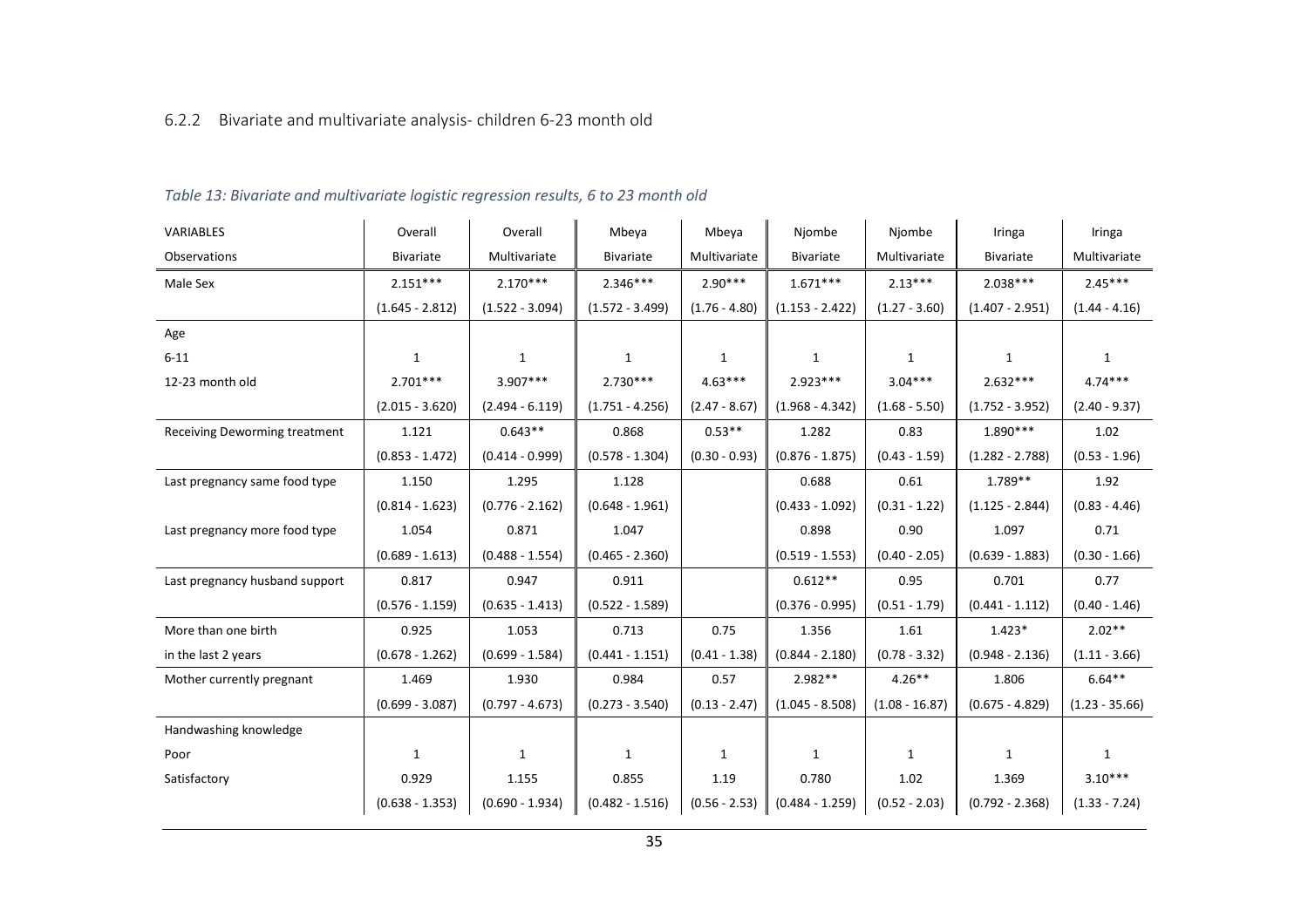| Good                           | 0.781             | 0.958             | 0.765              | 1.00            | 0.980             | 0.95            | 0.812              | 1.13            |
|--------------------------------|-------------------|-------------------|--------------------|-----------------|-------------------|-----------------|--------------------|-----------------|
|                                | $(0.530 - 1.150)$ | $(0.547 - 1.675)$ | $(0.431 - 1.357)$  | $(0.46 - 2.19)$ | $(0.583 - 1.647)$ | $(0.45 - 2.00)$ | $(0.460 - 1.433)$  | $(0.47 - 2.71)$ |
| Improved Water source          | 0.794             | 0.784             | 0.806              | 0.93            | 0.952             | 1.13            | $0.479***$         | 0.57            |
|                                | $(0.593 - 1.063)$ | $(0.506 - 1.215)$ | $(0.541 - 1.200)$  | $(0.53 - 1.61)$ | $(0.601 - 1.507)$ | $(0.59 - 2.18)$ | $(0.303 - 0.757)$  | $(0.28 - 1.15)$ |
| Animal food production         | 0.975             | 1.103             | 1.000              | 1.29            | $0.667**$         | $0.50**$        | 1.151              | 1.59            |
|                                | $(0.745 - 1.275)$ | $(0.690 - 1.763)$ | $(0.673 - 1.486)$  | $(0.65 - 2.56)$ | $(0.455 - 0.976)$ | $(0.26 - 0.95)$ | $(0.794 - 1.669)$  | $(0.77 - 3.32)$ |
| Vitamin-A-rich food production | $1.428***$        | $1.707**$         | $1.430*$           | $1.79*$         | $1.587**$         | 1.69            | 1.299              | 1.33            |
|                                | $(1.091 - 1.869)$ | $(1.055 - 2.760)$ | $(0.960 - 2.130)$  | $(0.90 - 3.57)$ | $(1.088 - 2.315)$ | $(0.88 - 3.25)$ | $(0.898 - 1.878)$  | $(0.66 - 2.68)$ |
| Use lodised salt               | $0.717**$         | 0.865             | 0.849              | 0.90            | 0.772             | 0.75            | $0.535***$         | $0.41***$       |
|                                | $(0.526 - 0.977)$ | $(0.559 - 1.338)$ | $(0.500 - 1.441)$  | $(0.45 - 1.83)$ | $(0.527 - 1.132)$ | $(0.43 - 1.31)$ | $(0.343 - 0.836)$  | $(0.21 - 0.79)$ |
| <b>HDDS</b>                    |                   |                   |                    |                 |                   |                 |                    |                 |
| $1 - 4$                        | $\mathbf{1}$      | $\mathbf{1}$      | $\mathbf{1}$       | $\mathbf{1}$    | $\mathbf{1}$      | $\mathbf{1}$    | $\mathbf{1}$       | $\mathbf{1}$    |
| $5-8$                          | $0.657***$        | $0.610**$         | $0.658**$          | 0.63            | 0.796             | 0.86            | $0.610***$         | 0.73            |
|                                | $(0.502 - 0.861)$ | $(0.406 - 0.918)$ | $(0.441 - 0.984)$  | $(0.36 - 1.09)$ | $(0.547 - 1.159)$ | $(0.46 - 1.62)$ | $(0.420 - 0.887)$  | $(0.40 - 1.32)$ |
| $9 - 12$                       | $0.247***$        | $0.145***$        | $0.203**$          | $0.14***$       | 0.850             | 1.23            | $0.102**$          | 0.14            |
|                                | $(0.093 - 0.655)$ | $(0.034 - 0.527)$ | $(0.0437 - 0.947)$ | $(0.02 - 0.96)$ | $(0.277 - 2.606)$ | $(0.16 - 9.41)$ | $(0.0127 - 0.824)$ | $(0.01 - 1.78)$ |
| Home garden                    | 0.949             | $0.578**$         | 0.690              | $0.51*$         | 1.058             | 1.03            | $1.374*$           | 1.01            |
|                                | $(0.716 - 1.257)$ | $(0.375 - 0.890)$ | $(0.421 - 1.133)$  | $(0.25 - 1.04)$ | $(0.719 - 1.557)$ | $(0.57 - 1.87)$ | $(0.947 - 1.993)$  | $(0.53 - 1.91)$ |
| Frequency buying fresh food    |                   |                   |                    |                 |                   |                 |                    |                 |
| Daily                          | 1                 | $\mathbf{1}$      | $\mathbf{1}$       | $\mathbf{1}$    | $\mathbf{1}$      | $\mathbf{1}$    | $\mathbf{1}$       | $\mathbf{1}$    |
| 2-3 times/week                 | 0.928             | 0.913             | 0.764              | 0.90            | 1.201             | 0.80            | 1.336              | $2.19**$        |
|                                | $(0.687 - 1.253)$ | $(0.589 - 1.417)$ | $(0.492 - 1.186)$  | $(0.51 - 1.59)$ | $(0.781 - 1.847)$ | $(0.40 - 1.63)$ | $(0.880 - 2.028)$  | $(1.14 - 4.23)$ |
| Once a week                    | 1.171             | 0.842             | 1.249              | 1.39            | 1.150             | 0.61            | 0.980              | 1.47            |
|                                | $(0.756 - 1.814)$ | $(0.454 - 1.560)$ | $(0.632 - 2.469)$  | $(0.55 - 3.49)$ | $(0.660 - 2.004)$ | $(0.28 - 1.36)$ | $(0.520 - 1.850)$  | $(0.53 - 4.05)$ |
| Less often                     | 1.185             | 0.784             | 0.961              | 0.70            | $2.281**$         | 2.00            | 1.280              | 1.11            |
|                                | $(0.758 - 1.854)$ | $(0.426 - 1.445)$ | $(0.478 - 1.929)$  | $(0.27 - 1.76)$ | $(1.185 - 4.389)$ | $(0.76 - 5.28)$ | $(0.709 - 2.310)$  | $(0.41 - 2.99)$ |
| Mother, hours away             |                   |                   |                    |                 |                   |                 |                    |                 |
| Zero                           | $\mathbf 1$       | $\mathbf{1}$      | $\mathbf{1}$       | $\mathbf{1}$    | $\mathbf{1}$      | $\mathbf{1}$    | $\mathbf{1}$       | $\mathbf{1}$    |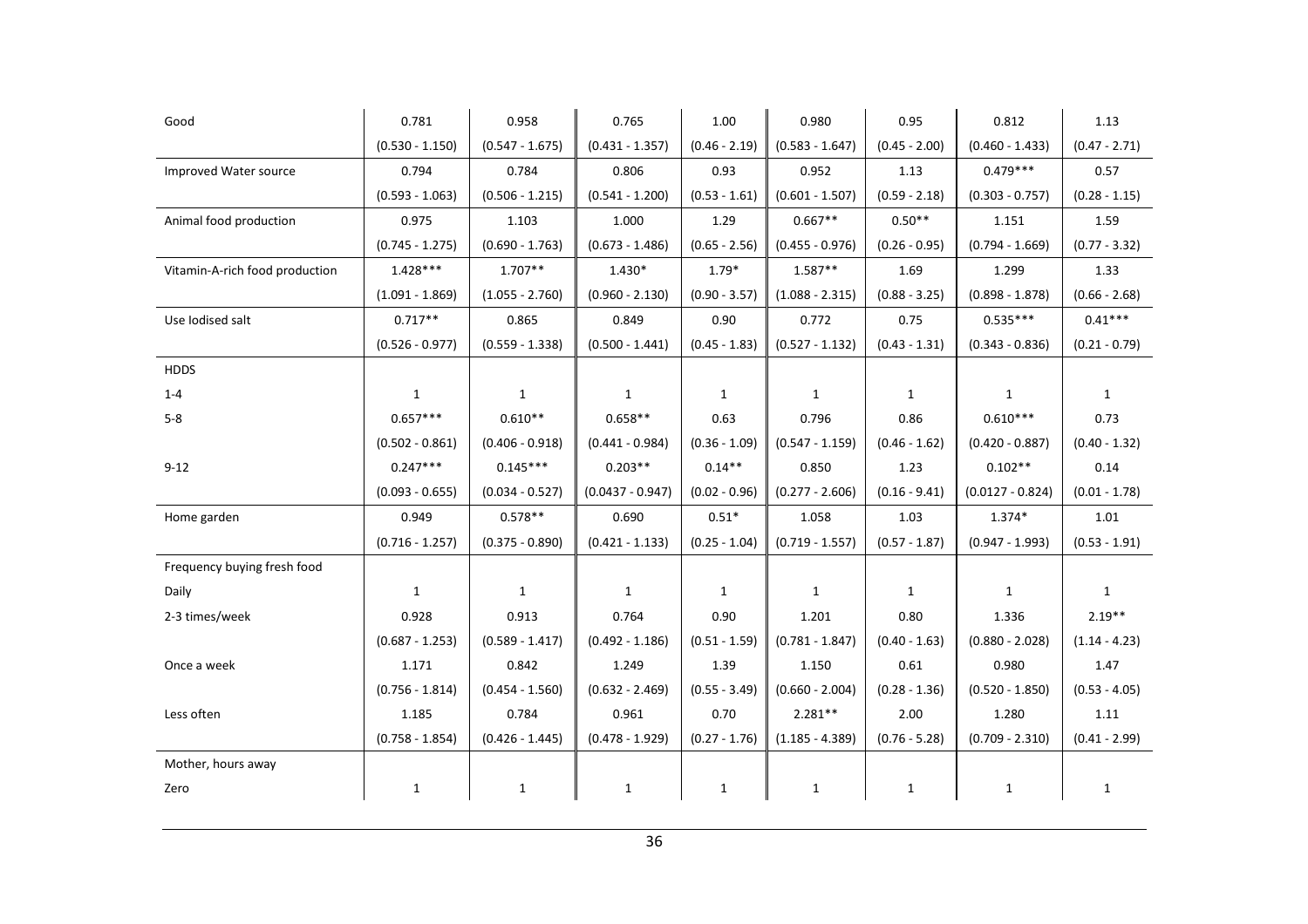| 1-3 hours                         | 0.847             | 1.004             | 0.793             | 0.96            | 0.783             | 0.80            | 1.226             | $1.94*$         |
|-----------------------------------|-------------------|-------------------|-------------------|-----------------|-------------------|-----------------|-------------------|-----------------|
|                                   | $(0.593 - 1.210)$ | $(0.635 - 1.587)$ | $(0.477 - 1.319)$ | $(0.53 - 1.76)$ | $(0.461 - 1.330)$ | $(0.39 - 1.62)$ | $(0.741 - 2.030)$ | $(0.92 - 4.07)$ |
| 4-7 hours                         | $1.635***$        | 1.928***          | 1.896**           | $2.25**$        | 1.063             | 0.99            | 1.420             | 1.09            |
|                                   | $(1.168 - 2.290)$ | $(1.210 - 3.072)$ | $(1.144 - 3.144)$ | $(1.20 - 4.19)$ | $(0.668 - 1.692)$ | $(0.53 - 1.85)$ | $(0.895 - 2.253)$ | $(0.54 - 2.20)$ |
| 8-24 hours                        | 0.825             | 1.072             | 0.793             | 1.00            | $0.581*$          | 0.62            | 1.173             | 1.31            |
|                                   | $(0.528 - 1.289)$ | $(0.580 - 1.982)$ | $(0.393 - 1.603)$ | $(0.42 - 2.39)$ | $(0.335 - 1.009)$ | $(0.29 - 1.35)$ | $(0.607 - 2.268)$ | $(0.52 - 3.31)$ |
| Urban Residence                   | $0.682**$         | 0.804             | 0.650             | 0.59            | 0.975             | 1.17            | $0.497***$        | 0.58            |
|                                   | $(0.487 - 0.954)$ | $(0.477 - 1.357)$ | $(0.379 - 1.114)$ | $(0.27 - 1.26)$ | $(0.640 - 1.485)$ | $(0.60 - 2.29)$ | $(0.304 - 0.810)$ | $(0.26 - 1.33)$ |
| Region                            |                   |                   |                   |                 |                   |                 |                   |                 |
| Mbeya                             | $\mathbf{1}$      | $\mathbf{1}$      |                   |                 |                   |                 |                   |                 |
| Njombe                            | $1.343**$         | $1.765**$         |                   |                 |                   |                 |                   |                 |
|                                   | $(1.028 - 1.755)$ | $(1.114 - 2.797)$ |                   |                 |                   |                 |                   |                 |
| Iringa                            | 1.189             | $1.590**$         |                   |                 |                   |                 |                   |                 |
|                                   | $(0.911 - 1.552)$ | $(1.055 - 2.396)$ |                   |                 |                   |                 |                   |                 |
| Achieved MDD                      | 1.051             | 1.043             | 1.309             | $2.37*$         | 0.672             | 0.44            | 0.690             | 0.70            |
|                                   | $(0.721 - 1.531)$ | $(0.472 - 2.305)$ | $(0.781 - 2.193)$ | $(0.89 - 6.34)$ | $(0.384 - 1.175)$ | $(0.12 - 1.60)$ | $(0.394 - 1.209)$ | $(0.22 - 2.26)$ |
| Child consumption: Animal food    | 0.983             | 1.127             | 0.999             | 1.08            | 0.986             | $2.10*$         | 1.044             | 0.84            |
|                                   | $(0.736 - 1.313)$ | $(0.671 - 1.892)$ | $(0.663 - 1.506)$ | $(0.57 - 2.03)$ | $(0.643 - 1.512)$ | $(0.90 - 4.88)$ | $(0.691 - 1.576)$ | $(0.38 - 1.84)$ |
| Child consumption: VitA rich food | 0.878             | 0.872             | 0.835             | 0.52            | 0.903             | 1.40            | 1.125             | 1.54            |
|                                   | $(0.591 - 1.305)$ | $(0.443 - 1.717)$ | $(0.479 - 1.454)$ | $(0.20 - 1.36)$ | $(0.513 - 1.591)$ | $(0.50 - 3.90)$ | $(0.628 - 2.015)$ | $(0.60 - 3.98)$ |
| Child consumption: beans etc      | 1.067             | 0.860             | 1.235             | 1.08            | 0.816             | $0.58*$         | 0.841             | 0.88            |
|                                   | $(0.811 - 1.404)$ | $(0.568 - 1.302)$ | $(0.825 - 1.848)$ | $(0.62 - 1.87)$ | $(0.558 - 1.192)$ | $(0.33 - 1.03)$ | $(0.572 - 1.237)$ | $(0.47 - 1.65)$ |
| Child morbidity                   |                   |                   |                   |                 |                   |                 |                   |                 |
| No illness                        | $\mathbf{1}$      | $\mathbf{1}$      | $\mathbf{1}$      | 1               | $\mathbf{1}$      | 1               | $\mathbf{1}$      | $\mathbf{1}$    |
| One illness                       | 0.942             | 0.992             | 0.810             | 0.91            | 1.378             | 1.40            | 1.188             | 1.02            |
|                                   | $(0.682 - 1.301)$ | $(0.660 - 1.490)$ | $(0.502 - 1.309)$ | $(0.50 - 1.66)$ | $(0.871 - 2.181)$ | $(0.77 - 2.56)$ | $(0.760 - 1.857)$ | $(0.54 - 1.91)$ |
| Two or three illnesses            | 0.875             | 0.984             | 0.777             | 0.79            | 0.917             | 0.63            | 1.504             | 0.74            |
|                                   | $(0.617 - 1.240)$ | $(0.592 - 1.634)$ | $(0.480 - 1.258)$ | $(0.42 - 1.46)$ | $(0.536 - 1.570)$ | $(0.29 - 1.37)$ | $(0.894 - 2.530)$ | $(0.35 - 1.57)$ |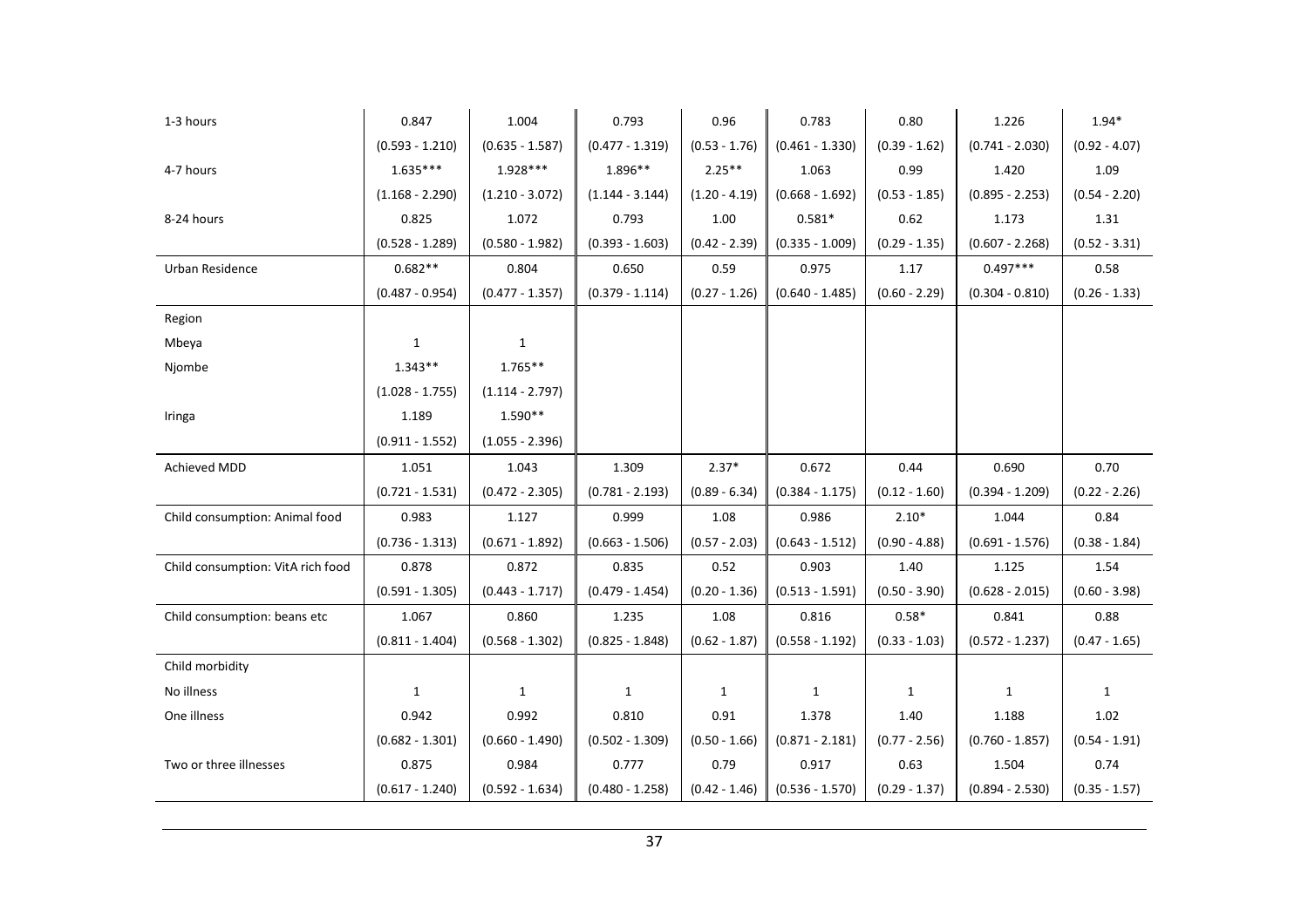| Received Vitamin A dose          | 1.203             | 1.140             | 1.076             | 0.91            | 1.227             | 1.39            | 1.636*            | 1.07             |
|----------------------------------|-------------------|-------------------|-------------------|-----------------|-------------------|-----------------|-------------------|------------------|
|                                  | $(0.840 - 1.725)$ | $(0.686 - 1.895)$ | $(0.660 - 1.756)$ | $(0.47 - 1.76)$ | $(0.740 - 2.034)$ | $(0.64 - 2.99)$ | $(0.919 - 2.914)$ | $(0.44 - 2.57)$  |
| <b>Maternal malnutrition</b>     | 1.206             | 0.927             | 0.748             |                 | 0.777             | 0.55            | 2.318             | $3.56*$          |
|                                  | $(0.531 - 2.738)$ | $(0.354 - 2.430)$ | $(0.135 - 4.134)$ |                 | $(0.243 - 2.487)$ | $(0.11 - 2.80)$ | $(0.842 - 6.380)$ | $(0.95 - 13.28)$ |
| Decision to feed the child       | 0.811             | 0.886             | 0.812             |                 | 0.880             | 1.02            | 0.830             | 0.79             |
| (others)                         | $(0.568 - 1.159)$ | $(0.565 - 1.391)$ | $(0.463 - 1.425)$ |                 | $(0.522 - 1.485)$ | $(0.50 - 2.08)$ | $(0.528 - 1.305)$ | $(0.41 - 1.51)$  |
| Receiving Advice on MC nutrition | 1.061             | 1.064             | 1.111             |                 | 0.809             | 0.81            | 1.035             | 0.96             |
|                                  | $(0.785 - 1.436)$ | $(0.741 - 1.529)$ | $(0.660 - 1.868)$ |                 | $(0.540 - 1.211)$ | $(0.47 - 1.39)$ | $(0.700 - 1.531)$ | $(0.57 - 1.63)$  |
| Last pregnancy - food amount     |                   |                   |                   |                 |                   |                 |                   |                  |
| less                             | $\mathbf{1}$      | $\mathbf{1}$      | $\mathbf{1}$      | $\mathbf{1}$    | $\mathbf{1}$      | $\mathbf{1}$    | $\mathbf{1}$      | $\mathbf{1}$     |
| The same                         | 0.951             | 0.728             | 0.811             |                 | 0.826             | 0.94            | 1.297             | 1.09             |
|                                  | $(0.680 - 1.331)$ | $(0.441 - 1.203)$ | $(0.458 - 1.436)$ |                 | $(0.527 - 1.296)$ | $(0.48 - 1.84)$ | $(0.835 - 2.014)$ | $(0.48 - 2.47)$  |
| More                             | 1.223             | 1.314             | 1.629             |                 | 0.648             | 0.54            | 1.052             | 1.24             |
|                                  | $(0.782 - 1.912)$ | $(0.721 - 2.395)$ | $(0.774 - 3.428)$ |                 | $(0.356 - 1.178)$ | $(0.23 - 1.28)$ | $(0.588 - 1.881)$ | $(0.50 - 3.07)$  |
| Mother Currently breastfeeding   | 0.830             | 0.849             | 0.798             | 1.20            | 0.813             | 0.81            | 0.869             | 1.22             |
|                                  | $(0.612 - 1.125)$ | $(0.543 - 1.329)$ | $(0.520 - 1.223)$ | $(0.66 - 2.16)$ | $(0.517 - 1.278)$ | $(0.39 - 1.68)$ | $(0.563 - 1.341)$ | $(0.61 - 2.44)$  |
| <b>MMF</b>                       | 0.948             | $1.449*$          | 0.799             | 0.88            | 1.147             | 1.53            | 1.024             | 1.16             |
|                                  | $(0.711 - 1.265)$ | $(0.965 - 2.176)$ | $(0.494 - 1.292)$ | $(0.49 - 1.60)$ | $(0.784 - 1.677)$ | $(0.87 - 2.67)$ | $(0.693 - 1.514)$ | $(0.64 - 2.10)$  |
| <b>Functioning Hand washing</b>  | 0.689             | 1.537             | 0.411             | 1.04            | 1.297             | 1.09            | 0.852             | 1.54             |
| Station                          | $(0.407 - 1.168)$ | $(0.728 - 3.246)$ | $(0.133 - 1.269)$ | $(0.27 - 4.05)$ | $(0.602 - 2.791)$ | $(0.36 - 3.32)$ | $(0.453 - 1.600)$ | $(0.57 - 4.15)$  |
| HH consumption: Animal food      | 0.806             | 0.828             | 0.896             | 1.02            | $0.685*$          | 0.79            | 0.747             | 1.15             |
|                                  | $(0.619 - 1.049)$ | $(0.529 - 1.295)$ | $(0.607 - 1.324)$ | $(0.56 - 1.85)$ | $(0.465 - 1.007)$ | $(0.40 - 1.57)$ | $(0.518 - 1.078)$ | $(0.59 - 2.22)$  |
| Farm production diversity score  |                   |                   |                   |                 |                   |                 |                   |                  |
| <b>NO</b>                        | $\mathbf{1}$      | $\mathbf{1}$      | $\mathbf{1}$      | 1               | 1                 | $\mathbf{1}$    | $\mathbf{1}$      | $\mathbf{1}$     |
| $1 - 2$                          | 0.982             | 0.668             | $\mathbf{1}$      | 0.76            | 0.876             | 1.29            | 0.961             | $0.40*$          |
|                                  | $(0.635 - 1.520)$ | $(0.346 - 1.289)$ | $(0.533 - 1.875)$ | $(0.33 - 1.76)$ | $(0.451 - 1.700)$ | $(0.46 - 3.63)$ | $(0.533 - 1.732)$ | $(0.15 - 1.03)$  |
| $3 - 5$                          | 1.049             | 0.635             | 0.984             | 0.56            | 1.087             | 1.67            | 1.083             | $0.36*$          |
|                                  | $(0.692 - 1.591)$ | $(0.300 - 1.343)$ | $(0.537 - 1.805)$ | $(0.20 - 1.55)$ | $(0.582 - 2.029)$ | $(0.51 - 5.50)$ | $(0.616 - 1.902)$ | $(0.12 - 1.08)$  |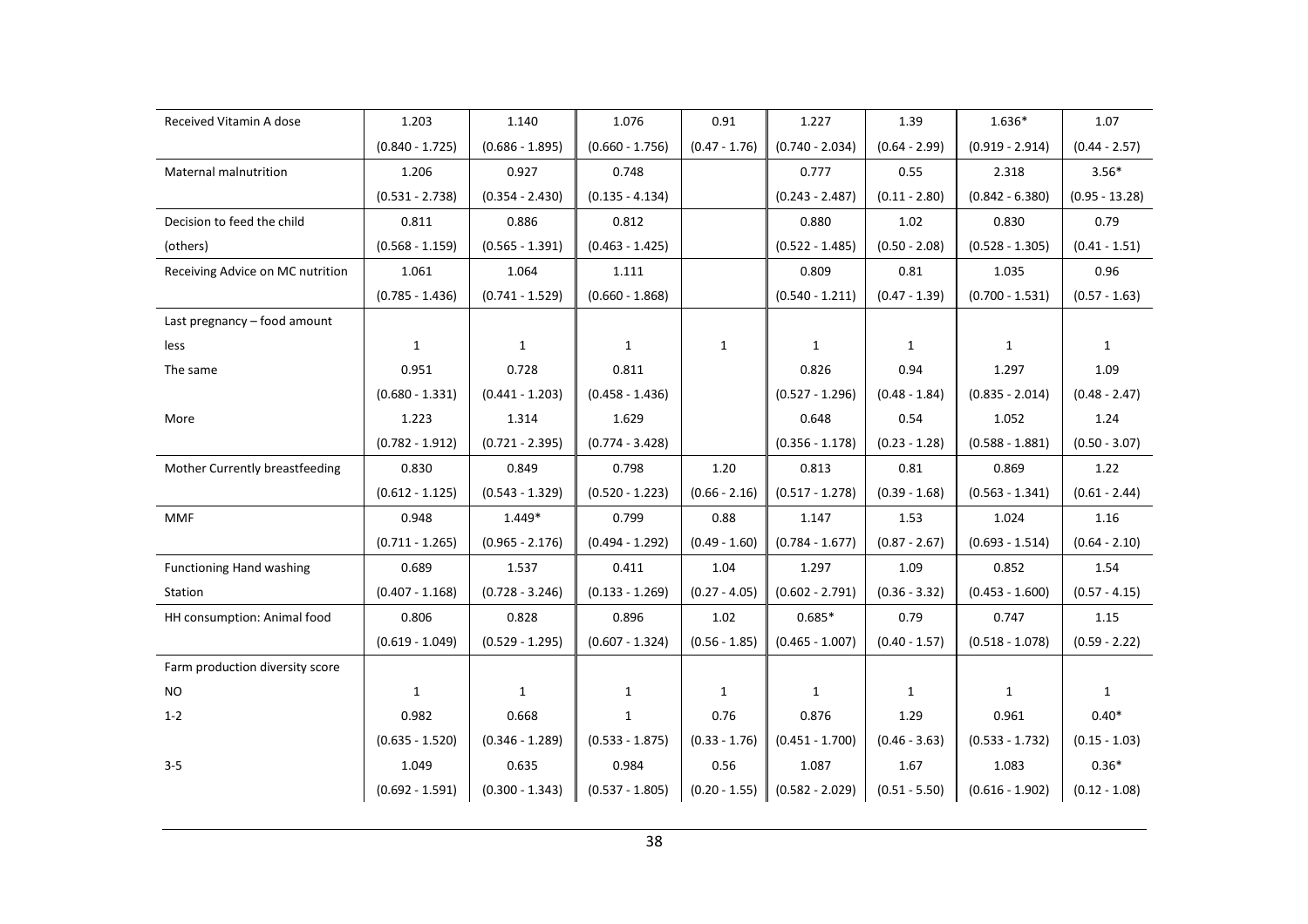| $6 - 12$                  | 1.023             | 0.711             | 1.067             | 0.63            | 0.862                             | 1.28            | 1.052             | 0.45            |
|---------------------------|-------------------|-------------------|-------------------|-----------------|-----------------------------------|-----------------|-------------------|-----------------|
|                           | $(0.613 - 1.708)$ | $(0.265 - 1.904)$ | $(0.537 - 2.121)$ | $(0.17 - 2.26)$ | $(0.392 - 1.895)$                 | $(0.29 - 5.64)$ | $(0.475 - 2.329)$ | $(0.10 - 2.05)$ |
| HH consumption: Vitamin A | 0.914             | 1.080             | 0.910             | 1.05            | 0.931                             | 0.87            | 0.888             | 0.83            |
|                           | $(0.656 - 1.273)$ | $(0.675 - 1.728)$ | $(0.565 - 1.465)$ |                 | $(0.58 - 1.90)$ $(0.589 - 1.471)$ | $(0.45 - 1.66)$ | $(0.549 - 1.435)$ | $(0.39 - 1.74)$ |

### 6.2.3 Bivariate and multivariate analysis- children 24-59 month old

#### Table 14: Bivariate and Multivariate logistic regression results, children 24-59 months

|                              | Overall         | Overall         | Mbeya            | Mbeya            | Njombe          | Njombe          | Iringa           | Iringa          |
|------------------------------|-----------------|-----------------|------------------|------------------|-----------------|-----------------|------------------|-----------------|
| VARIABLES                    | Univariate      | Multivariate    | Univariate       | Multi            | Univariate      | Multivariate    | Univariate       | Multivariate    |
| Age                          |                 |                 |                  |                  |                 |                 |                  |                 |
| 24-35                        |                 |                 |                  | 1                |                 |                 |                  | 1               |
| $36 - 47$                    | $0.73**$        | $1.28**$        | $0.70**$         | 1.22             | $0.68**$        | $1.40*$         | 0.87             | 1.23            |
|                              | $(0.57 - 0.94)$ | $(1.00 - 1.64)$ | $(0.49 - 1.00)$  | $(0.85 - 1.75)$  | $(0.47 - 0.99)$ | $(0.96 - 2.04)$ | $(0.61 - 1.24)$  | $(0.85 - 1.77)$ |
| 48-59                        | $0.59***$       | $0.71**$        | $0.52***$        | $0.69*$          | $0.64**$        | $0.68*$         | 0.86             | 0.77            |
|                              | $(0.44 - 0.78)$ | $(0.54 - 0.95)$ | $(0.35 - 0.77)$  | $(0.45 - 1.05)$  | $(0.43 - 0.97)$ | $(0.44 - 1.06)$ | $(0.57 - 1.29)$  | $(0.51 - 1.16)$ |
| Male sex                     | $1.30**$        | $0.60***$       | $1.33*$          | $0.53***$        | $1.37*$         | $0.61***$       | 1.18             | 0.74            |
|                              | $(1.04 - 1.61)$ | $(0.44 - 0.83)$ | $(0.98 - 1.81)$  | $(0.33 - 0.85)$  | $(0.99 - 1.89)$ | $(0.37 - 0.98)$ | $(0.86 - 1.62)$  | $(0.46 - 1.21)$ |
| <b>Maternal malnutrition</b> | 2.36            | 2.04            | 1.99             | 3.16             |                 |                 | 2.01             | 1.20            |
|                              | $(0.63 - 8.83)$ | $(0.48 - 8.66)$ | $(0.33 - 12.01)$ | $(0.39 - 25.67)$ |                 |                 | $(0.36 - 11.05)$ | $(0.20 - 7.30)$ |
| $2+$ birth in the last 5 y.  | $1.34*$         | 1.12            | $1.47*$          | 1.07             | 1.11            | 1.06            | 1.16             | 1.02            |
|                              | $(0.98 - 1.82)$ | $(0.76 - 1.66)$ | $(0.95 - 2.26)$  | $(0.60 - 1.91)$  | $(0.68 - 1.82)$ | $(0.52 - 2.15)$ | $(0.76 - 1.76)$  | $(0.58 - 1.79)$ |
| Mother currently             | $1.79***$       | $1.97***$       | $1.83*$          | $2.82**$         | 1.60            | 1.64            | $1.65*$          | 1.57            |
| breastfeeding                | $(1.20 - 2.68)$ | $(1.18 - 3.29)$ | $(0.99 - 3.39)$  | $(1.23 - 6.47)$  | $(0.89 - 2.88)$ | $(0.72 - 3.71)$ | $(0.98 - 2.79)$  | $(0.79 - 3.13)$ |
| Mother currently             | 1.08            | 1.16            | 1.04             | 1.05             | $2.28**$        | $2.81***$       | 1.19             | 1.25            |
| pregnant                     | $(0.74 - 1.58)$ | $(0.76 - 1.75)$ | $(0.64 - 1.71)$  | $(0.59 - 1.86)$  | $(1.05 - 4.93)$ | $(1.20 - 6.60)$ | $(0.69 - 2.07)$  | $(0.66 - 2.35)$ |
| Handwashing knowledge        |                 |                 |                  |                  |                 |                 |                  |                 |
| Poor                         | 1               | 1               |                  | 1                |                 | 1               |                  | 1               |
| Satisfactory                 | 0.83            | 0.92            | 0.81             | 0.94             | 0.93            | 0.78            | 0.81             | 0.80            |
|                              | $(0.62 - 1.12)$ | $(0.66 - 1.29)$ | $(0.53 - 1.24)$  | $(0.56 - 1.57)$  | $(0.62 - 1.39)$ | $(0.48 - 1.26)$ | $(0.51 - 1.28)$  | $(0.47 - 1.36)$ |
| Good                         | 0.88            | 0.91            | 1.03             | 1.02             | 0.91            | 0.86            | $0.55***$        | $0.47**$        |
|                              | $(0.63 - 1.22)$ | $(0.62 - 1.32)$ | $(0.65 - 1.62)$  | $(0.59 - 1.77)$  | $(0.56 - 1.49)$ | $(0.48 - 1.55)$ | $(0.34 - 0.90)$  | $(0.26 - 0.85)$ |
| Improved Water source        | 0.86            | $0.70**$        | 0.77             | $0.58***$        | $1.56***$       | $1.53*$         | $0.69*$          | $0.63**$        |
|                              | $(0.67 - 1.10)$ | $(0.52 - 0.93)$ | $(0.56 - 1.07)$  | $(0.39 - 0.87)$  | $(1.06 - 2.29)$ | $(0.97 - 2.42)$ | $(0.48 - 1.01)$  | $(0.40 - 0.99)$ |
| Functioning                  | 0.73            | $0.63***$       | 0.63             | $0.43**$         | 1.16            | 1.13            | 0.76             | 1.02            |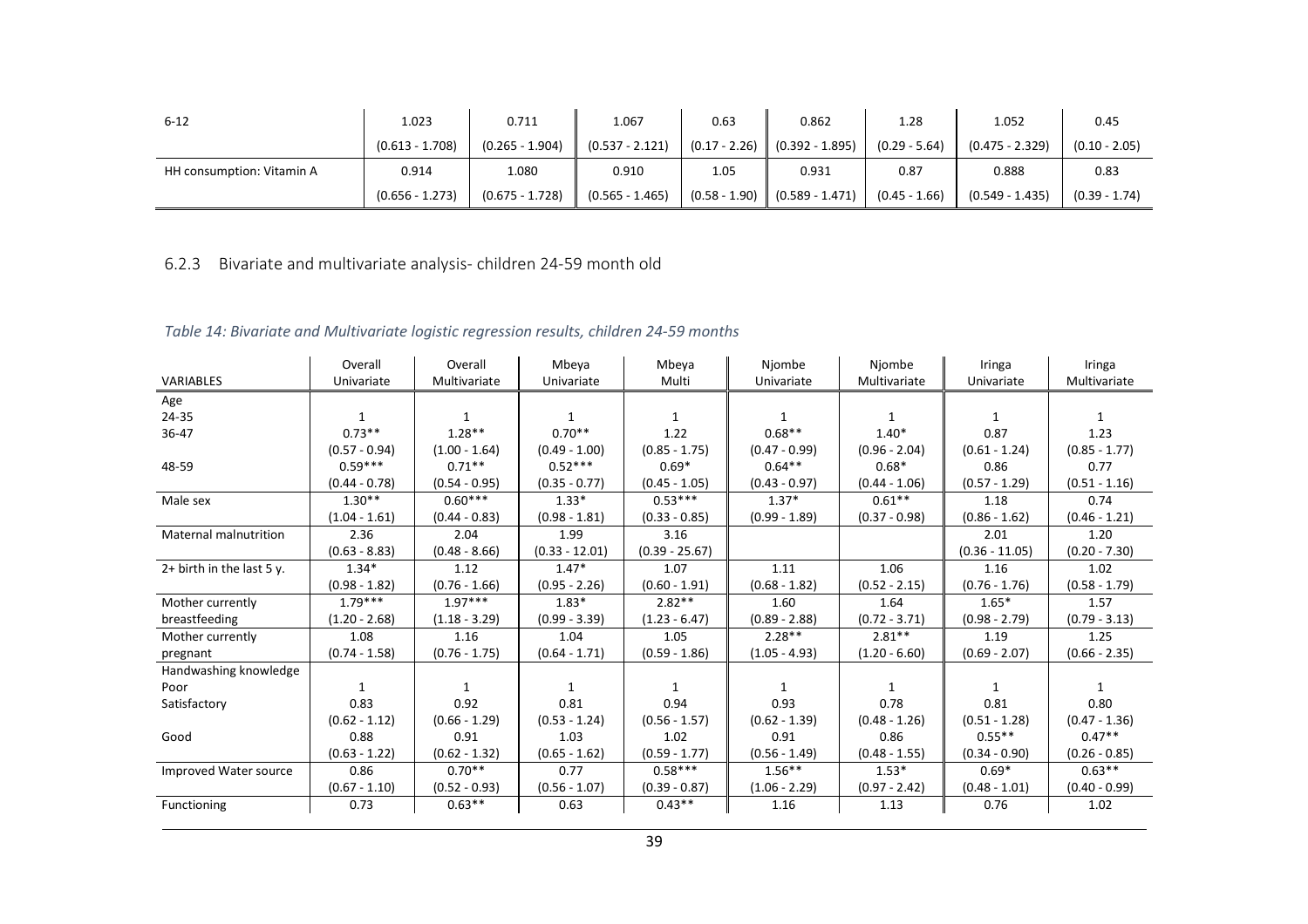| Handwashing station    | $(0.49 - 1.07)$ | $(0.40 - 0.98)$ | $(0.32 - 1.21)$ | $(0.18 - 0.99)$ | $(0.55 - 2.44)$ | $(0.46 - 2.77)$ | $(0.49 - 1.18)$ | $(0.59 - 1.76)$ |
|------------------------|-----------------|-----------------|-----------------|-----------------|-----------------|-----------------|-----------------|-----------------|
| Animal food HH         | $0.67***$       | $0.76*$         | $0.63***$       | $0.63**$        | 0.88            | 1.23            | 0.91            | 1.13            |
| consumption            | $(0.54 - 0.84)$ | $(0.58 - 1.01)$ | $(0.46 - 0.86)$ | $(0.42 - 0.94)$ | $(0.63 - 1.23)$ | $(0.78 - 1.94)$ | $(0.66 - 1.25)$ | $(0.76 - 1.69)$ |
| Animal food production | 0.88            | 0.83            | $0.72**$        | 0.69            | 1.11            | 1.45            | $1.45***$       | 0.90            |
|                        | $(0.70 - 1.11)$ | $(0.59 - 1.17)$ | $(0.52 - 0.99)$ | $(0.41 - 1.14)$ | $(0.78 - 1.56)$ | $(0.87 - 2.43)$ | $(1.04 - 2.02)$ | $(0.55 - 1.47)$ |
| Vitamin A rich food    | 1.10            | 1.13            | 0.88            | 0.99            | 0.98            | 1.00            | $2.25***$       | $1.55*$         |
| production             | $(0.88 - 1.36)$ | $(0.82 - 1.55)$ | $(0.65 - 1.20)$ | $(0.62 - 1.58)$ | $(0.72 - 1.36)$ | $(0.62 - 1.60)$ | $(1.63 - 3.10)$ | $(0.96 - 2.52)$ |
| production<br>Farm     |                 |                 |                 |                 |                 |                 |                 |                 |
| diversity score        |                 |                 |                 |                 |                 |                 |                 |                 |
| NO.                    | $\mathbf{1}$    | $\mathbf{1}$    | 1               | $\mathbf{1}$    | $\mathbf{1}$    | $\mathbf{1}$    | $\mathbf{1}$    | $\mathbf{1}$    |
| $1 - 2$                | 0.90            | 1.16            | $1.59*$         | 1.30            | 0.68            | 0.49            | $1.79**$        | 1.00            |
|                        | $(0.67 - 1.20)$ | $(0.71 - 1.89)$ | $(0.92 - 2.73)$ | $(0.66 - 2.58)$ | $(0.31 - 1.47)$ | $(0.19 - 1.28)$ | $(1.01 - 3.14)$ | $(0.49 - 2.04)$ |
| $3 - 5$                | $1.56***$       | 1.05            | 1.11            | 1.26            | 0.67            | $0.37*$         | $2.33***$       | 1.02            |
|                        | $(1.04 - 2.33)$ | $(0.60 - 1.83)$ | $(0.66 - 1.84)$ | $(0.58 - 2.77)$ | $(0.33 - 1.39)$ | $(0.13 - 1.02)$ | $(1.38 - 3.93)$ | $(0.46 - 2.26)$ |
| $6 - 12$               | 1.34            | 1.06            | 0.91            | 1.25            | 0.67            | $0.32*$         | $3.16***$       | 1.16            |
|                        | $(0.92 - 1.94)$ | $(0.55 - 2.04)$ | $(0.53 - 1.57)$ | $(0.49 - 3.15)$ | $(0.30 - 1.49)$ | $(0.10 - 1.06)$ | $(1.72 - 5.78)$ | $(0.44 - 3.05)$ |
| Vitamin A HH           | 1.13            | 0.95            | 0.84            | 0.91            | 0.75            | 0.84            | 1.34            | 1.37            |
| consumption            | $(0.75 - 1.71)$ | $(0.67 - 1.33)$ | $(0.56 - 1.26)$ | $(0.55 - 1.50)$ | $(0.49 - 1.15)$ | $(0.50 - 1.41)$ | $(0.85 - 2.10)$ | $(0.81 - 2.33)$ |
| <b>Iodised Salt</b>    | 0.93            | 1.12            | 1.18            | 1.22            | 0.84            | 0.92            | 0.71            | 1.01            |
|                        | $(0.72 - 1.21)$ | $(0.83 - 1.52)$ | $(0.78 - 1.77)$ | $(0.75 - 1.98)$ | $(0.60 - 1.17)$ | $(0.61 - 1.37)$ | $(0.47 - 1.07)$ | $(0.62 - 1.65)$ |
| <b>HDDS</b>            |                 |                 |                 |                 |                 |                 |                 |                 |
| $1 - 4$                | $\mathbf{1}$    | $\mathbf{1}$    | $\mathbf{1}$    | $\mathbf{1}$    | $\mathbf{1}$    | $\mathbf{1}$    | 1               | $\mathbf{1}$    |
| $5-8$                  | $0.66***$       | $0.76*$         | $0.65**$        | 0.72            | 0.79            | 0.75            | $0.74*$         | 0.88            |
|                        | $(0.53 - 0.83)$ | $(0.57 - 1.02)$ | $(0.47 - 0.91)$ | $(0.46 - 1.12)$ | $(0.57 - 1.09)$ | $(0.48 - 1.18)$ | $(0.54 - 1.02)$ | $(0.58 - 1.33)$ |
| $9 - 12$               | 0.96            | 1.50            | 1.25            | 2.17            | 0.50            | 0.79            | $0.25*$         | $0.10*$         |
|                        | $(0.52 - 1.80)$ | $(0.73 - 3.06)$ | $(0.59 - 2.66)$ | $(0.80 - 5.91)$ | $(0.18 - 1.37)$ | $(0.22 - 2.83)$ | $(0.05 - 1.21)$ | $(0.01 - 1.11)$ |
| Home garden            | $1.25*$         | 1.11            | 0.97            | 1.04            | 0.92            | 0.93            | $1.99***$       | 1.40            |
|                        | $(0.99 - 1.58)$ | $(0.82 - 1.49)$ | $(0.66 - 1.43)$ | $(0.62 - 1.75)$ | $(0.66 - 1.27)$ | $(0.62 - 1.41)$ | $(1.44 - 2.75)$ | $(0.92 - 2.14)$ |
| Frequency buying fresh |                 |                 |                 |                 |                 |                 |                 |                 |
| food                   |                 |                 |                 |                 |                 |                 |                 |                 |
| Daily                  | $\mathbf{1}$    | $\mathbf{1}$    | $\mathbf{1}$    | $\mathbf{1}$    | $\mathbf{1}$    | $\mathbf{1}$    | 1               | $\mathbf{1}$    |
| 2-3 times/week         | 1.09            | 1.06            | 0.91            | 1.09            | 1.27            | 1.10            | $1.46**$        | 0.92            |
|                        | $(0.85 - 1.41)$ | $(0.80 - 1.42)$ | $(0.64 - 1.31)$ | $(0.71 - 1.67)$ | $(0.88 - 1.83)$ | $(0.70 - 1.72)$ | $(1.00 - 2.11)$ | $(0.59 - 1.46)$ |
| Once a week            | 1.34            | 1.18            | 1.21            | 1.28            | 1.48            | 1.50            | $1.64*$         | 1.01            |
|                        | $(0.93 - 1.93)$ | $(0.78 - 1.80)$ | $(0.72 - 2.01)$ | $(0.68 - 2.43)$ | $(0.85 - 2.58)$ | $(0.76 - 2.98)$ | $(0.99 - 2.72)$ | $(0.55 - 1.85)$ |
| Less often             | 1.15            | 0.92            | 0.92            | 0.82            | $1.62*$         | 1.70            | 1.30            | 0.71            |
|                        | $(0.80 - 1.65)$ | $(0.60 - 1.41)$ | $(0.52 - 1.62)$ | $(0.40 - 1.66)$ | $(0.97 - 2.70)$ | $(0.90 - 3.24)$ | $(0.80 - 2.13)$ | $(0.39 - 1.30)$ |
| Mother, hours away     |                 |                 |                 |                 |                 |                 |                 |                 |
| Zero                   | $\mathbf{1}$    | $\mathbf{1}$    | $\mathbf{1}$    | $\mathbf{1}$    | $\mathbf{1}$    | $\mathbf{1}$    | $\mathbf{1}$    | $\mathbf{1}$    |
| 1-3 hours              | 0.83            | 0.77            | $0.69*$         | $0.58**$        | 0.98            | 1.20            | 1.32            | 1.21            |
|                        | $(0.61 - 1.11)$ | $(0.55 - 1.07)$ | $(0.46 - 1.05)$ | $(0.36 - 0.94)$ | $(0.63 - 1.53)$ | $(0.72 - 2.00)$ | $(0.86 - 2.01)$ | $(0.74 - 1.97)$ |
| 4-7 hours              | 1.15            | 1.02            | 0.93            | 0.81            | $1.64***$       | $1.66**$        | $1.63**$        | 1.31            |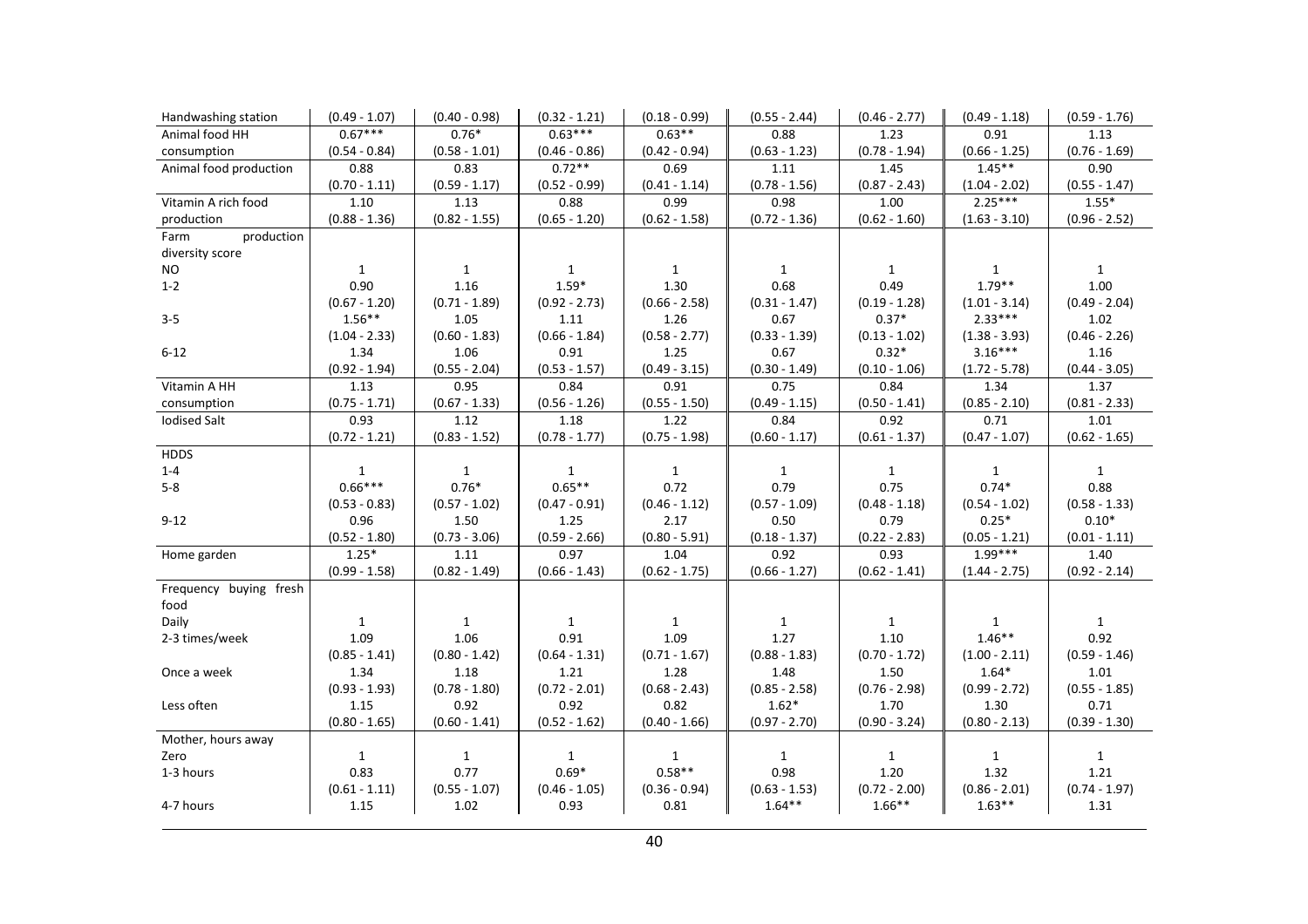|                 | $(0.86 - 1.52)$ | $(0.75 - 1.40)$ | $(0.62 - 1.40)$ | $(0.50 - 1.30)$ | $(1.07 - 2.52)$ | $(1.01 - 2.73)$ | $(1.09 - 2.44)$ | $(0.82 - 2.09)$ |
|-----------------|-----------------|-----------------|-----------------|-----------------|-----------------|-----------------|-----------------|-----------------|
| 8-24 hours      | 1.22            | 1.17            | 1.09            | 0.97            | $1.53*$         | $1.95**$        | 1.31            | 1.02            |
|                 | $(0.88 - 1.70)$ | $(0.79 - 1.72)$ | $(0.69 - 1.73)$ | $(0.55 - 1.71)$ | $(0.97 - 2.39)$ | $(1.15 - 3.31)$ | $(0.76 - 2.27)$ | $(0.54 - 1.94)$ |
| Urban Residence | 1.24            | 1.33            | $1.74***$       | $2.02***$       | $0.74*$         | $0.61**$        | $0.47***$       | 0.90            |
|                 | $(0.95 - 1.61)$ | $(0.94 - 1.88)$ | $(1.18 - 2.57)$ | $(1.21 - 3.39)$ | $(0.52 - 1.04)$ | $(0.39 - 0.95)$ | $(0.31 - 0.72)$ | $(0.51 - 1.58)$ |
| Region          |                 |                 |                 |                 |                 |                 |                 |                 |
| Mbeya           |                 |                 |                 |                 |                 |                 |                 |                 |
| Njombe          | $1.83***$       | $1.77***$       |                 |                 |                 |                 |                 |                 |
|                 | $(1.47 - 2.29)$ | $(1.33 - 2.35)$ |                 |                 |                 |                 |                 |                 |
| Iringa          | $1.27**$        | $1.37**$        |                 |                 |                 |                 |                 |                 |
|                 | $(1.02 - 1.59)$ | $(1.04 - 1.79)$ |                 |                 |                 |                 |                 |                 |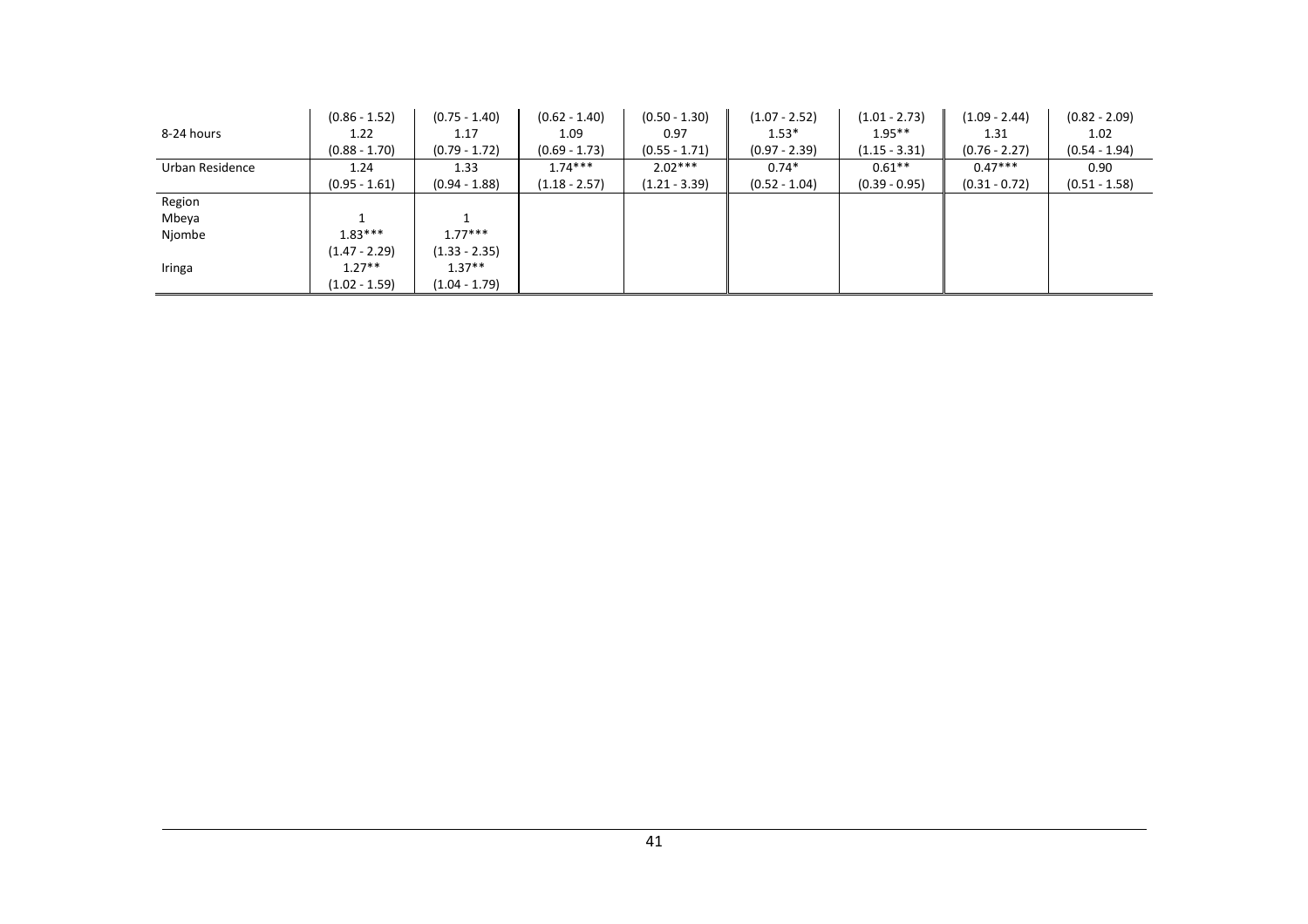## 7 References

- 1. Black R, Victora CG, Walker SP, Bhutta ZA, Christian P, de Onis M, et al. Maternal and child undernutrition and overweight in low-income and middle-income countries. Lancet [Internet]. 2013 Aug 3 [cited 2014 May 25];382(9890):427–51. Available from: http://www.thelancet.com/journals/a/article/PIIS0140-6736(13)60937-X/fulltext
- 2. United Nations Children's Fund, World Health Organization, World Bank. Joint child malnutrition estimates (UNICEF-WHO-WB) [Internet]. 2013. Available from: http://apps.who.int/gho/data/view.wrapper.nutrition-1-2?lang=en
- 3. McDonald CM, Olofin I, Flaxman S, Fawzi WW, Spiegelman D, Caulfield LE, et al. The effect of multiple anthropometric deficits on child mortality: meta-analysis of individual data in 10 prospective studies from developing countries. Am J Clin Nutr [Internet]. 2013 Apr 1 [cited 2014 Oct 10];97(4):896–901. Available from: http://ajcn.nutrition.org.proxy.bib.ucl.ac.be:8888/content/97/4/896.long
- 4. Olofin I, McDonald CM, Ezzati M, Flaxman S, Black RE, Fawzi WW, et al. Associations of suboptimal growth with all-cause and cause-specific mortality in children under five years: a pooled analysis of ten prospective studies. Wiley AS, editor. PLoS One [Internet]. Public Library of Science; 2013 Jan [cited 2014 Sep 24];8(5):e64636. Available from: http://dx.plos.org/10.1371/journal.pone.0064636
- 5. McDonald CM, Manji KP, Kupka R, Bellinger DC, Spiegelman D, Kisenge R, et al. Stunting and wasting are associated with poorer psychomotor and mental development in HIV-exposed Tanzanian infants. J Nutr [Internet]. 2013 Feb [cited 2014 Dec 5];143(2):204–14. Available from: http://www.pubmedcentral.nih.gov/articlerender.fcgi?artid=3542911&tool=pmcentrez&rendert ype=abstract
- 6. Walker SP, Wachs TD, Grantham-Mcgregor S, Black MM, Nelson C a., Huffman SL, et al. Inequality in early childhood: Risk and protective factors for early child development. Lancet. 2011;378:1325–38.
- 7. Martorell R, Horta BL, Adair LS, Stein AD, Richter L, Fall CHD, et al. Weight gain in the first two years of life is an important predictor of schooling outcomes in pooled analyses from five birth cohorts from low- and middle-income countries. J Nutr [Internet]. 2010 Feb 1 [cited 2015 Mar 11];140(2):348–54. Available from: http://jn.nutrition.org.proxy.bib.ucl.ac.be:8888/content/140/2/348.long
- 8. Victora CG, Adair L, Fall C, Hallal PC, Martorell R, Richter L, et al. Maternal and child undernutrition: consequences for adult health and human capital. Lancet [Internet]. 2008;371(9609):340. Available from: http://www.ncbi.nlm.nih.gov/pmc/articles/PMC2258311/
- 9. Dewey KG, Begum K. Long-term consequences of stunting in early life. Matern Child Nutr [Internet]. 2011 Oct 19 [cited 2014 Oct 18];7 Suppl 3:5–18. Available from: http://doi.wiley.com/10.1111/j.1740-8709.2011.00349.x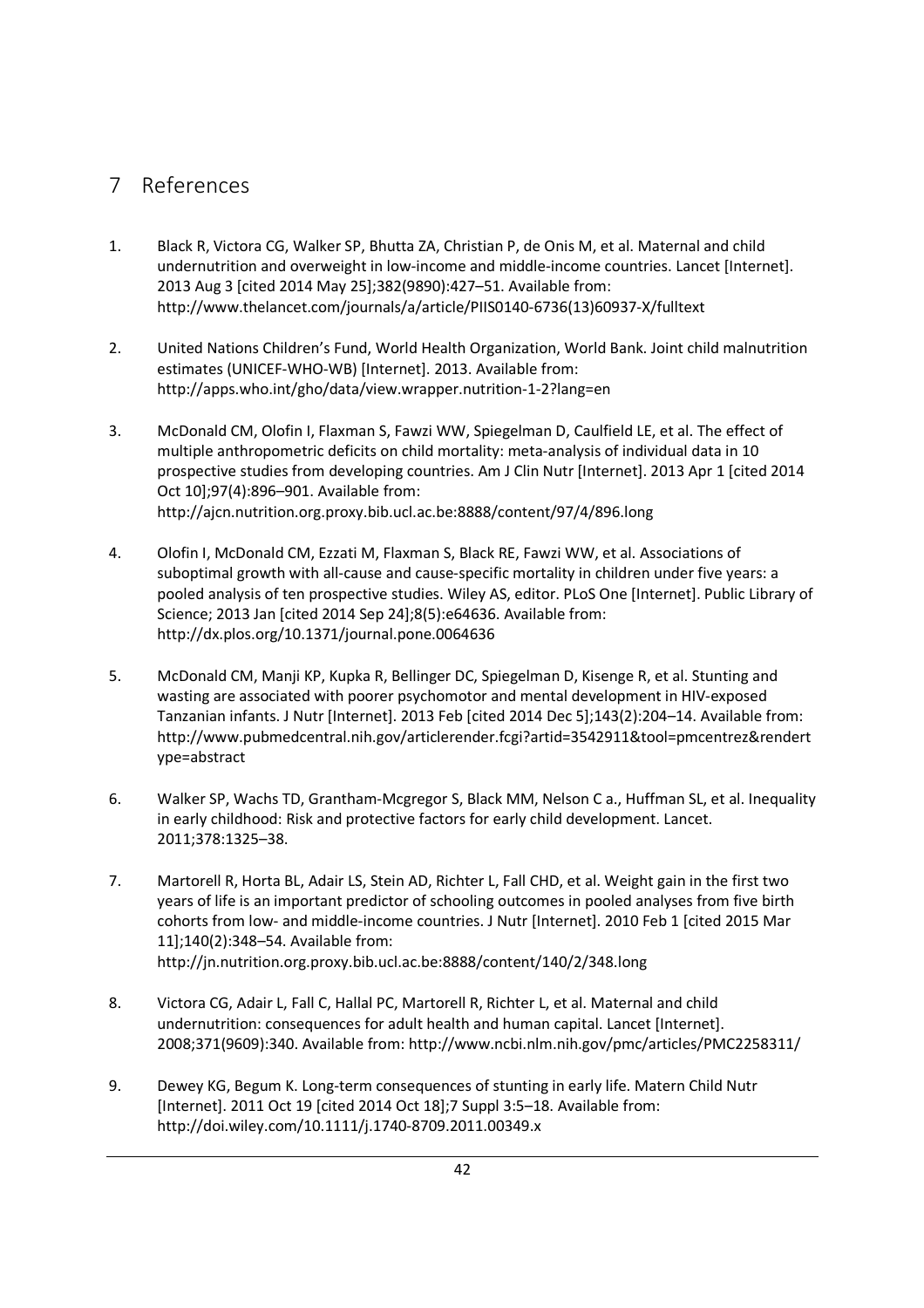- 10. Hoddinott J, Alderman H, Behrman JR, Haddad L, Horton S. The economic rationale for investing in stunting reduction. Matern Child Nutr [Internet]. 2013 Sep [cited 2015 Jan 28];9 Suppl 2:69– 82. Available from: http://www.ncbi.nlm.nih.gov/pubmed/24074319
- 11. Adair LS, Fall CH, Osmond C, Stein AD, Martorell R, Ramirez-Zea M, et al. Associations of linear growth and relative weight gain during early life with adult health and human capital in countries of low and middle income: findings from five birth cohort studies. Lancet [Internet]. 2013 Mar; Available from: http://linkinghub.elsevier.com/retrieve/pii/S0140673613601038
- 12. Hoddinott J, Behrman JR, Maluccio JA, Melgar P, Quisumbing AR, Ramirez-Zea M, et al. Adult consequences of growth failure in early childhood. Am J Clin Nutr [Internet]. 2013 Nov [cited 2015 Mar 11];98(5):1170–8. Available from: http://www.pubmedcentral.nih.gov/articlerender.fcgi?artid=3798075&tool=pmcentrez&rendert ype=abstract
- 13. Sania A, Spiegelman D, Rich-Edwards J, Hertzmark E, Mwiru RS, Kisenge R, et al. The contribution of preterm birth and intrauterine growth restriction to childhood undernutrition in Tanzania. Matern Child Nutr [Internet]. 2014 Apr 10 [cited 2015 Mar 12]; Available from: http://www.scopus.com/inward/record.url?eid=2-s2.0-84899041624&partnerID=tZOtx3y1
- 14. Mamiro PS, Kolsteren P, Roberfroid D, Tatala S, Opsomer AS, Van Camp JH. Feeding practices and factors contributing to wasting, stunting, and iron-deficiency anaemia among 3-23-month old children in Kilosa district, rural Tanzania. J Health Popul Nutr [Internet]. 2005 Sep [cited 2014 Aug 1];23(3):222–30. Available from: http://www.ncbi.nlm.nih.gov/pubmed/16262018
- 15. Martorell R, Young MF. Patterns of stunting and wasting: potential explanatory factors. Adv Nutr [Internet]. 2012 Mar 1 [cited 2015 Feb 23];3(2):227–33. Available from: http://advances.nutrition.org/content/3/2/227.full
- 16. Prendergast AJ, Humphrey JH. The stunting syndrome in developing countries. Paediatr Int Child Health [Internet]. Maney Publishing Suite 1C, Joseph's Well, Hanover Walk, Leeds LS3 1AB, UK; 2014 Nov 13 [cited 2015 Mar 11]; Available from: http://www.maneyonline.com.proxy.bib.ucl.ac.be:8888/doi/abs/10.1179/2046905514Y.0000000 158?url\_ver=Z39.88-2003&rfr\_id=ori:rid:crossref.org&rfr\_dat=cr\_pub%3dpubmed
- 17. Stewart CP, Iannotti L, Dewey KG, Michaelsen KF, Onyango AW. Contextualising complementary feeding in a broader framework for stunting prevention. Matern Child Nutr [Internet]. 2013 Sep [cited 2014 Dec 10];9 Suppl 2:27–45. Available from: http://www.ncbi.nlm.nih.gov/pubmed/24074316
- 18. Fikadu T, Assegid S, Dube L. Factors associated with stunting among children of age 24 to 59 months in Meskan district, Gurage Zone, South Ethiopia: a case-control study. BMC Public Health [Internet]. 2014 Aug 7 [cited 2014 Aug 11];14(1):800. Available from: http://www.biomedcentral.com/1471-2458/14/800
- 19. Richard SA, Black RE, Gilman RH, Guerrant RL, Kang G, Lanata CF, et al. Diarrhea in Early Childhood: Short-term Association With Weight and Long-term Association With Length. Am J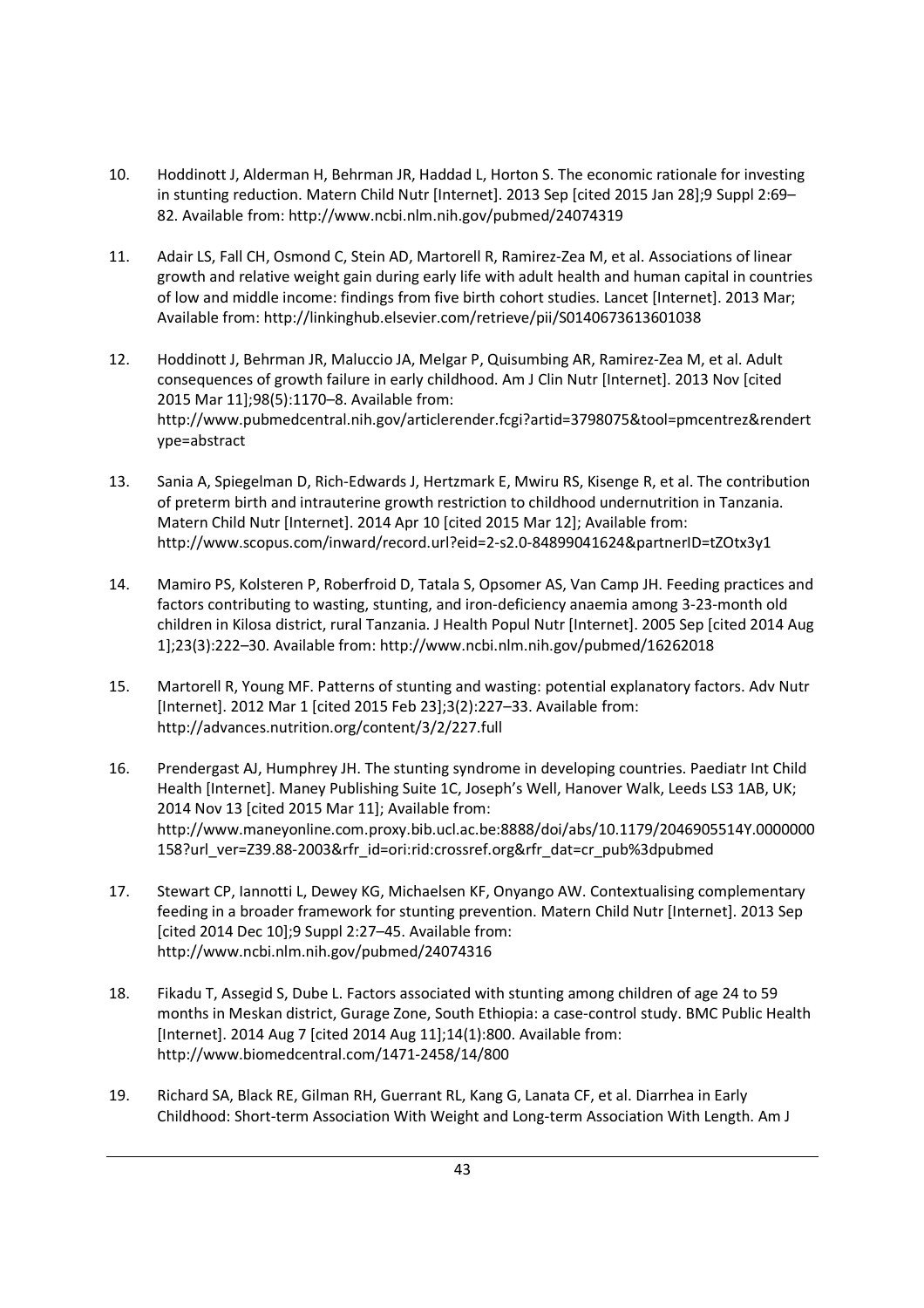Epidemiol [Internet]. 2013 Aug 21 [cited 2015 Mar 12];178(7):1129–38. Available from: http://www.pubmedcentral.nih.gov/articlerender.fcgi?artid=3783094&tool=pmcentrez&rendert ype=abstract

- 20. Abubakar A, Uriyo J, Msuya SE, Swai M, Stray-Pedersen B. Prevalence and risk factors for poor nutritional status among children in the Kilimanjaro region of Tanzania. Int J Environ Res Public Health [Internet]. Multidisciplinary Digital Publishing Institute; 2012 Oct 5 [cited 2014 Jul 18];9(10):3506–18. Available from: http://www.mdpi.com/1660-4601/9/10/3506/htm
- 21. Van de Poel E, Hosseinpoor AR, Jehu-Appiah C, Vega J, Speybroeck N. Malnutrition and the disproportional burden on the poor: the case of Ghana. Int J Equity Health [Internet]. 2007 Jan [cited 2014 May 9];6(1):21. Available from: http://www.equityhealthj.com/content/6/1/21
- 22. Hong R, Banta JE, Betancourt JA. Relationship between household wealth inequality and chronic childhood under-nutrition in Bangladesh. Int J Equity Health [Internet]. 2006 Jan [cited 2014 May 5];5(1):15. Available from: http://www.equityhealthj.com/content/5/1/15
- 23. Petrou S, Kupek E. Poverty and childhood undernutrition in developing countries: A multinational cohort study. Soc Sci Med [Internet]. 2010 [cited 2014 Jan 16];71(7):1366–73. Available from: http://www.sciencedirect.com/science/article/pii/S027795361000537X
- 24. Mussa R. A matching decomposition of the rural-urban difference in malnutrition in Malawi. Health Econ Rev [Internet]. Springer; 2014 Jan 3 [cited 2015 Mar 13];4(1):11. Available from: http://www.healtheconomicsreview.com/content/4/1/11
- 25. Srinivasan CS, Zanello G, Shankar B. Rural-urban disparities in child nutrition in Bangladesh and Nepal. BMC Public Health [Internet]. 2013 Jan [cited 2015 Jan 28];13(1):581. Available from: http://www.biomedcentral.com/1471-2458/13/581
- 26. Masanja H, Schellenberg JA, de Savigny D, Mshinda H, Victora CG. Impact of Integrated Management of Childhood Illness on inequalities in child health in rural Tanzania. Health Policy Plan [Internet]. 2005 Dec [cited 2014 Jul 27];20 Suppl 1:i77–84. Available from: http://www.ncbi.nlm.nih.gov/pubmed/16306073
- 27. Aoun N, Matsuda H, Sekiyama M. Geographical accessibility to healthcare and malnutrition in Rwanda. Soc Sci Med [Internet]. 2015 Feb [cited 2015 Feb 12];130:135–45. Available from: http://www.sciencedirect.com/science/article/pii/S0277953615000878
- 28. United Republic of Tanzania. Tanzania National Nutrition Survey 2014. [Dar es Salaam and Zanzibar, Tanzania]: Ministry of Health and Social Welfare; 2014.
- 29. United Republic of Tanzania. Tanzania Demographic and Health Survey. [Dar es Salaam, Tanzania]: National Bureau of Statistics ICF International; 2010.
- 30. Action Contre la Faim International. Emergency Nutrition Assessment for Standardized Monitoring and Assessment of Relief and Transition (ENA for SMART). 2012.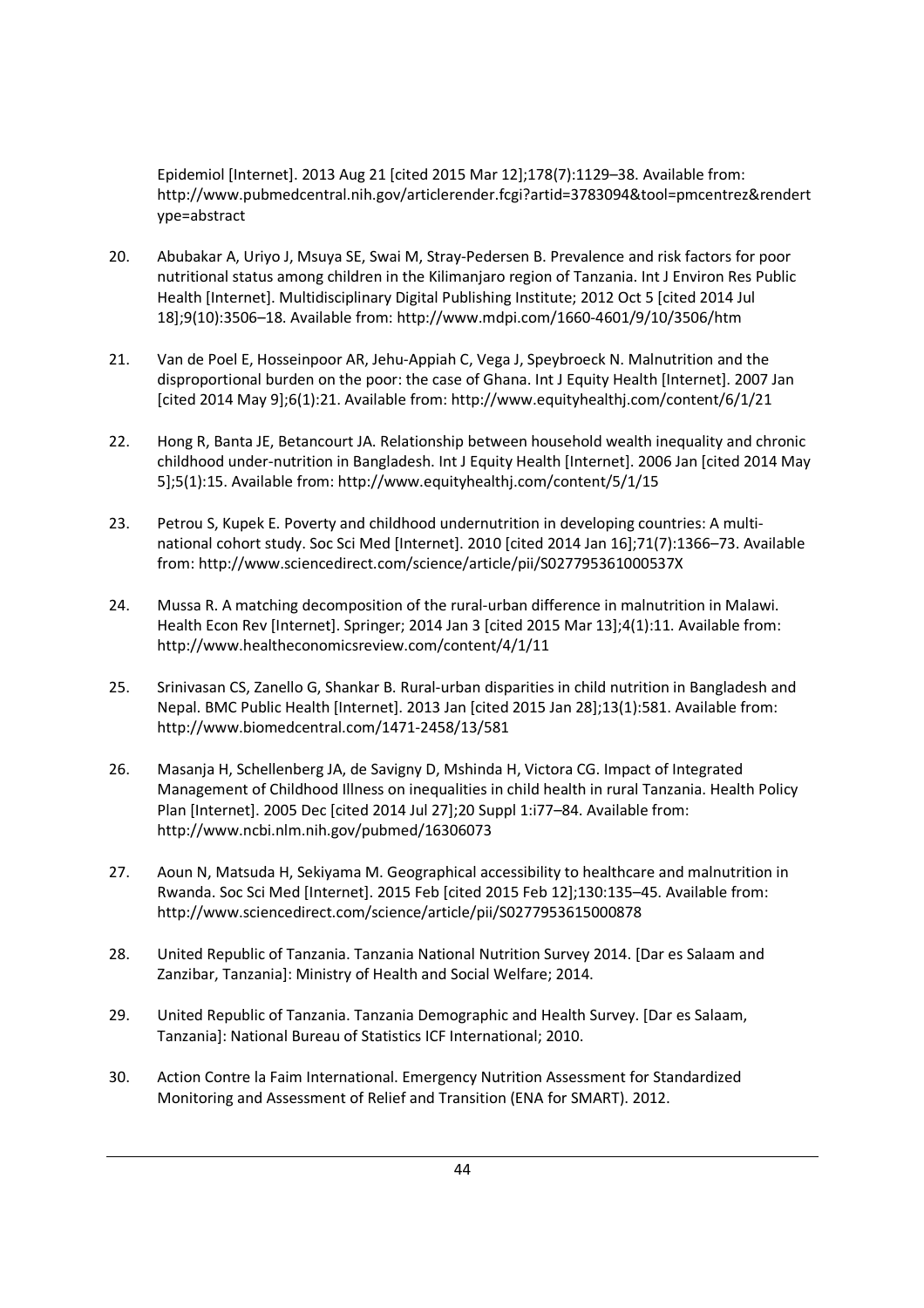- 31. World Health Organisation. WHO Anthro 2005 for Personal Computers Manual [Internet]. Geneva; 2006. Available from: http://www.who.int/childgrowth/software/WHOAnthro2005\_PC\_Manual.pdf
- 32. Kennedy G, Terri B, Dop MC. Guidelines for measuring household and individual dietary diversity. [Rome]: Food and Agricultural Organisation; 2010.
- 33. Jones AD, Ickes SB, Smith LE, Mbuya MNN, Chasekwa B, Heidkamp RA, et al. World Health Organization infant and young child feeding indicators and their associations with child anthropometry: a synthesis of recent findings. Matern Child Nutr [Internet]. 2013 Aug 15 [cited 2013 Dec 12]; Available from: http://www.ncbi.nlm.nih.gov/pubmed/23945347
- 34. Ruel MT, Menon P. Child Feeding Practices Are Associated with Child Nutritional Status in Latin America: Innovative Uses of the Demographic and Health Surveys. J Nutr [Internet]. 2002 Jun 1 [cited 2015 Jan 3];132(6):1180–7. Available from: http://jn.nutrition.org.proxy.bib.ucl.ac.be:8888/content/132/6/1180.long
- 35. Guevarra E, Siling K, Chiwile F, Mutunga M, Senesie J, Beckley W, et al. IYCF assessment with small-sample surveys: a simplified and structured approach.
- 36. Masibo PK, Makoka D. Trends and determinants of undernutrition among young Kenyan children: Kenya Demographic and Health Survey; 1993, 1998, 2003 and 2008–2009. Public Health Nutr [Internet]. 2012;15(09):1715–27. Available from: http://journals.cambridge.org.proxy.bib.ucl.ac.be:888/action/displayAbstract?fromPage=online& aid=8680746
- 37. Adekanmbi VT, Kayode GA, Uthman OA. Individual and contextual factors associated with childhood stunting in Nigeria: a multilevel analysis. Matern Child Nutr [Internet]. 2013 Apr [cited 2014 Aug 19];9(2):244–59. Available from: http://www.ncbi.nlm.nih.gov/pubmed/22004134
- 38. Dror DK, Allen LH. Dairy product intake in children and adolescents in developed countries: trends, nutritional contribution, and a review of association with health outcomes. Nutr Rev [Internet]. 2014 Feb [cited 2015 Apr 17];72(2):68–81. Available from: http://www.ncbi.nlm.nih.gov/pubmed/24330063
- 39. Tanzania Commission for AIDS, Zanzibar AIDS Commission, National Bureau of Statistics, Office of the Chief Government Statistician, ICF International. Tanzania HIV/AIDS and Malaria Indicator Survey 2011-12 [Internet]. Dar es Salaam; 2013. Available from: http://dhsprogram.com/pubs/pdf/AIS6/AIS6\_05\_14\_09.pdf
- 40. Shrimpton R, Victora CG, de Onis M, Lima RC, Blössner M, Clugston G. Worldwide timing of growth faltering: implications for nutritional interventions. Pediatrics [Internet]. 2001;107(5):e75–e75. Available from: http://www.pediatricsdigest.mobi/content/107/5/e75.short
- 41. Wamani H, Astrøm AN, Peterson S, Tumwine JK, Tylleskär T. Boys are more stunted than girls in sub-Saharan Africa: a meta-analysis of 16 demographic and health surveys. BMC Pediatr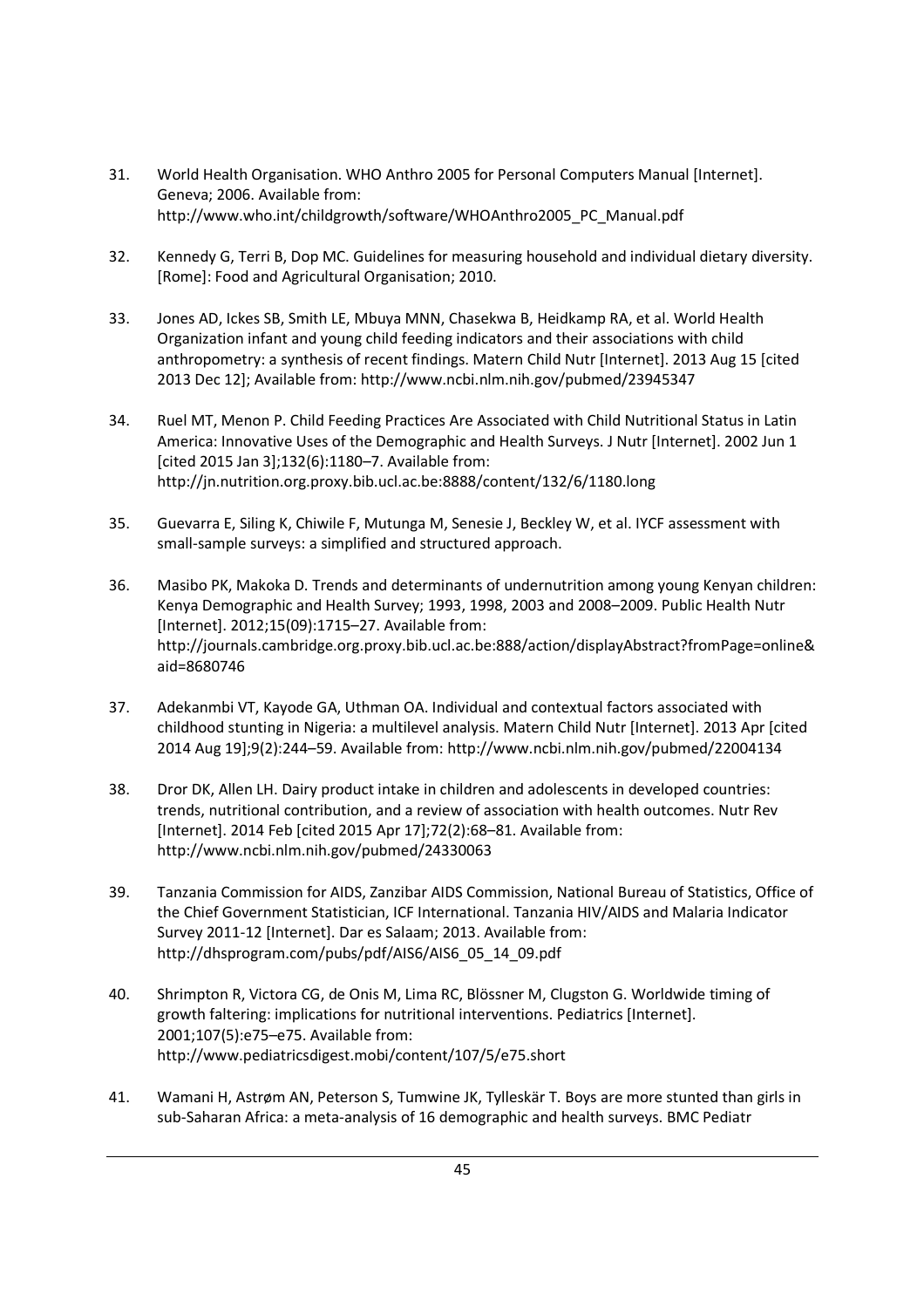[Internet]. 2007 Jan [cited 2015 Apr 14];7(1):17. Available from: http://www.biomedcentral.com/1471-2431/7/17

- 42. Smith LC, Haddad L. How Potent Is Economic Growth in Reducing Undernutrition? What Are the Pathways of Impact? New Cross-Country Evidence. Econ Dev Cult Change. 2002;51(1):55–76.
- 43. Greene M, Mehta M, Pulerwitz J, Wulf D, Bankole A, Singh S. Involving men in reproductive health: contributions to developement. Background paper to the report "Public choices, private decisions: sexual and reproductive health and the Millennium Development Goals", UN Millenium Project; 2005.
- 44. Engle PL, Fernald LCH, Alderman H, Behrman J, O'Gara C, Yousafzai A, et al. Strategies for reducing inequalities and improving developmental outcomes for young children in low-income and middle-income countries. Lancet [Internet]. Elsevier Ltd; 2011;378(9799):1339–53. Available from: http://dx.doi.org/10.1016/S0140-6736(11)60889-1
- 45. Nakahara S, Poudel KC, Lopchan M, Ichikawa M, Poudel-Tandukar K, Jimba M, et al. Availability of childcare support and nutritional status of children of non-working and working mothers in urban Nepal. Am J Hum Biol [Internet]. 2006 Jan [cited 2015 Apr 16];18(2):169–81. Available from: http://www.ncbi.nlm.nih.gov/pubmed/16493631
- 46. Fink G, Sudfeld CR, Danaei G, Ezzati M, Fawzi WW. Scaling-up access to family planning may improve linear growth and child development in low and middle income countries. PLoS One [Internet]. 2014 Jan 14 [cited 2015 Apr 16];9(7):e102391. Available from: http://journals.plos.org.proxy.bib.ucl.ac.be:8888/plosone/article?id=10.1371/journal.pone.0102 391
- 47. Abuya BA, Ciera J, Kimani-Murage E. Effect of mother's education on child's nutritional status in the slums of Nairobi. BMC Pediatr [Internet]. 2012 Jan [cited 2014 Mar 31];12:80. Available from: http://www.pubmedcentral.nih.gov/articlerender.fcgi?artid=3444953&tool=pmcentrez&rendert ype=abstract
- 48. Keino S, Plasqui G, Ettyang G, van den Borne B. Determinants of stunting and overweight among young children and adolescents in sub-Saharan Africa. Food Nutr Bull [Internet]. 2014 Jun [cited 2014 Oct 24];35(2):167–78. Available from: http://www.ncbi.nlm.nih.gov/pubmed/25076764
- 49. Hoddinott J, Yohannes Y. Dietary Diversity as a Household Food Security Indicator. Washington, DC; 2002.
- 50. Fewtrell L, Kaufmann RB, Kay D, Enanoria W, Haller L, Colford JM. Water, sanitation, and hygiene interventions to reduce diarrhoea in less developed countries: a systematic review and metaanalysis. Lancet Infect Dis [Internet]. 2005 Jan [cited 2015 Jun 16];5(1):42–52. Available from: http://www.sciencedirect.com/science/article/pii/S1473309904012538
- 51. Humphrey JH. Child undernutrition, tropical enteropathy, toilets, and handwashing. Lancet (London, England) [Internet]. Elsevier; 2009 Sep 19 [cited 2015 Aug 5];374(9694):1032–5. Available from: http://www.thelancet.com/article/S0140673609609508/fulltext